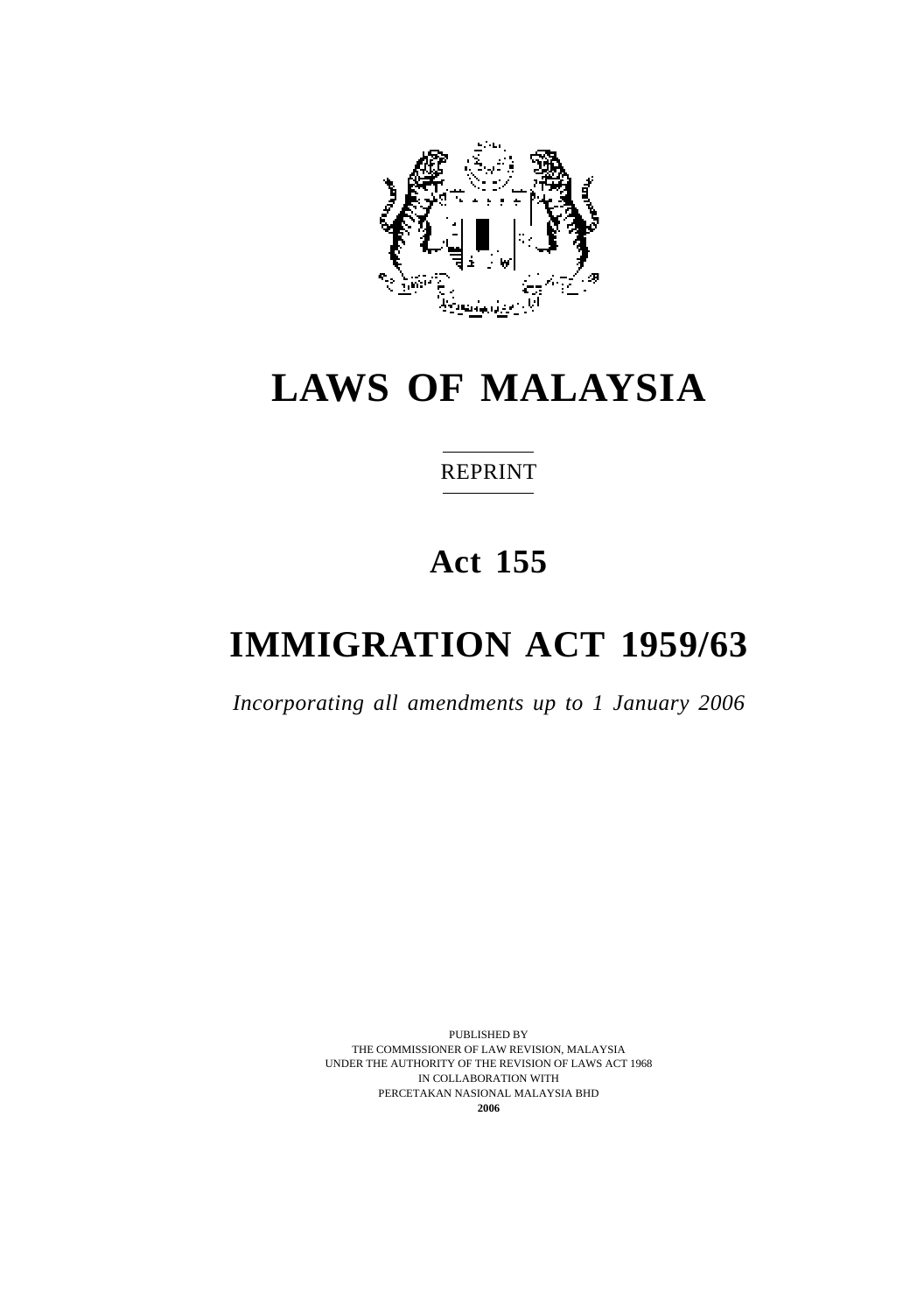# **IMMIGRATION ACT 1959/63**

| First enacted | $\cdots$             | 1959 (Ordinance No. 12)<br>of 1959, Act No. 27 of<br>1963 and F.L.N. 226 of<br>1963) |
|---------------|----------------------|--------------------------------------------------------------------------------------|
| Revised       | 1975 (Act 155 w.e.f. | 1 May 1975)                                                                          |

#### *PREVIOUS REPRINTS*

| <b>First Reprint</b>  | $\cdots$ |          | $\cdots$ |  | 1997 |
|-----------------------|----------|----------|----------|--|------|
| <b>Second Reprint</b> | $\cdots$ | $\cdots$ |          |  | 2001 |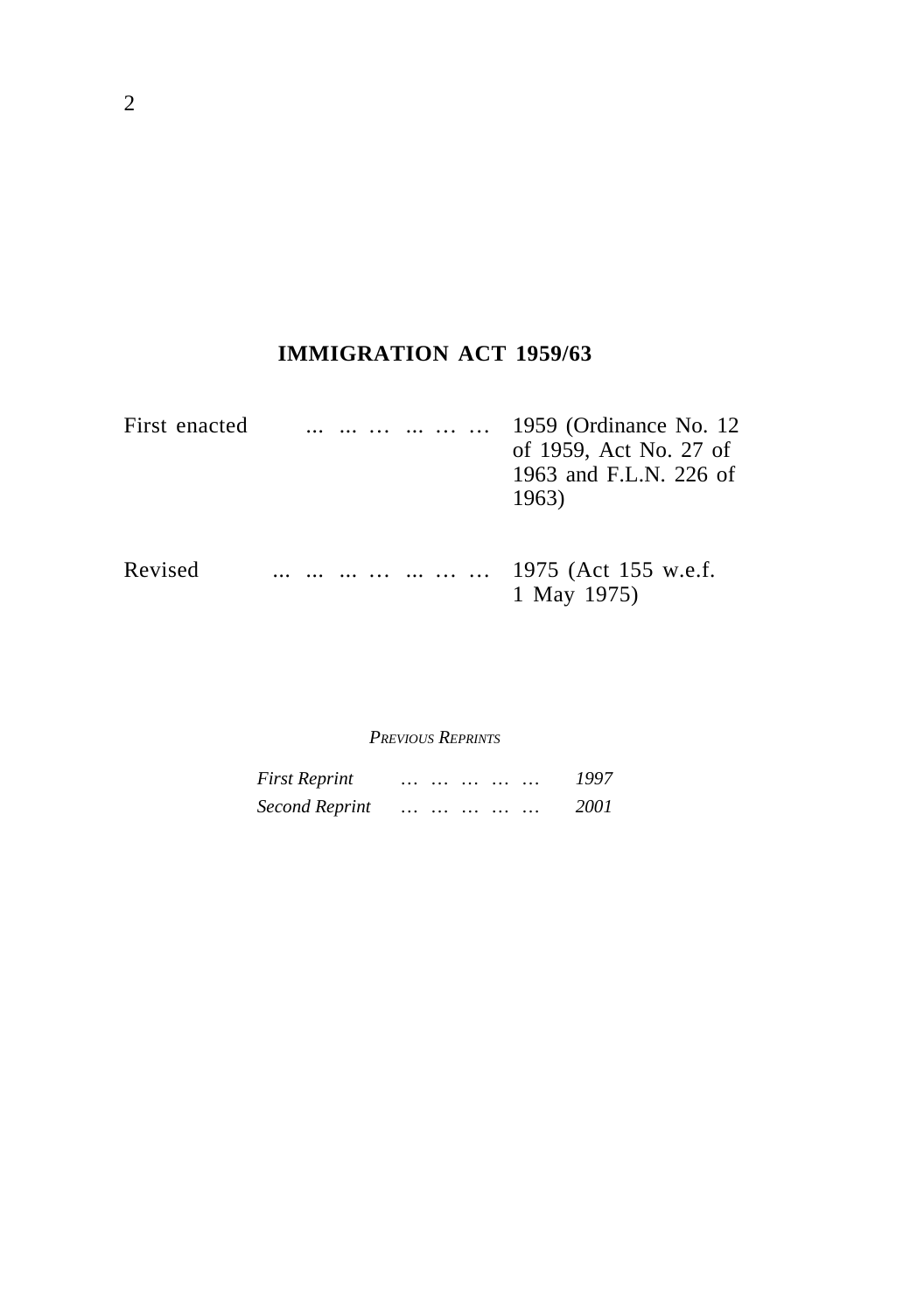# **LAWS OF MALAYSIA**

### **Act 155**

### **IMMIGRATION ACT 1959/63**

ARRANGEMENT OF SECTIONS

#### PART I

#### PRELIMINARY

#### Section

- 1. Short title and application
- 2. Interpretation
- 3. Appointment and powers of Director General and others
- 4. Power of Minister to issue directions

#### PART II

#### ADMISSION INTO AND DEPARTURE FROM MALAYSIA

- 5. Entry into or departure from Malaysia
- 6. Control of entry into Malaysia
- 7. Right of entry
- 8. Prohibited immigrants
- 9. Director General's power to prohibit entry, or cancel any Pass or Permit
- 9A. Director General's power to limit entry into Malaysia

#### PART III

#### ENTRY PERMITS

- 10. Entry Permits
- 11. (*Deleted*)
- 12. Endorsement of name of wife and children on Permits, Passes and **Certificates**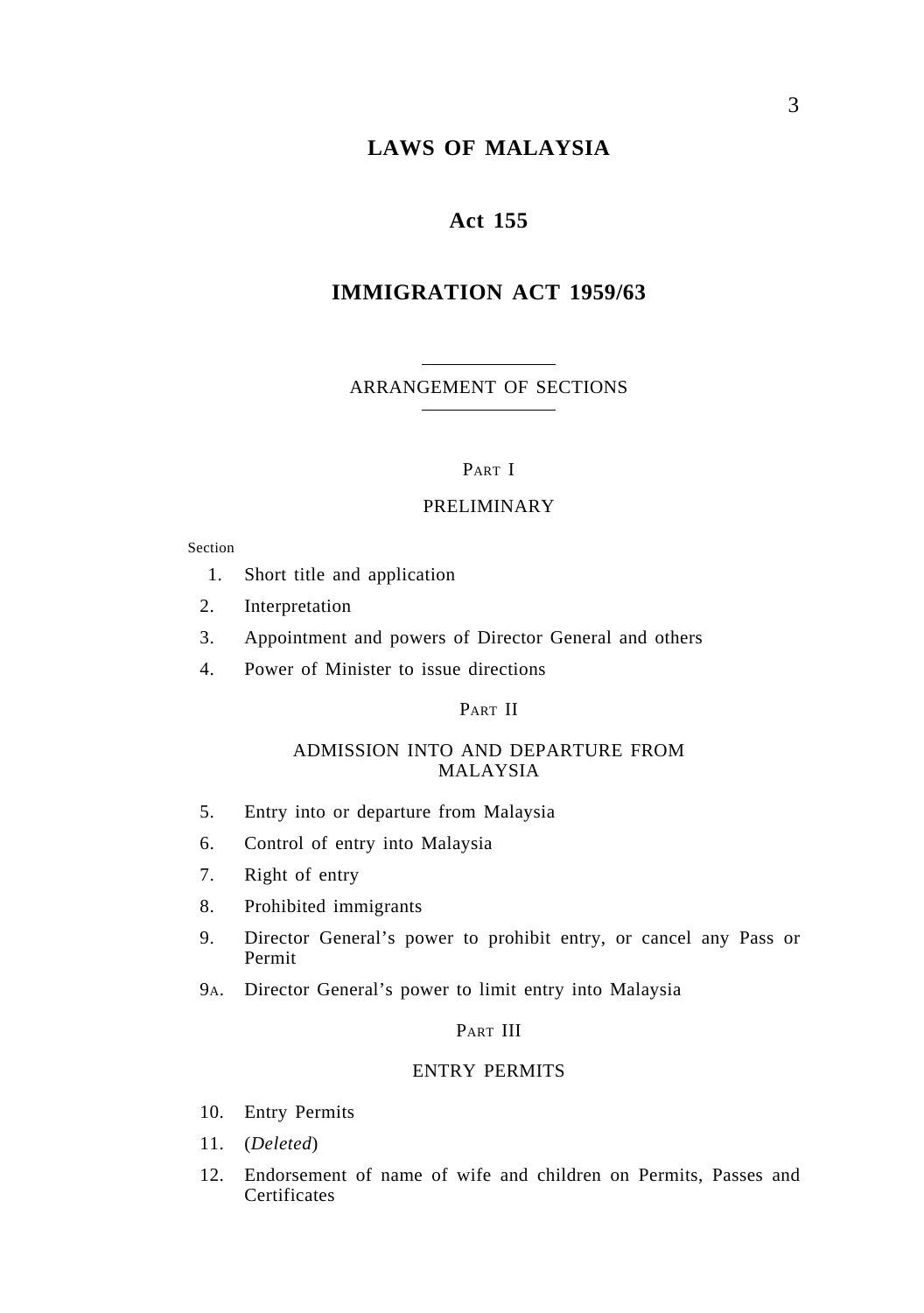Section

- 13. Power to make inquiries
- 14. Cancellation of, and declarations regarding Permits and Certificates
- 15. Unlawful entry or presence in Malaysia

### PART IV

### PROCEDURE ON ARRIVAL IN MALAYSIA

- 16. Immigration signal
- 17. Vessel to proceed to Immigration Anchorage or other place ordered by immigration officer
- 18. Aircraft arriving in Malaysia
- 19. Persons not to board or leave vessel until examination completed
- 20. Prohibition on disembarking from or boarding ships without permission of immigration officer
- 21. Prohibition of removal of articles before examination
- 22. Production of certain lists and persons by masters of vessels and captains of aircraft
- 23. (*Omitted*)
- 23A. (*Omitted*)
- 24. Examination of persons arriving by sea or at authorized airport
- 25. (*Omitted)*
- 26. Examination of persons entering Malaysia by land or at a place other than an authorized airport
- 27. Power to send person to depot for further examination
- 28. Interrogation of travellers
- 29. (*Deleted*)
- 30. Immigration officer may give instructions to prevent evasion of examination

### PART V

#### REMOVAL FROM MALAYSIA

- 31. Removal of prohibited immigrants from Malaysia
- 32. Removal of illegal immigrants
- 33. Removal of persons unlawfully remaining in Malaysia
- 34. Detention of persons ordered to be removed
- 35. Power to arrest person liable to removal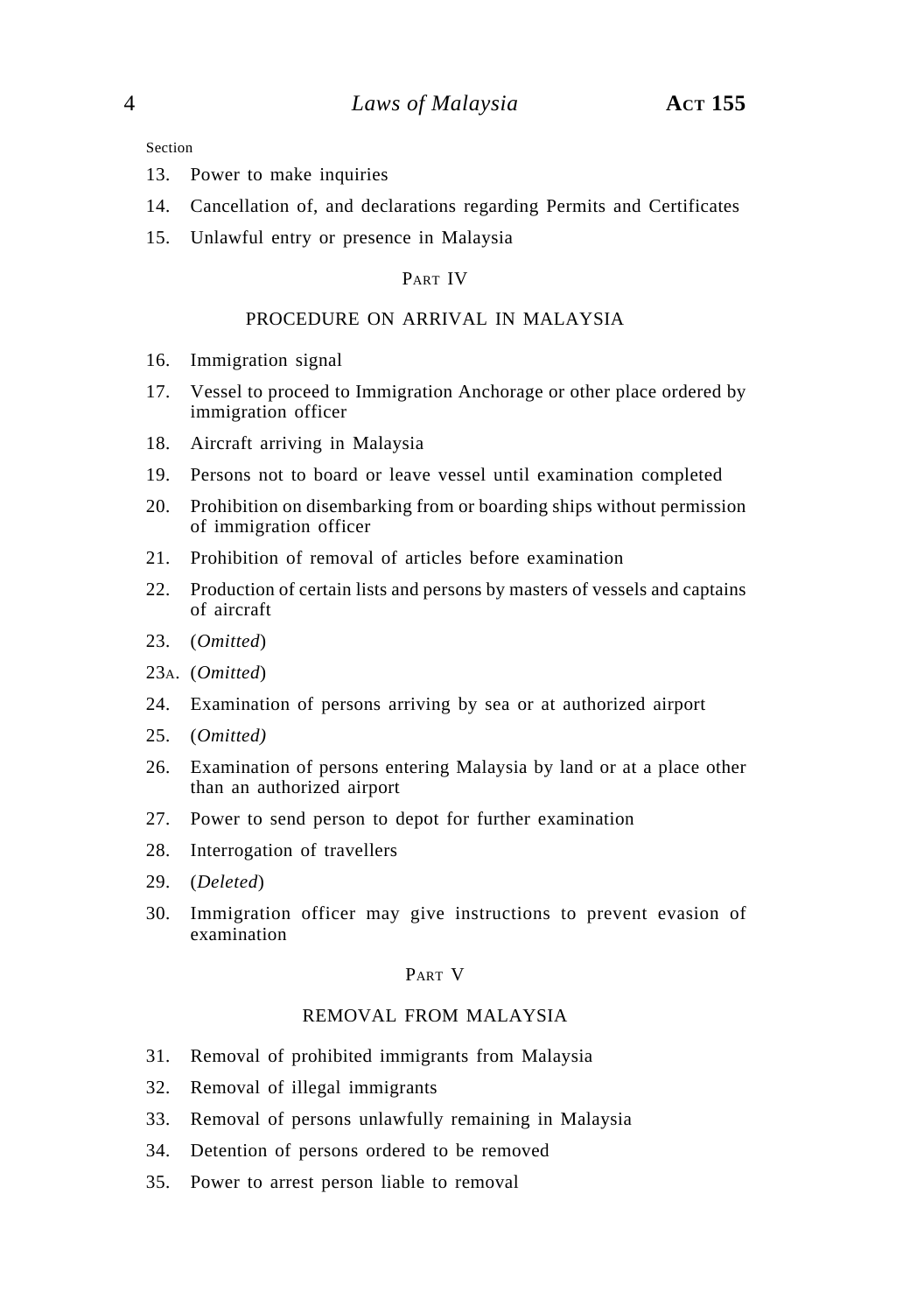#### Section

- 36. Unlawful return after removal
- 37. (*Deleted*)

#### PART VI

#### MISCELLANEOUS

- 38. Performance of duties of immigration officers
- 39. Authority of immigration officer to arrest and prosecute
- 39A. Immigration officer's powers to make inquiries, *etc*.
- 40. Power to summon witnesses, *etc*.
- 40A. Admissibility of deposition of person who cannot be found
- 41. Duty of police officers to execute orders
- 42. Restriction of discharge of member of crew
- 43. Signing on or bringing as one of the crew any person with intent to land contrary to this Act
- 44. Security to prevent unlawful landing
- 45. Reports as to persons failing to continue their journey
- 46. Repatriation
- 47. Masters, captains, owners, *etc*., liable for expenses
- 48. Obligation to afford free passage
- 48A. Liability for removal
- 49. Power to detain vessel
- 49A. Power to seize, detain and forfeit vessels, vehicles or aircraft
- 50. Powers of interrogation
- 51. Powers of search and arrest
- 51A. Immigration depot
- 51B. Custody deemed lawful
- 52. Registration of particulars for purposes of identification
- 53. Counterfoils, *etc*., to be *prima facie* evidence
- 54. Regulations
- 55. Power to exempt
- 55A. Conveying a person to Malaysia contrary to this Act
- 55B. Employing a person who is not in possession of a valid Pass
- 55C. Defence
- 55D. Forgery or alteration of endorsement or document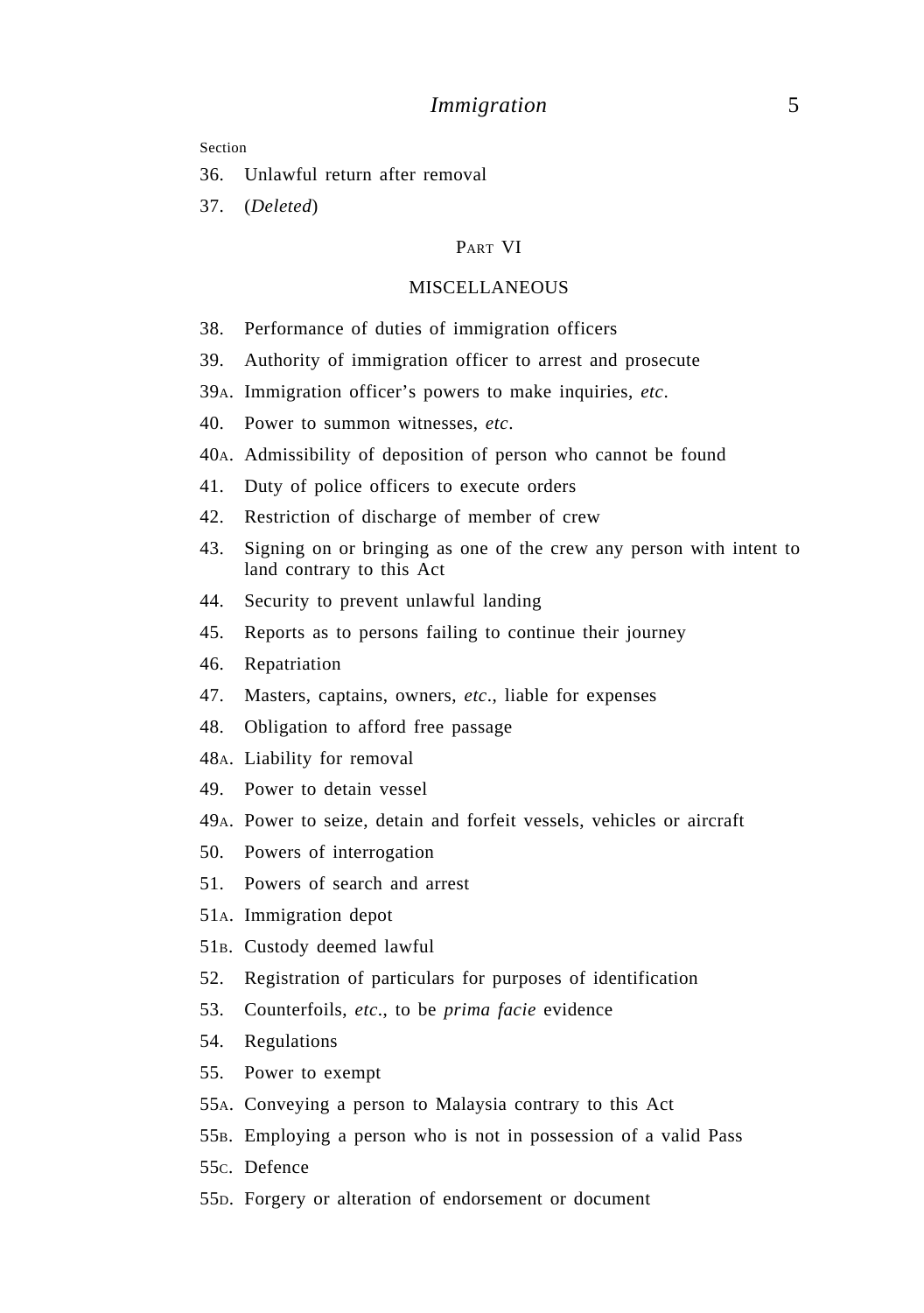Section

- 55E. Occupier not to permit illegal immigrant to enter or remain at premises
- 56. Offences
- 57. General penalty
- 58. Trial of offences
- 58A. Power to compound
- 59. Exclusion of right to be heard
- 59A. Exclusion of judicial review
- 59B. Definitions of "Director General" and "order" in sections 59 and 59A
- 59C. Reward
- 60. Repeal and saving
- 61. (*Deleted*)

#### PART VII

### SPECIAL PROVISIONS FOR EAST MALAYSIA

#### *Chapter 1—General*

- 62. Interpretation
- 63. Delegation of powers

#### *Chapter 2—Special Provisions*

- 64. Application of immigration law to each East Malaysian State as separate unit
- 65. General powers of State authority
- 66. Restriction on citizen's right of entry into an East Malaysian State
- 67. Right to enter East Malaysian State for exercise of political rights
- 68. Right to enter East Malaysian State for purposes of Federal Government
- 69. Entry from outside East Malaysia for State purposes
- 70. Temporary protection for potential citizens in an East Malaysian State
- 71. Persons to be treated as belonging to East Malaysian State

### *Chapter 3—Supplementary*

- 72. Travel documents required
- 73. Provision for internal travel documents
- 74. Continuation of State subsidiary legislation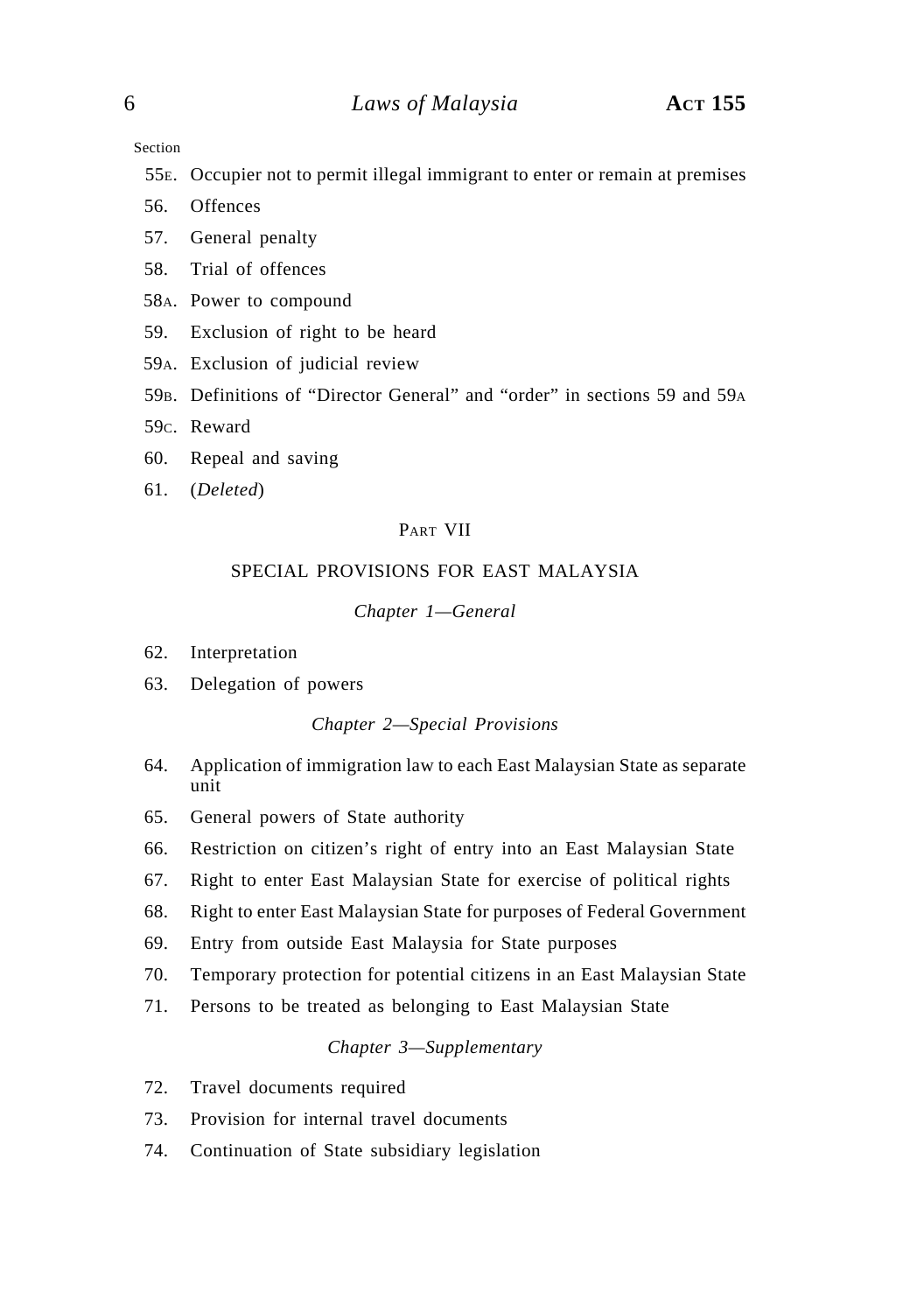### **LAWS OF MALAYSIA**

### **Act 155**

### **IMMIGRATION ACT 1959/63**

An Act relating to immigration.

[*Peninsular Malaysia—1 May 1959; Sabah and Sarawak—16 September 1963*]

### PART I

### PRELIMINARY

#### **Short title and application**

**1.** (1) This Act may be cited as the Immigration Act 1959/63.

(2) This Act applies throughout Malaysia subject to Part VII.

#### **Interpretation**

**2.** (1) In this Act, unless the context otherwise requires—

"authorized airport", "authorized landing place" and "authorized point of entry" mean respectively an airport, a landing place or a point of entry declared as such under subsection 5(1);

"captain" means any person having for the time being control or charge of an aircraft;

"Certificate" means any Certificate of Status issued under any regulations made under this Act;

"crew" includes every seaman on a vessel, and every person employed in the operation of an aircraft or in any service rendered to the crew or passengers of the aircraft while in flight;

"Director General" means the Director General of Immigration appointed under section 3;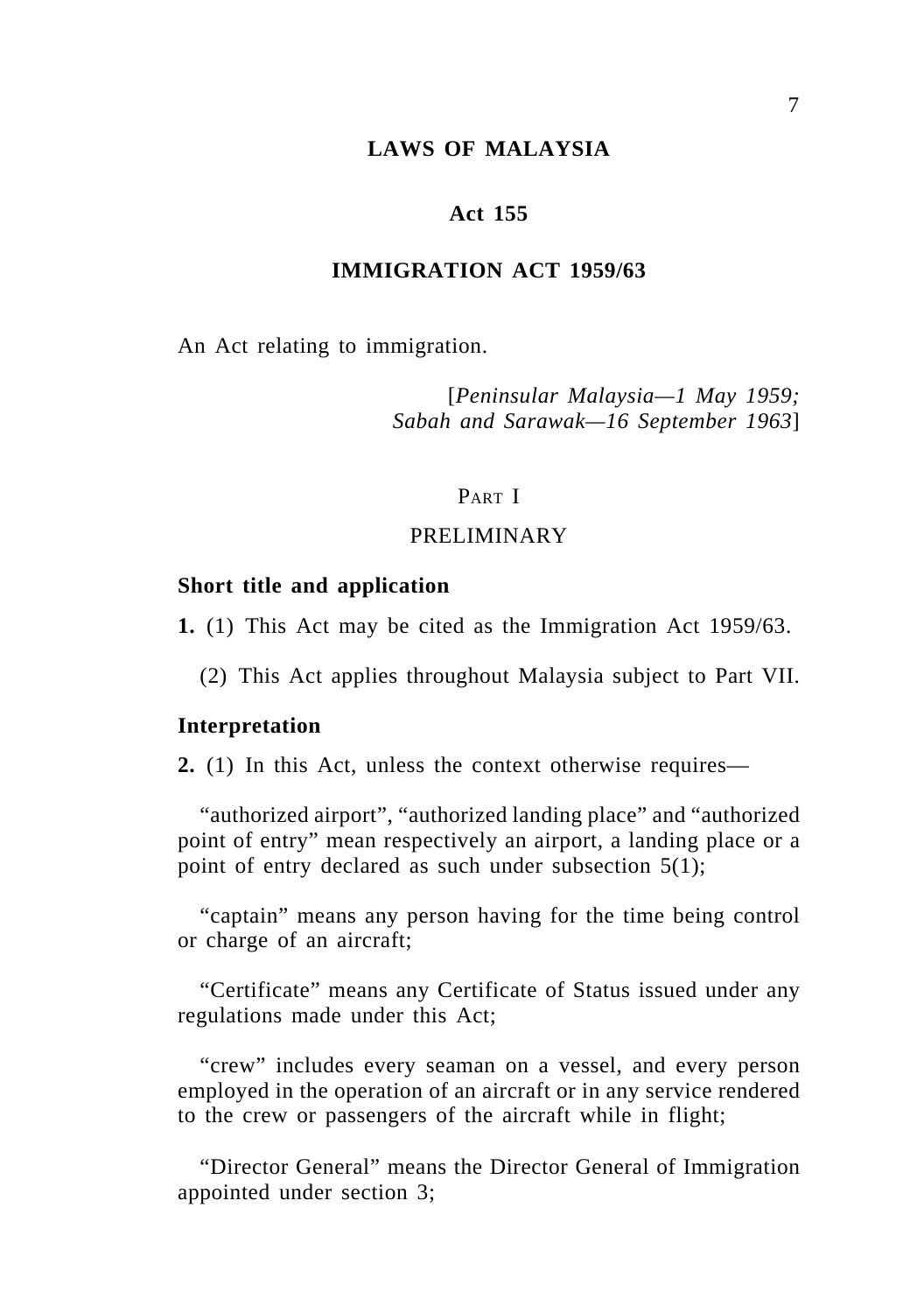"entry" means—

- *(a)* in the case of a person arriving by sea, disembarking in Malaysia from the vessel in which he arrives;
- (*b)* in the case of a person arriving by air at an authorized airport, leaving the precincts of the airport;
- *(c)* in the case of a person entering by land and proceeding to an immigration control post in accordance with section 26, leaving the precincts of the post for any purpose other than that of departing from Malaysia by an approved route; and
- (*d)* in any other case, any entry into Malaysia by land, sea or air:

Provided that it shall not include in any case an entry made for the purpose of complying with this Act or an entry expressly or impliedly sanctioned by an immigration officer for the purpose of any enquiry or detention under this Act;

"Entry Permit" means a Permit to enter and remain in Malaysia issued under section 10;

"immigration control post" means a post established as such by the Director General at a place declared to be an immigration control post under subsection 5(1);

"immigration depot" means any place designated by the Director General under section 51A;

"immigration officer" means any person appointed under section 3;

"immigration signal" means such signal as may be prescribed for vessels which arrive in Malaysia;

"master" means any person (except a pilot or Harbour Master) having for the time being control or charge of a vessel;

"Pass" means any Pass issued under any regulations made under this Act entitling the holder thereof to enter and remain temporarily in Malaysia;

"passenger" means any person carried in a vessel or aircraft, other than the members of the crew;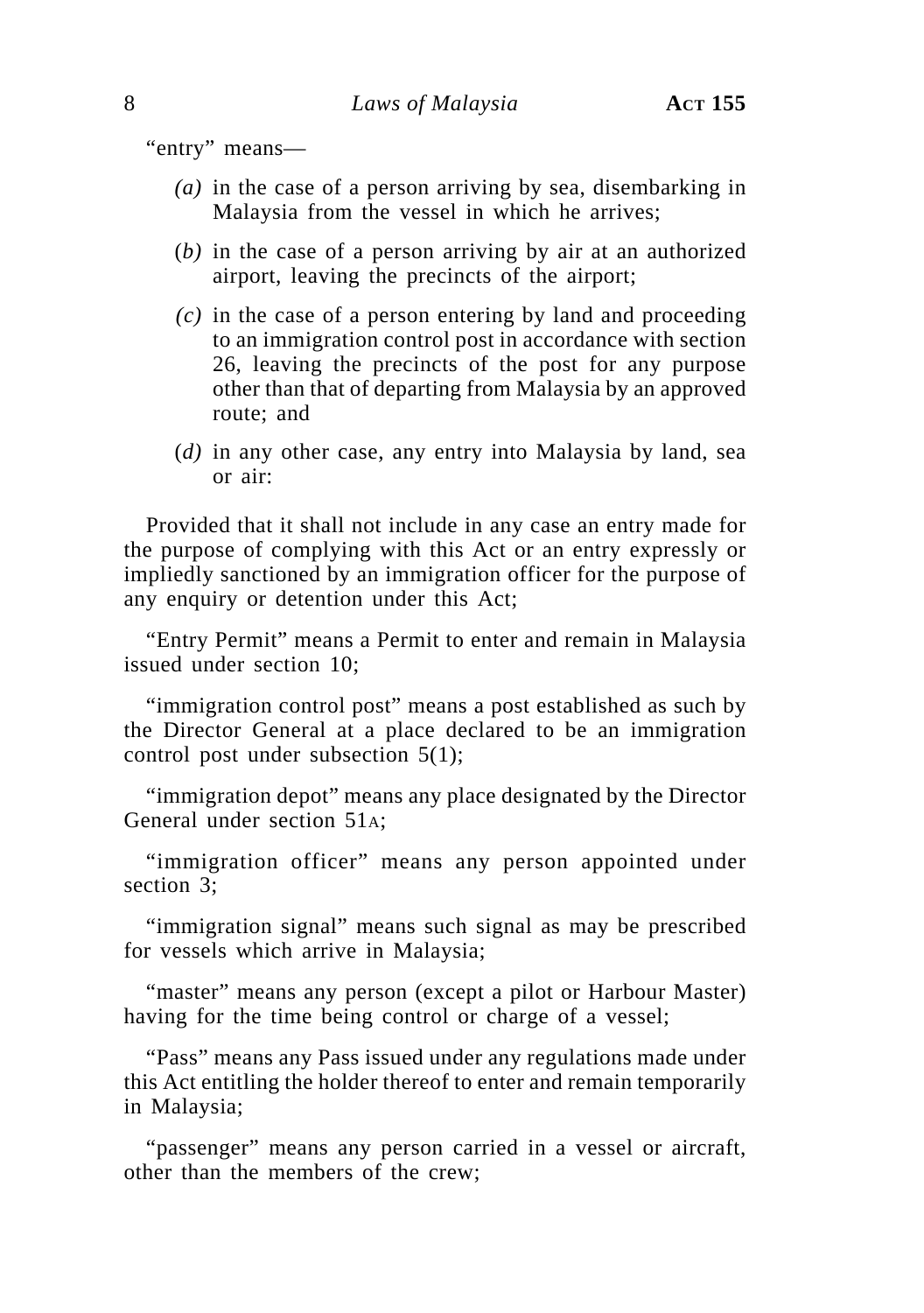"Permit" includes an Entry Permit;

"Port Officer" includes a Harbour Master appointed under the Merchant Shipping Ordinance [*F.M. Ord. 70 of 1952, Sabah Ord. 11 of 1960, Sarawak Ord. 2 of 1960*] and any person lawfully acting for him;

"prescribed" means prescribed by regulations made under this Act;

"prohibited immigrant" means a person declared to be a prohibited immigrant under section 8;

"seaman" includes the master and any person carried in a vessel as a *bona fide* member of the staff employed in the operation or service of the vessel and, if the vessel has articles, entered on those articles;

"senior immigration officer" means any person appointed under subsections  $3(1)$  and  $(1<sub>A</sub>)$ ;

"senior police officer" has the meaning assigned thereto in the Police Act 1967 [*Act 344*];

"stowaway" means a person who goes to sea secreted in a vessel without the consent of the master or other person in charge of the vessel or of a person entitled to give the consent and includes a person arriving in Malaysia on board any aircraft who is on board without the consent of the captain or of a person entitled to give the consent;

"through passenger" means any passenger who arrives in Malaysia by a vessel or aircraft and who is continuing his journey in the same vessel or aircraft to a place outside Malaysia;

"transportation company" means any government, municipality, body corporate, or organisation, firm or person carrying or providing for the transit of passengers, whether by vessel, aircraft, railway, highway or otherwise, and includes any two or more such transportation companies co-operating in the business of carrying passengers;

"vehicle" means a structure capable of moving or being moved or used for the conveyance of any person or thing and which maintains contact with the ground when in motion;

"vessel" includes any ship or boat or other description of floating craft used in navigation, and includes any tackle, equipment, book, document, goods, cargo or things carried therein or thereon.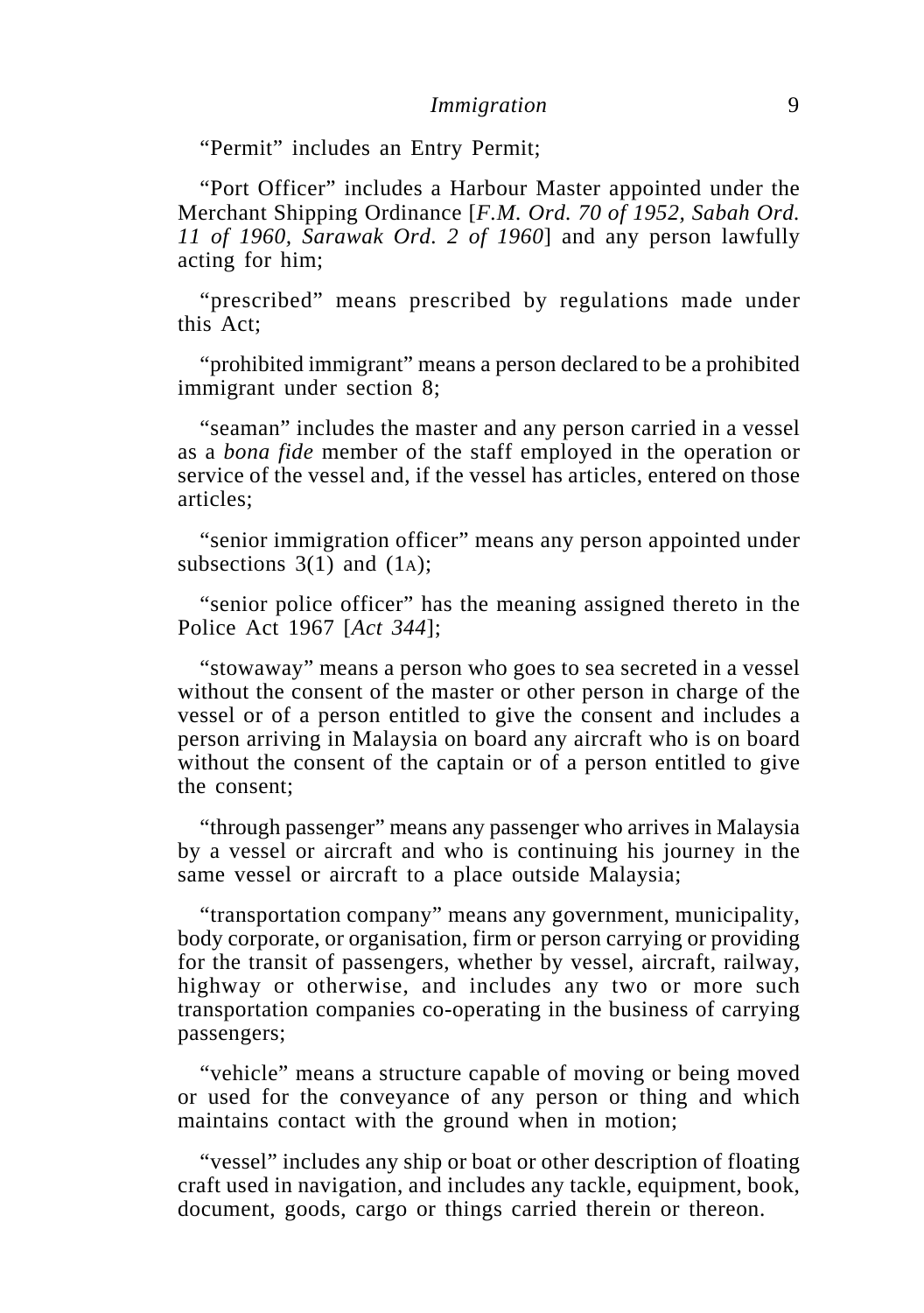(2) For the purposes of this Act a person travelling between two places in Malaysia without entering any territory outside Malaysia shall not be treated as leaving, entering or arriving in Malaysia because in so doing he passes out of and returns into Malaysia.

(3) Any reference in this Act to a person unlawfully entering or re-entering Malaysia or unlawfully remaining in Malaysia shall include any act of entering or re-entering or remaining in Malaysia which is in contravention of any provision of this Act or any subsidiary legislation made under this Act.

### **Appointment and powers of Director General and others**

**3.** (1) The Yang di-Pertuan Agong may appoint a Director General of Immigration and one or more Deputy Directors General of Immigration for the purpose of this Act.

(1A) The Minister may appoint so many Directors of Immigration and other senior immigration officers, of or above the rank of Deputy Assistant Director of Immigration, as he may consider necessary for the proper carrying out of this Act.

(1B) The Director General may appoint so many immigration officers as he may consider necessary for the proper carrying out of this Act.

(2) The Director General shall have the general supervision and direction of all matters relating to immigration throughout Malaysia.

(3) The powers and discretions vested in the Director General by this Act, and the duties required to be discharged by him may, subject to section 4 and to such limitations as may be prescribed, be exercised and discharged by—

- *(a)* a Deputy Director General of Immigration or Director of Immigration; and
- (*b)* any senior immigration officer authorized in writing in that behalf by the Director General.

### **Power of Minister to issue directions**

**4.** The Minister may from time to time give the Director General directions of a general character not inconsistent with this Act as to the exercise of the powers and discretions conferred on the Director General by, and the duties required to be discharged by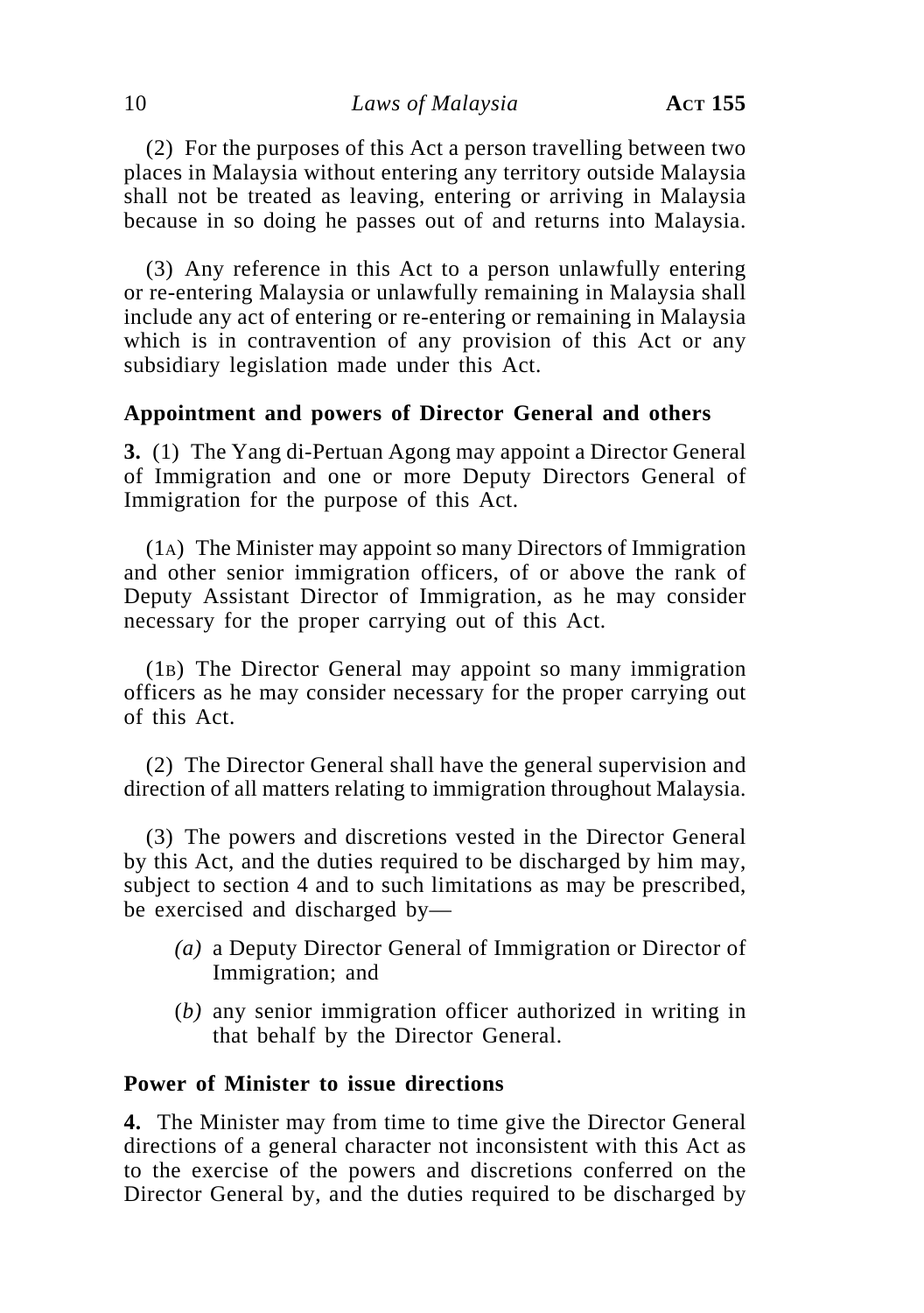the Director General under, this Act in relation to all matters which appear to him to affect the immigration policy of Malaysia. and the Director General shall give effect to all such directions.

### PART II

#### ADMISSION INTO AND DEPARTURE FROM MALAYSIA

### **Entry into or departure from Malaysia**

**5.** (1) The Minister may, by notification in the *Gazette*, prescribe approved routes and declare such immigration control posts, landing places, airports or points of entry, as he may consider to be necessary for the purposes of this Act, to be immigration control posts, authorized landing places, authorized airports or authorized points of entry, as the case may be, and no person shall, unless compelled by accident or other reasonable cause, enter or leave Malaysia except at an authorized landing place, airport or point of entry.

(2) Any person who contravenes subsection (1) shall be guilty of an offence against this Act.

### **Control of entry into Malaysia**

**6.** (1) No person other than a citizen shall enter Malaysia unless—

- *(a)* he is in possession of a valid Entry Permit lawfully issued to him under section 10;
- *(b)* his name is endorsed upon a valid Entry Permit in accordance with section 12, and he is in the company of the holder of the Permit;
- *(c)* he is in possession of a valid Pass lawfully issued to him to enter Malaysia; or
- *(d)* he is exempted from this section by an order made under section 55.
- (2) (*Deleted by Act 27 of 1963*).

(3) Any person who contravenes subsection (1) shall be guilty of an offence and shall, on conviction, be liable to a fine not exceeding ten thousand ringgit or to imprisonment for a term not exceeding five years or to both, and shall also be liable to whipping of not more than six strokes.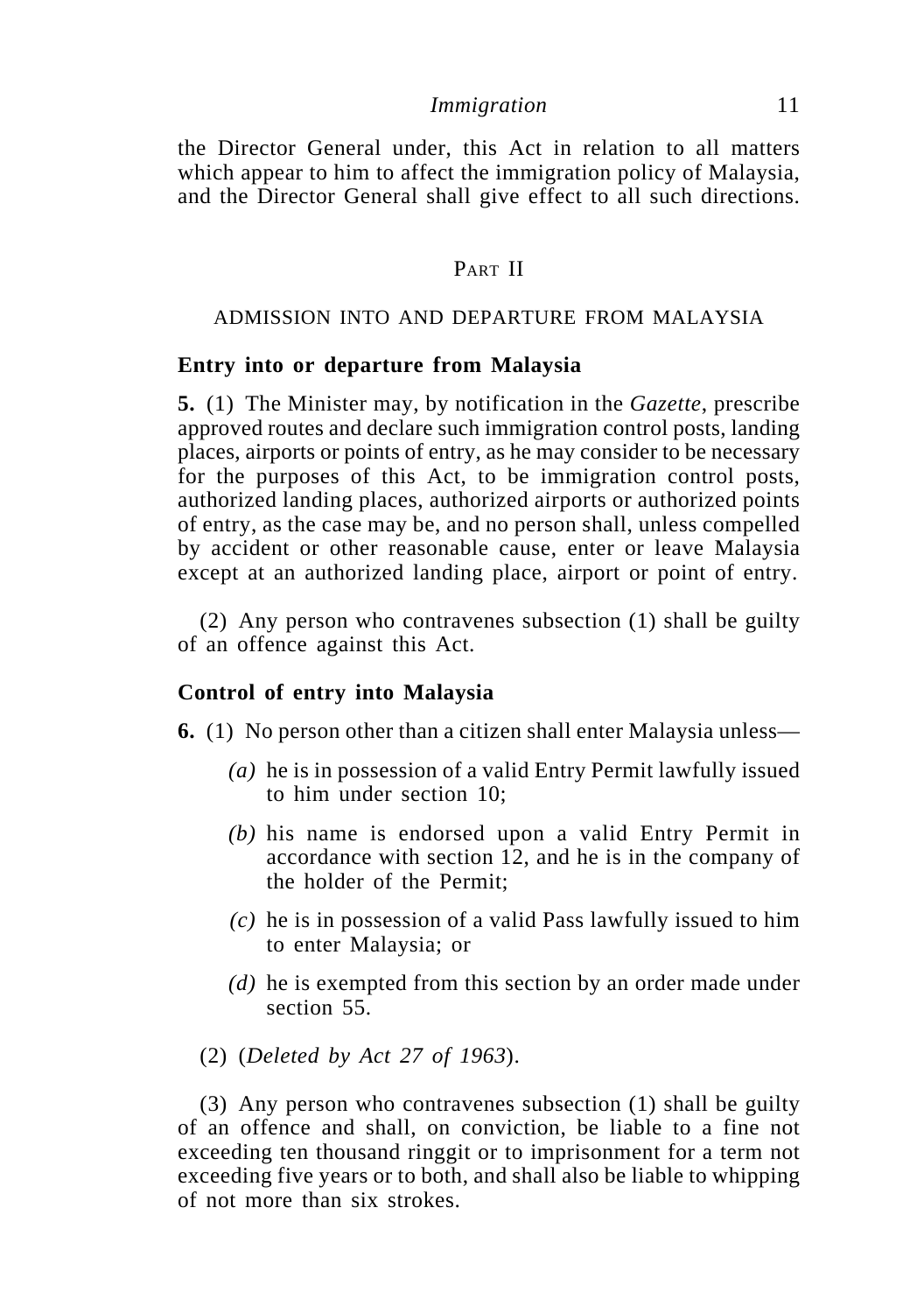12 *Laws of Malaysia* **ACT 155**

(4) The burden of proof that a person entered Malaysia without contravening subsection (1) shall lie upon that person, and in any prosecution for an offence under subsection (1), it shall not be necessary to specify in the charge the date, time, place or manner of the entry of such person into Malaysia, or the means of travel used for such entry, and such prosecution may be held at any place in Malaysia.

# **Right of entry**

**7.** (1) *(a)* A citizen shall be entitled to enter Malaysia without having obtained a Permit or Pass in that behalf under this Act.

- *(b)* (*Deleted by Act 27 of 1963*).
- (2) (*Deleted by Act 27 of 1963*).

(3) The burden of proof that any person is a citizen shall lie upon that person.

# **Prohibited immigrants**

**8.** (1) Any person who, in the opinion of the Director General—

- *(a)* is a member of any of the prohibited classes as defined in subsection (3) and is not a citizen is a prohibited immigrant.
- *(b)* (*Deleted by Act 27 of 1963*).
- (2) Subject to any exemption granted under section 55—
	- *(a)* no prohibited immigrant who is a member of prohibited class defined in paragraph (3)*(o)* shall enter Malaysia or, where he becomes a member of such prohibited class after he has entered Malaysia, remain in Malaysia; and
	- *(b)* no other prohibited immigrant shall enter Malaysia, unless he is in possession of a valid Pass in that behalf issuable to a prohibited immigrant under any regulations made under this Act.
- (3) The following persons are members of the prohibited classes:
	- *(a)* any person who is unable to show that he has the means of supporting himself and his dependants (if any) or that he has definite employment awaiting him, or who is likely to become a pauper or a charge on the public;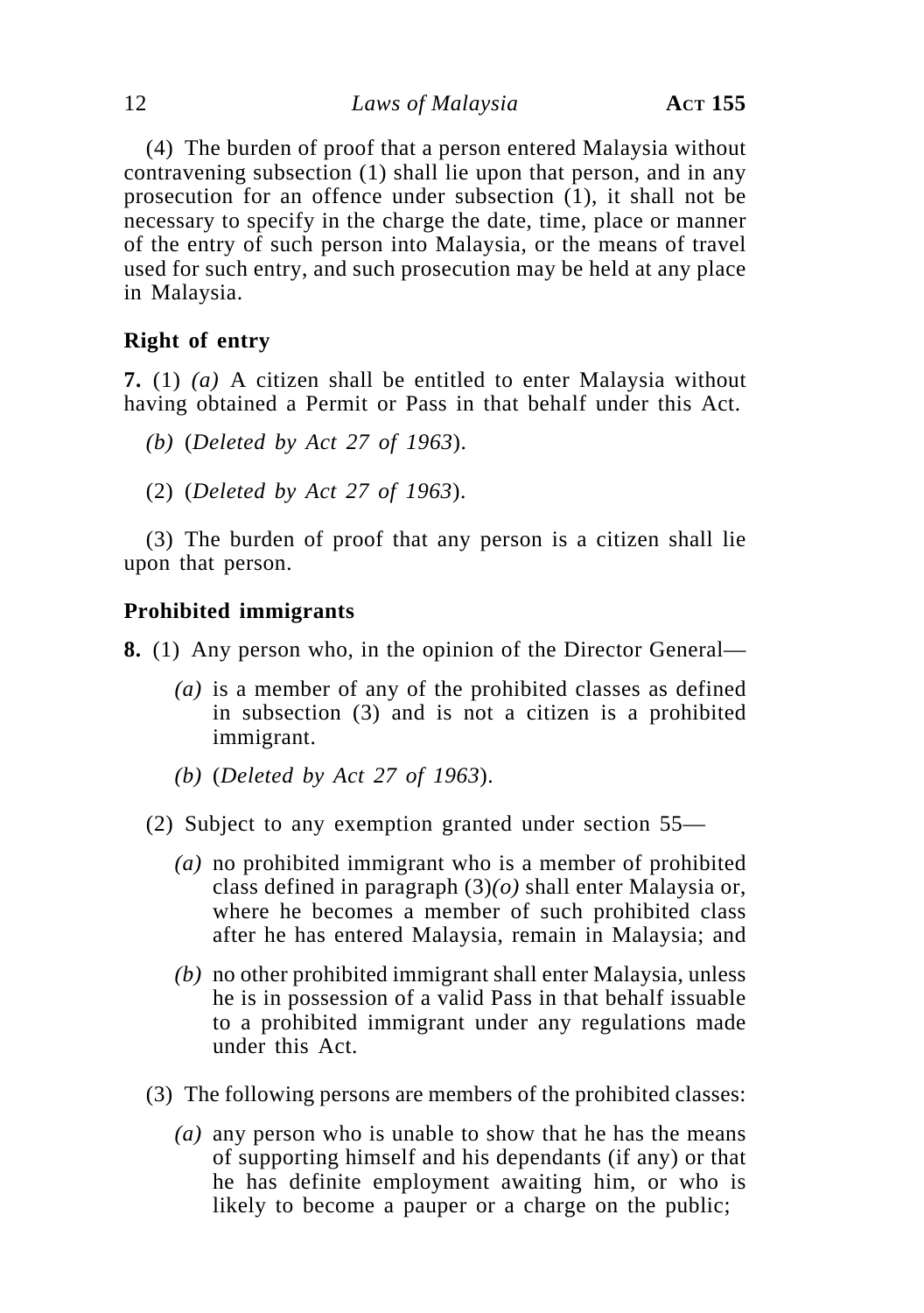- *(b)* any person suffering from mental disorder or being a mental defective, or suffering from a contagious or infectious disease which makes his presence in Malaysia dangerous to the community;
- *(c)* any person who refuses to submit to a medical examination after being required to do so under subsection 39A(1);
- (*d)* any person who—
	- (i) has been convicted in any country or state of any offence and sentenced to imprisonment for any term, and has not received a free pardon; and
	- (ii) by reason of the circumstances connected with the conviction is deemed by the Director General to be an undesirable immigrant;
- *(e)* any prostitute, or any person, who is living on or receiving, or who, prior to entering Malaysia, lived on or received, the proceeds of prostitution;
- *(f)* any person who procures or attempts to bring into Malaysia prostitutes or women or girls for the purpose of prostitution or other immoral purpose;
- *(g)* vagrants and habitual beggars;
- *(h)* any person whose entry into Malaysia is, or at the time of his entry was, unlawful under this or any other written law for the time being in force;
- *(i)* any person who believes in or advocates the overthrow by force or violence of any Government in Malaysia or of any established government or of constituted law or authority or who disbelieves in or is opposed to established government, or who advocates the assassination of public officials, or who advocates or teaches the unlawful destruction of property;
- *(j)* any person who is a member of or affiliated with any organisation entertaining or teaching disbelief in or opposition to established government or advocating or teaching the duty, necessity or propriety of the unlawful assaulting or killing of any officer, either of specific individuals or officers generally, of any Government in Malaysia or of any established government, because of his or their official character, or advocating or teaching the unlawful destruction of property;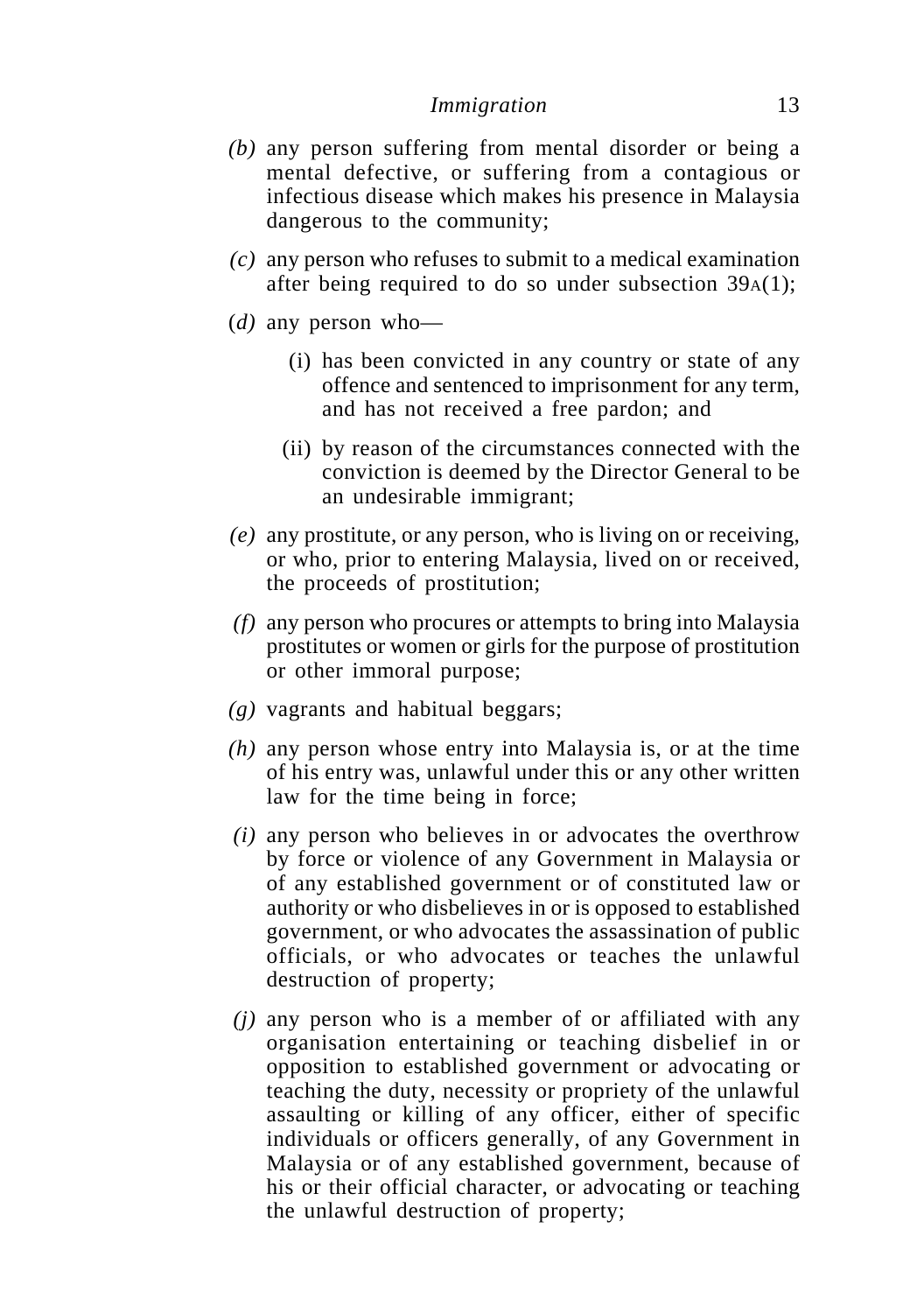- *(k)* any person who, in consequence of information received from any source deemed by the Minister\* to be reliable, or from any government, through official or diplomatic channels, is deemed by the Minister\* to be an undesirable immigrant;
- *(l)* any person who has been removed from any country or state by the government of that country or state on repatriation for any reason whatever and who, by reason of the circumstances connected therewith, is deemed by the Director General to be an undesirable immigrant;
- *(m)* any person who, being required by any written law for the time being in force to be in possession of valid travel documents, is not in possession of those documents or is in possession of forged or altered travel documents or travel documents which do not fully comply with any such written law;
- *(n)* the family and dependants of a prohibited immigrant; and
- *(o)* any person, or any member of a class of persons, against whom an order has been made under paragraph 9(1)*(a)*, or whose Pass or Permit has been cancelled under paragraph 9(1)*(b)* or 9(1)*(c)* respectively, or to whom such cancellation applies under subsection 9(6).

(4) The burden of proof that any person seeking to enter Malaysia is not a prohibited immigrant shall lie upon that person.

(5) Subject to any exemption granted under section 55, if any prohibited immigrant enters Malaysia otherwise than in accordance with a valid Pass lawfully issued to him he shall be guilty of an offence against this Act.

(6) Except where a person is a prohibited immigrant under paragraph  $(3)(o)$ , any person in possession of a Permit issued to him under this Act who, upon his arrival in Malaysia, is refused permission to enter upon the ground that he is a prohibited immigrant, may appeal against the refusal within such time and in such manner as may be prescribed, to the Minister† , whose decision shall be final:

<sup>\*</sup>*NOTE*—For exercise of powers of Minister in respect of persons in Sabah and Sarawak, by the Federal Secretary or by any person in the State being a member of the public services so authorized to do—*see* paragraph 6(2)*(a)* and subsection 6(6) Immigration (Transitional Provisions) Order 1963 [*L.N. 226/63*].

<sup>†</sup>*NOTE—*For an appeal from a person in Sabah and Sarawak in certain circumstances—*see* paragraph  $6(1)(a)$ , subsections  $6(5)$  and  $(6)$  Immigration (Transitional Provisions) Order 1963 [*L.N. 226/1963*].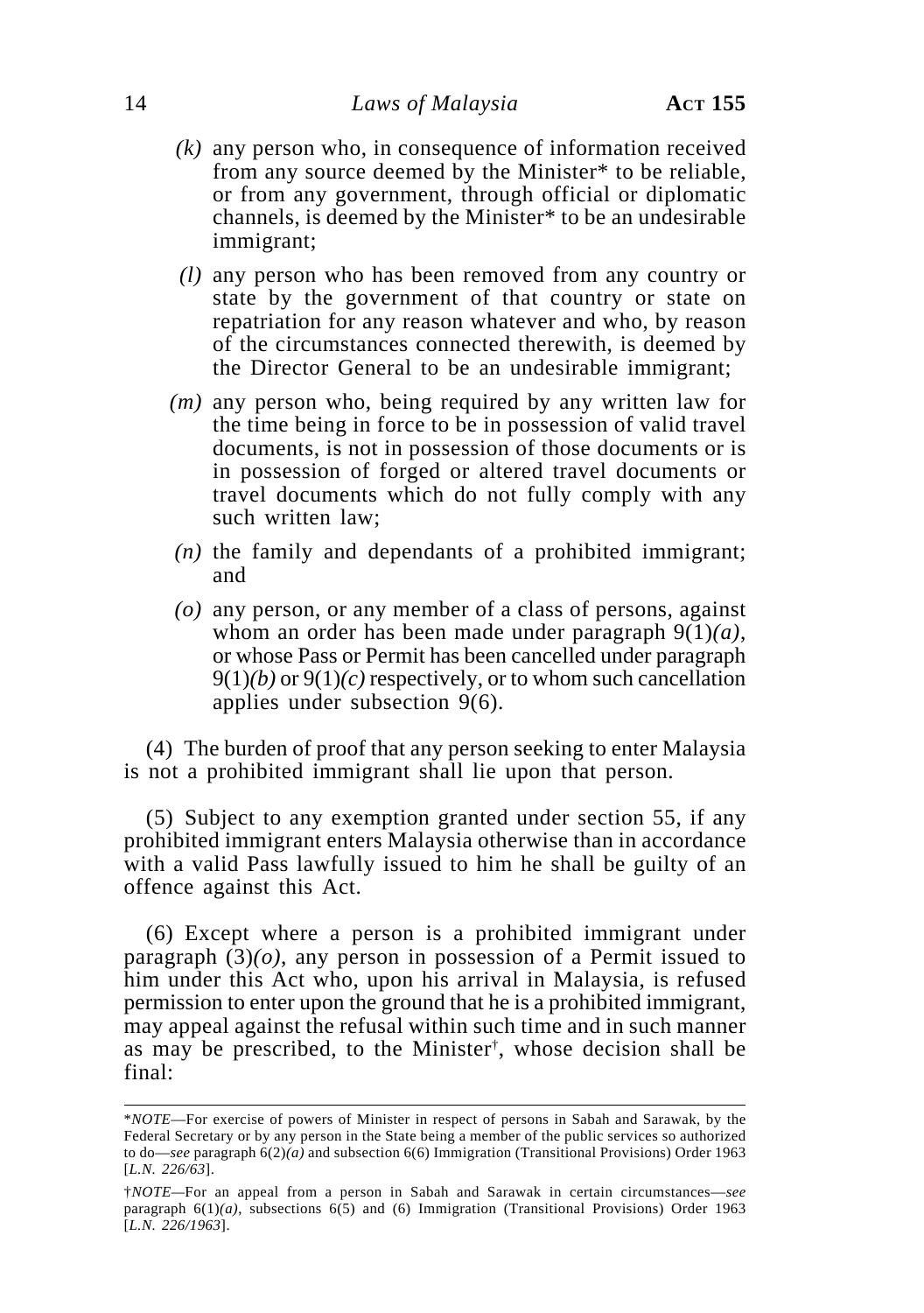Provided that, notwithstanding sections 24 and 26, any person who appeals against such refusal shall be permitted to disembark and shall be detained in an immigration depot pending the determination of his appeal, unless released on a Pass issued at the discretion of the Director General on such conditions as to furnishing security or otherwise as the Director General may deem fit.

# **\*Director General's power to prohibit entry, or cancel any Pass or Permit**

**9.** (1) Notwithstanding anything contained in this Act or in any subsidiary legislation made under this Act, the Director General may—

*(a)* where he deems it expedient to do so in the interests of public security or by reason of any economic, industrial, social, educational or other conditions in Malaysia, by order, prohibit, either for a stated period or permanently, the entry or re-entry into Malaysia of any person or class of persons:

Provided that the order made under this paragraph shall not apply to any citizen or to the holder of any valid Pass or Permit;

- *(b)* in his absolute discretion cancel any Pass at any time by writing under his hand; or
- *(c)* cancel any Permit at any time by writing under his hand, if he is satisfied that the presence in, or entry into, Malaysia of the holder of any Permit is, or would be, prejudicial to public order, public security, public health or morality in Malaysia or any part thereof.

(2) Every order made under paragraph (1)*(a)* shall come into force on the date of the making of such order, and shall subsequently be published in the *Gazette*.

(3) Every cancellation of a Pass under paragraph (1)*(b)* or a Permit under paragraph  $(1)(c)$  shall come into force on the date

<sup>\*</sup>*NOTE*—This section shall apply to a Pass or Permit issued before the commencement of the Immigration (Amendment) Act 1989 [*Act A719*] in the same manner that they apply to a Pass or Permit issued after its commencement; and any order made under this section before the coming into force of the said amending law shall continue to remain in full force and effect until revoked *see* subsections 5(2) & (3) of Act A719.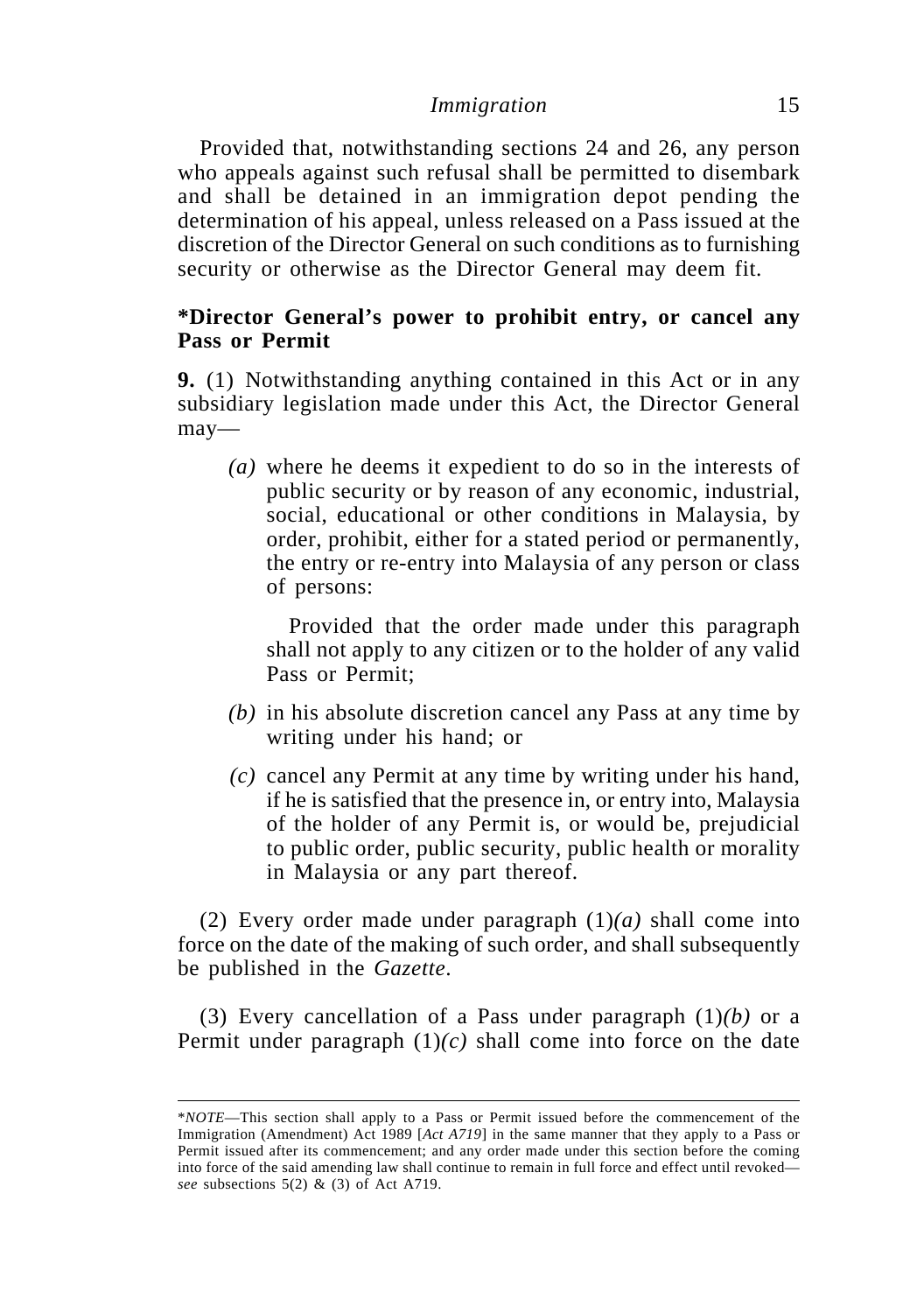of the cancellation, and the Director General shall, as soon as may be thereafter, cause a notice of the cancellation to be sent to the holder of the Pass or Permit, as the case may be, if his address is known, and if it is not known, shall cause the notice to be published in such manner as he deems fit.

(4) Where a Pass is cancelled under paragraph (1)*(b)* or a Permit is cancelled under paragraph (1)*(c)*—

- *(a)* if its holder is present in Malaysia, he shall not remain in Malaysia after such cancellation and shall be removed from Malaysia in accordance with the provisions of this Act, and he shall, thereafter, be prohibited from entering Malaysia; and
- *(b)* if its holder is outside Malaysia, he shall be prohibited from entering or re-entering Malaysia.

(5) Any person who enters or re-enters or remains in Malaysia in contravention of any order made under paragraph  $(1)(a)$ , or in contravention of subsection (4), shall be guilty of an offence against this Act and shall be removed or again removed, as the case may be, from Malaysia.

(6) Where a Pass is cancelled under paragraph (1)*(b)* or a Permit is cancelled under paragraph  $(1)(c)$ , subsections  $(4)$  and  $(5)$  shall apply to—

- *(a)* a person whose name is endorsed on the Pass or the Permit;
- *(b)* any wife of the holder of the Pass or the Permit where the wife is a holder of a Pass or Permit issued to her in consequence of the issue of the Pass or the Permit to her husband; and
- *(c)* any dependant child of the holder of the Pass or the Permit where such child is not a citizen,

in the same manner that they apply to the holder of the Pass or the Permit and the notification to such holder under subsection (3) shall also constitute notification to the persons mentioned in paragraphs  $(a)$ ,  $(b)$  and  $(c)$ .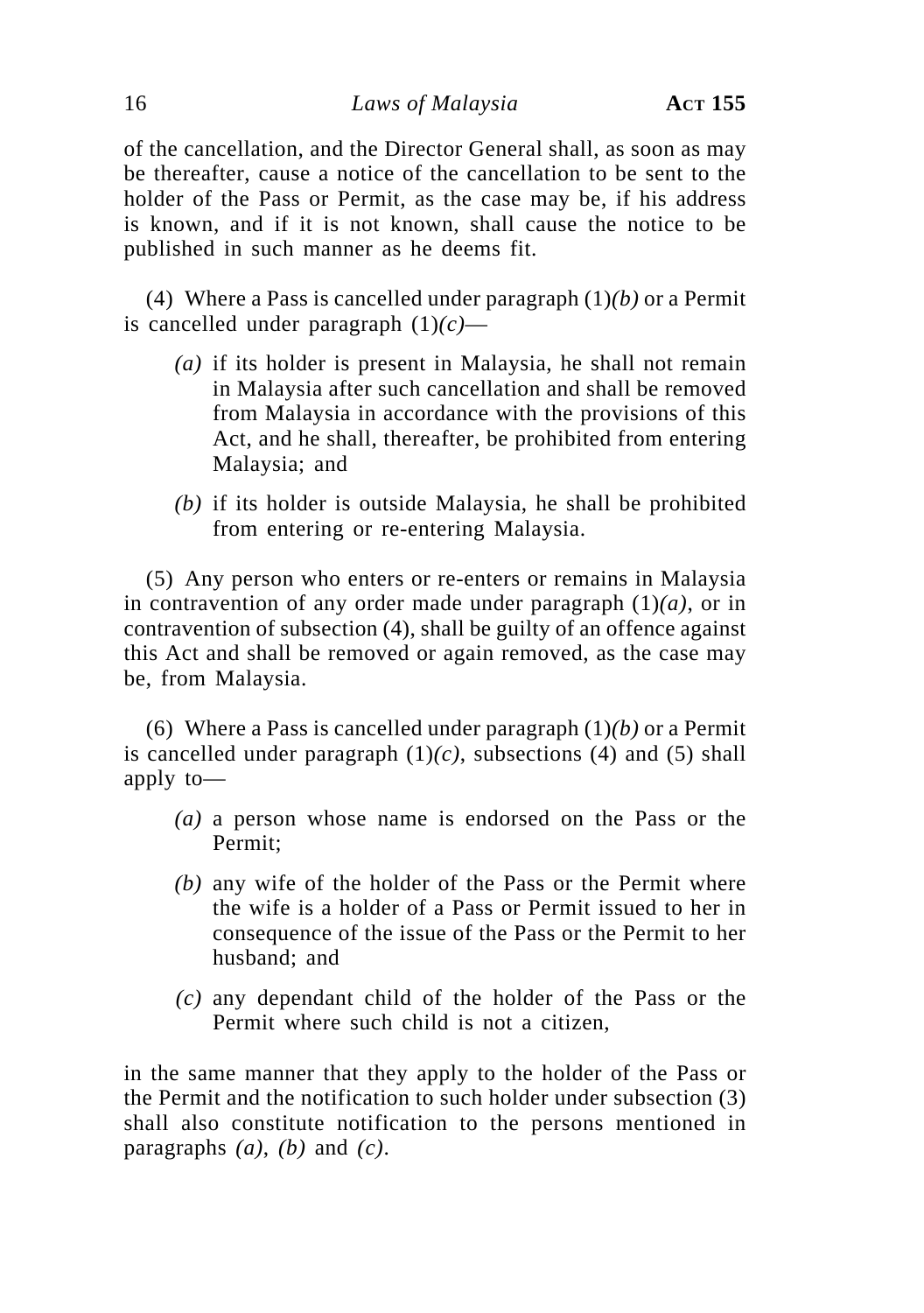(7) Notwithstanding subsection 3(3), the powers of the Director General under this section shall be exercised only by the Director General personally or, during his absence or inability to act from any cause, only by the Deputy Director General personally.

(8) Any person who is dissatisfied with any order made against him under paragraph (1)*(a)*, or the holder of any Pass or Permit cancelled under paragraph (1)*(b)* or *(c)* respectively, who is dissatisfied with the cancellation, or any person as is referred to under paragraph  $(6)(a)$ ,  $(b)$  or  $(c)$  who is dissatisfied with the application of subsections (4) and (5) to him under subsection (6), may appeal to the Minister within seven days of the publication of the order in the *Gazette* under subsection (2), or the notification of the cancellation to the holder of the Pass or Permit under subsection (3), as the case may be, and such appeal shall be by way of a petition in writing setting out clearly and in detail the grounds of the appeal:

Provided that notwithstanding any appeal under this subsection, pending the determination of such appeal, the order of the Director General under paragraph  $(1)(a)$ , or the cancellation of the Pass or Permit under paragraph (1)*(b)* or *(c)* respectively, or the application of subsections (4) and (5) to any person under subsection (6), shall have full force and effect as provided under subsection (2) or (3), as the case may be, and, where accordingly the person appealing is outside Malaysia, or has left Malaysia or been removed from Malaysia before its determination, he may be permitted to enter or re-enter Malaysia if his appeal is allowed and the order under paragraph  $(1)(a)$  is revoked, or the Pass or Permit is restored to him, as the case may be.

### **Director General's power to limit entry into Malaysia**

**9A.** (1) The Director General may, by order, where he deems it expedient to do so in the interests of public security or by reason of any economic, industrial, social, educational or other conditions in Malaysia—

- (i) limit the number of persons of any class who may enter Malaysia within any period specified in the order; or
- (ii) limit the period during which any person or class of persons entering or re-entering Malaysia may remain therein: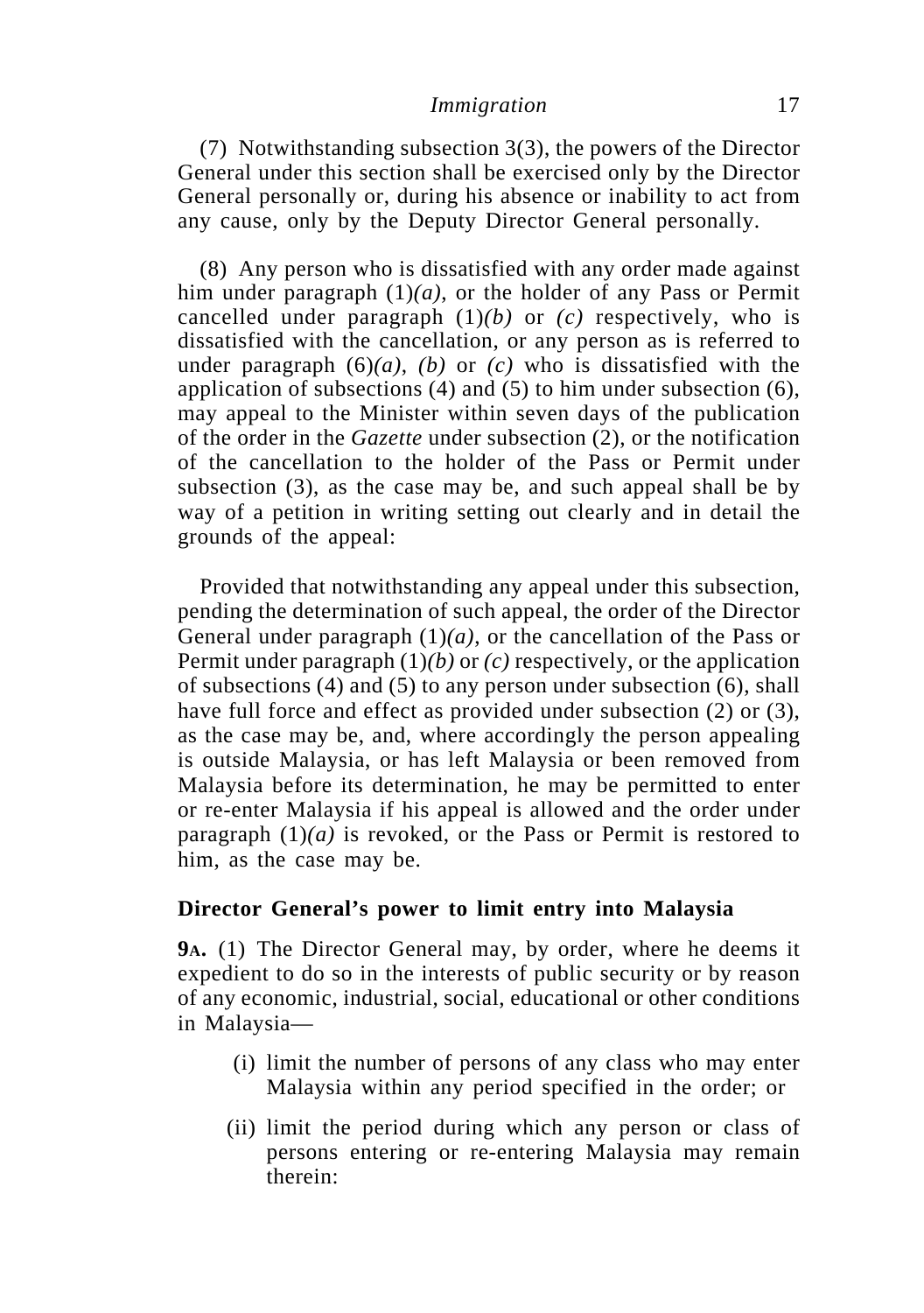Provided that the order made under this subsection shall not apply to any citizen or to the holder of any valid Pass or Permit.

(2) Notwithstanding subsection 3(3), the powers of the Director General under this section shall be exercised only by the Director General personally or, during his absence or inability to act from any cause, only by the Deputy Director General personally.

(3) Every order made under subsection (1) shall come into force on the date of the making of such order, and shall subsequently be published in the *Gazette*.

### PART III

### ENTRY PERMITS

#### **Entry Permits**

**10.** (1) Any person seeking to enter Malaysia who is not entitled so to enter as a citizen or by virtue of a valid Pass to enter Malaysia issued to him or seeking to remain in Malaysia after the expiry of such a Pass may make application in that behalf in the manner prescribed to the Director General or to such other person whether within or outside Malaysia as the Director General may, from time to time, appoint for the purpose.

(2) Upon application made under subsection (1) and upon payment of the prescribed fees the Director General may issue to the applicant an Entry Permit on such terms and conditions as the Director General may think fit in the prescribed form and shall, if the applicant is required by any written law relating to passports for the time being in force in Malaysia to have a visa to enter Malaysia, issue a visa to the applicant on the production by him of his passport or other travel document and on payment of the fee prescribed by the written law and the visa shall remain valid until the expiry or cancellation of the Entry Permit issued to him.

(3) Any person aggrieved by the refusal of the Director General to issue to him an Entry Permit under subsection (2) may within thirty days of the notification of the refusal to him appeal by petition in writing to the Minister\*, whose decision thereon shall be final.

<sup>\*</sup>*NOTE*—For an appeal from a person in Sabah and Sarawak in certain circumstances—*see* paragraph 6(1)*(a)*, subsections 6(5) and (6), Immigration (Transitional Provisions) Order 1963 [*L.N. 226/ 1963*].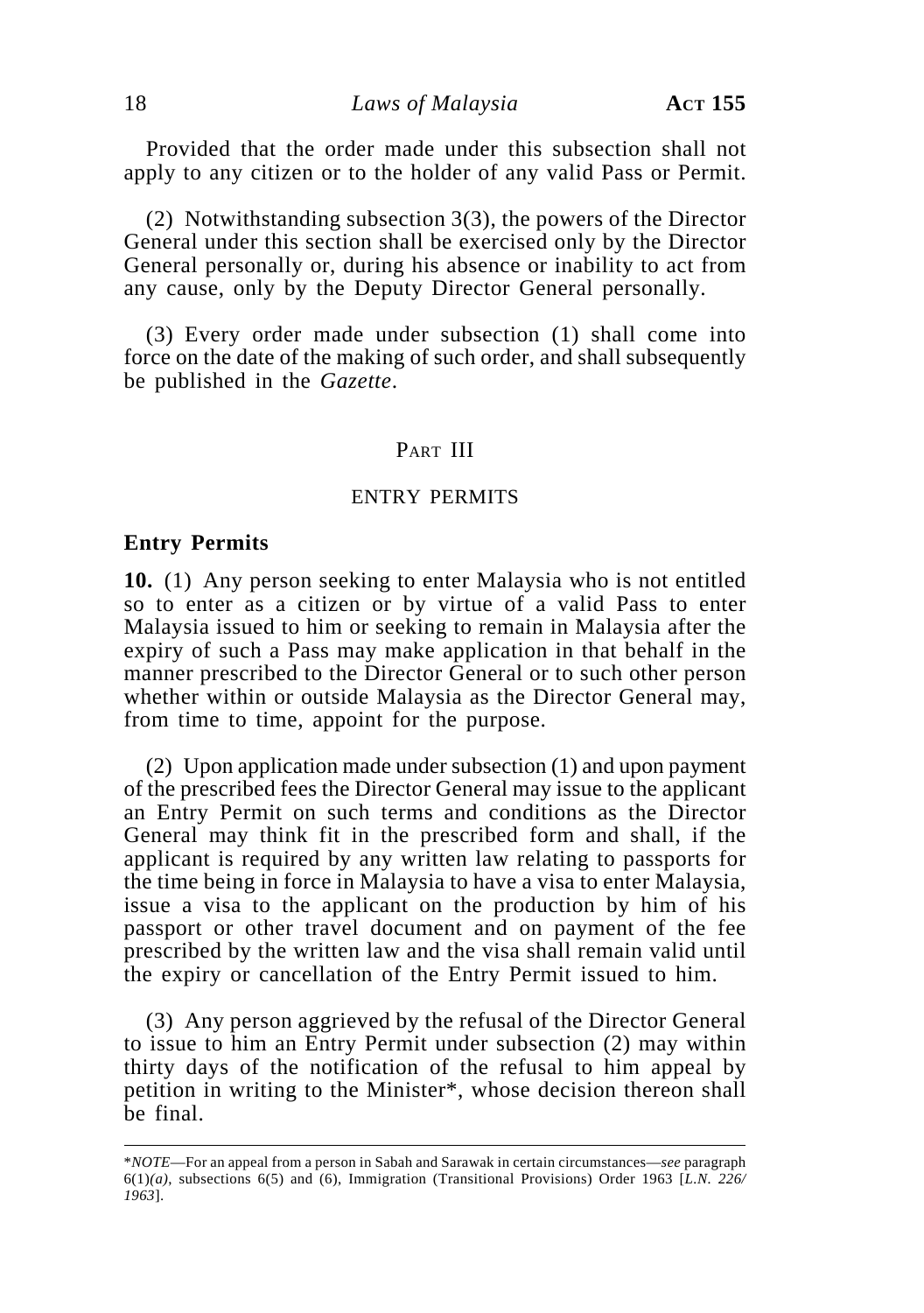**11.** (*Deleted by Act A985*).

# **Endorsement of name of wife and children on Permits, Passes and Certificates**

**12.** Subject to such conditions as may be prescribed it shall be lawful for the Director General, on application made in that behalf in the prescribed form by the holder of, or by an applicant for, a Permit, Pass or Certificate, to endorse upon the Permit, Pass or Certificate issued to the person the name or names of the wife or child of that person.

# **Power to make inquiries**

**13.** The Director General may before the issue of a Permit, Pass or Certificate under this Act or before making any endorsement thereon under section 12 make such inquiries or require the production of such evidence as he may think fit in order to satisfy himself as to the truth of any statement made in the application for the Permit, Pass or Certificate.

# **Cancellation of, and declarations regarding Permits and Certificates**

**14.** (1) Where the holder of any Permit seeks to enter Malaysia accompanied by any child whose name is not endorsed upon the Permit under section 12 and who is not otherwise entitled to enter Malaysia under this Act, the Director General may cancel the Permit issued to that person.

(2) Where, upon the arrival in Malaysia of any person to whom a Permit or Certificate has been issued, the Director General is satisfied, as a result of inquiries made under section 24 or 26, or from other information, that the Permit or Certificate was issued as a result of any false representation or concealment of a material fact the Director General may cancel the Permit or Certificate.

(3) Where at any time, during the period of validity of any Permit or Certificate, the Director General is satisfied that the holder of the Permit or Certificate is a prohibited immigrant, the Director General shall cancel the Permit or Certificate.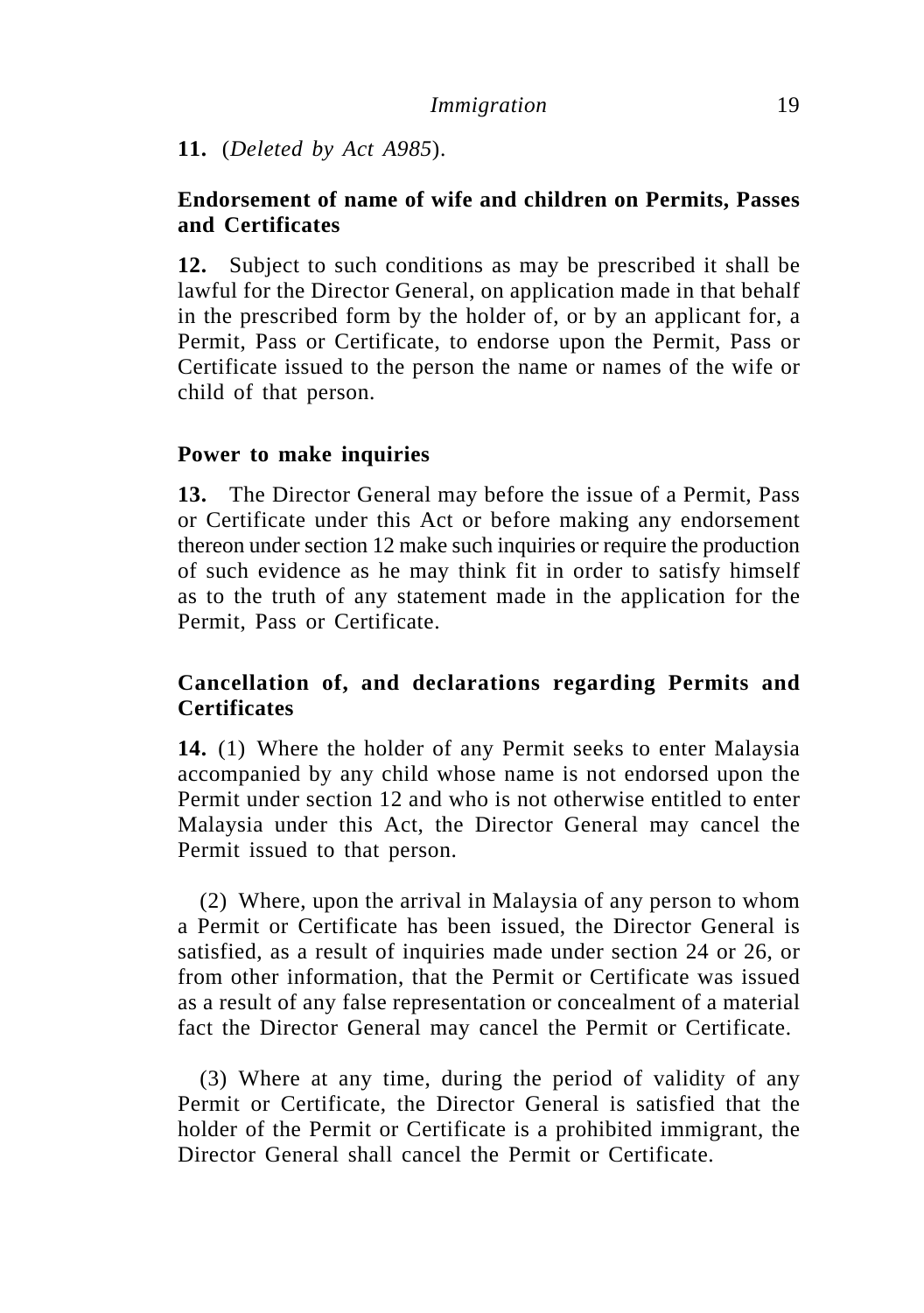(4) Where any person has entered Malaysia by virtue of a Permit or Certificate, and the Director General is satisfied—

- *(a)* that any material statement made in or in connection with the application for that Permit or Certificate was false or misleading; or
- *(b)* that the person is a prohibited immigrant,

the Director General may declare at any time after the date of the entry, that the presence of that person in Malaysia is unlawful.

(5) On making any cancellation under subsection (2) or (3) or on making any declaration under subsection (4) the Director General shall, by notification, which, if the address of the person is known shall be sent to him at that address and otherwise shall be published in such manner as the Director General deems fit, inform the person affected thereby of the grounds on which the cancellation or declaration has been made and the person may appeal against the cancellation or declaration, as the case may be, within such time and in such manner as may be prescribed, to the Minister\*, whose decision shall be final.

### **Unlawful entry or presence in Malaysia**

**15.** (1) Without prejudice to any other provision of this Act prohibiting a person from remaining in Malaysia, a person shall not remain in Malaysia—

- *(a)* after the cancellation of any Permit or Certificate under this Part;
- *(b)* after the making of a declaration under subsection 14(4);
- *(c)* after the expiration of the period of any Pass relating to or issued to him; or
- *(d)* after the notification to him, in such manner as may be prescribed, of the cancellation, under any regulations made under this Act, of any Pass relating to or issued to him,

unless he is otherwise authorized to remain in Malaysia under this Act.

<sup>\*</sup>*NOTE*—For an appeal from a person in Sabah and Sarawak in certain circumstances—*see* paragraph 6(1)*(a)*, subsections 6(5) and (6), Immigration (Transitional Provisions) Order 1963 [*L.N. 226/1963*].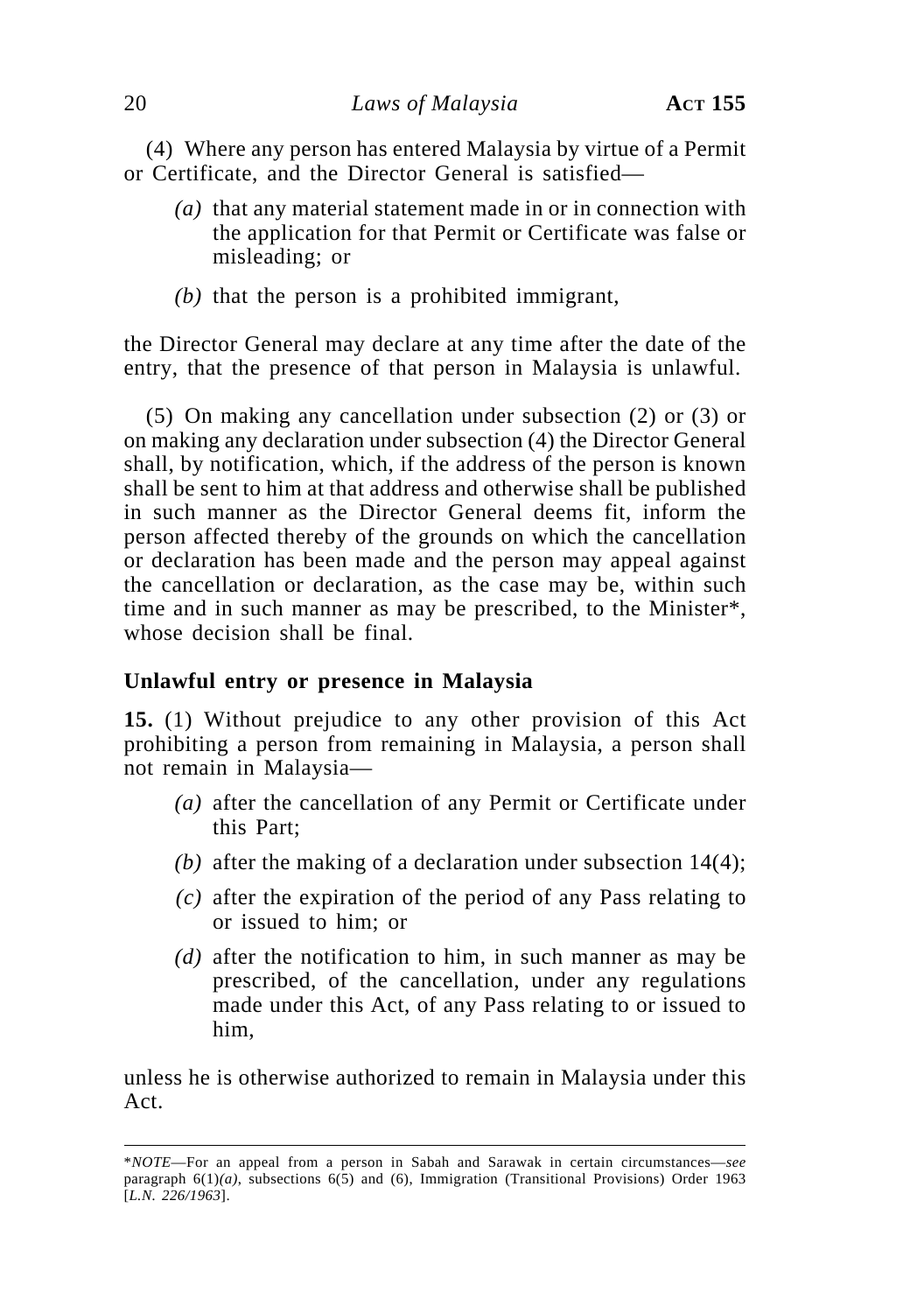(2) A person shall not remain in Malaysia in contravention of proviso *(a)* to section 60 or of article 8(2) of the Immigration (Transitional Provisions) Order 1963 [*L.N. 226 of 1963*].

#### (3) (*Deleted by Act 27 of 1963*).

(4) Any person who without reasonable cause contravenes this section shall be guilty of an offence and shall, on conviction, be liable to a fine of not less than ten thousand ringgit or to imprisonment for a term not exceeding five years or to both.

### PART IV

#### PROCEDURE ON ARRIVAL IN MALAYSIA

#### **Immigration signal**

**16.** (1) Subject to subsection (2) the master of every vessel which arrives in Malaysia shall hoist the prescribed immigration signal and shall exhibit the signal until authorized by an immigration officer to haul it down.

(2) Subsection (1) shall not apply to any vessel which plies solely between ports in Malaysia.

(3) The master of any vessel who contravenes or fails to comply with subsection (1) shall be guilty of an offence against this Act.

### **Vessel to proceed to Immigration Anchorage or other place ordered by immigration officer**

**17.** (1) The Director General may, by notification in the *Gazette*, declare any place within the limits of any port to be an Immigration Anchorage, either for vessels generally or for vessels of a class specified in the notification, and the master of any vessel which arrives at a port where an Immigration Anchorage, either for vessels generally or for vessels of a class to which that vessel belongs, has been declared shall, subject to any directions given under subsection (3), forthwith navigate his vessel to that anchorage and shall remain there until an immigration officer gives him permission to leave.

(2) No vessel carrying passengers, other than a vessel which plies solely between ports in Malaysia, shall proceed to any place in Malaysia other than a port within which an Immigration Anchorage has been declared under subsection (1).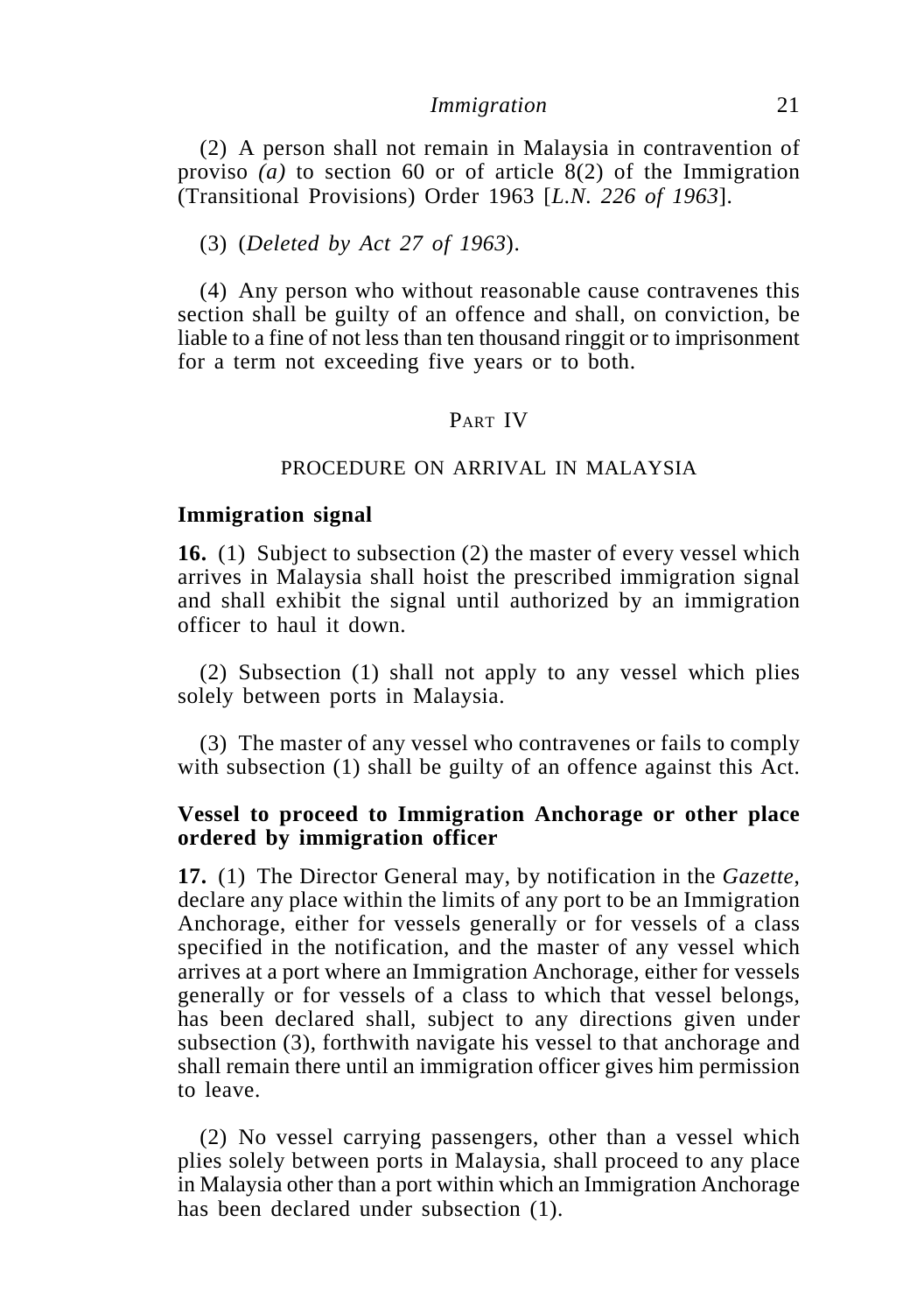(3) The master of every vessel which arrives in Malaysia shall, if so ordered by an immigration officer, anchor or tie up his vessel at such place as may be ordered, and shall remain there until an immigration officer gives him permission to leave.

(4) The master of any vessel who, without reasonable cause, contravenes or fails to comply with this section or any order made or direction given thereunder shall be guilty of an offence against this Act.

### **Aircraft arriving in Malaysia**

**18.** (1) The captain of every aircraft which arrives in Malaysia shall land his aircraft at an authorized airport.

(2) The captain of any aircraft who, without reasonable cause, contravenes or fails to comply with subsection (1) shall be guilty of an offence against this Act.

### **Persons not to board or leave vessel until examination completed**

**19.** (1) Save under and in accordance with any authority granted by an immigration officer, no person other than—

- *(a)* the pilot;
- (*b)* any Government officer boarding the vessel on duty;
- *(c)* the owner, charterer, or agent of the vessel; or
- (*d)* a consular officer of the country to which the vessel belongs,

shall leave or board a vessel arriving in Malaysia, nor may any person (other than the crew of a vessel carrying any such person) approach within one cable length of the vessel, until the vessel has been examined by an immigration officer and the immigration signal has been hauled down.

(2) Any person who contravenes subsection (1) shall be guilty of an offence against this Act and every such person leaving a vessel in contravention of subsection (1) shall if so required by an immigration office return forthwith to the vessel and remain thereon and the master of the vessel shall be bound to re-embark the person.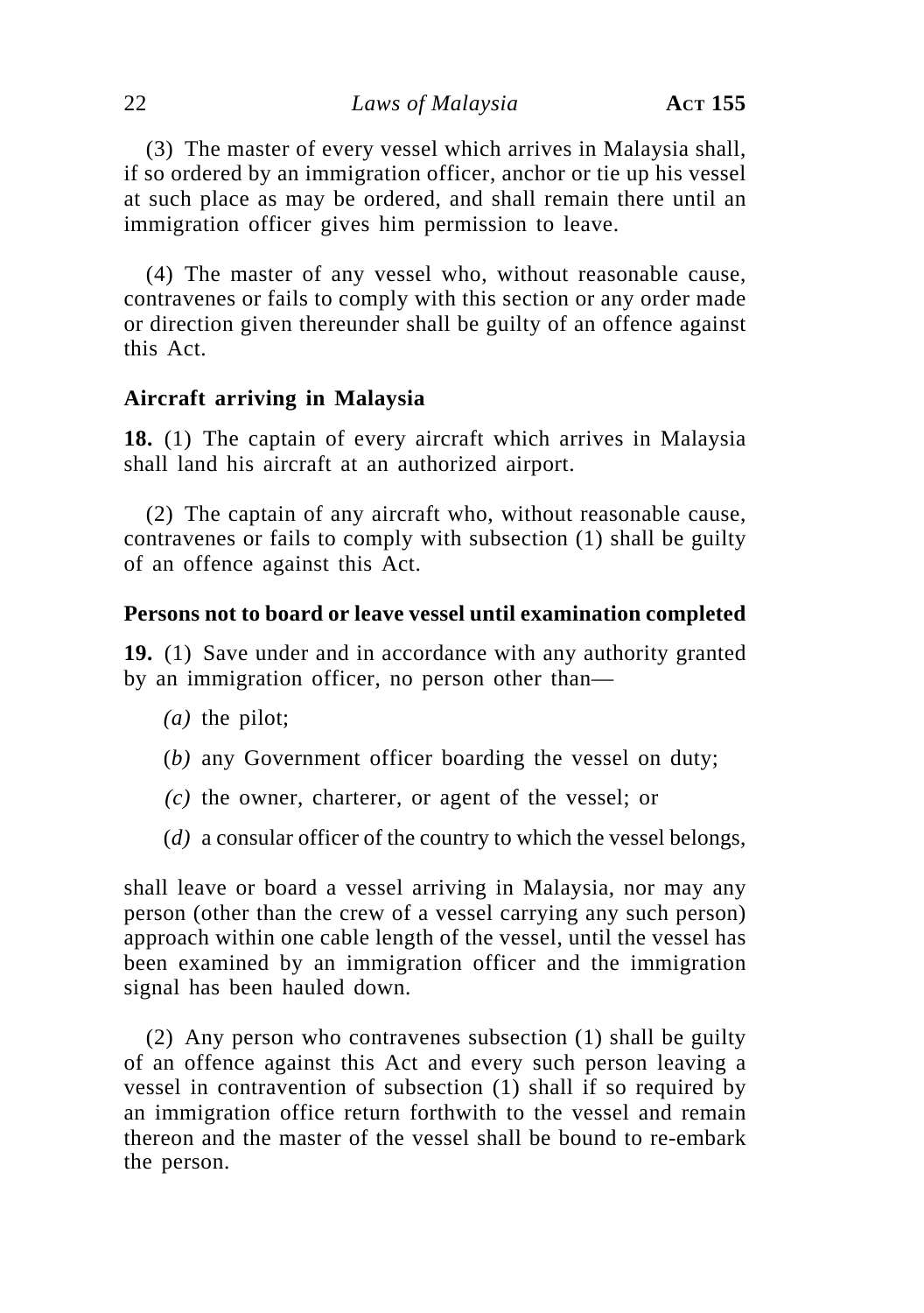### **Prohibition on disembarking from or boarding ships without permission of immigration officer**

**20.** (1) It shall be the duty of the master, and the owner or charterer, of every vessel which arrives in Malaysia to prevent any person other than a person specified in subsection 19(1) from disembarking from or boarding any such vessel until the disembarkation or boarding has been authorized by an immigration officer, and for that purpose any means reasonably necessary may be used.

(2) Where any person disembarks from or boards any vessel before being authorized by an immigration officer in that behalf, that person, the master and the owner or charterer of the vessel shall each be guilty of an offence against this Act and it shall be no defence to a prosecution that the master, owner, or charterer did not permit or do anything to facilitate the disembarkation or boarding of any such person, but it shall be a good defence that the master, owner, or charterer took every reasonable precaution to prevent such disembarkation or boarding.

(3) The master of the vessel from which any person has disembarked before disembarkation has been authorized by an immigration officer shall be bound to re-embark that person and any master refusing to re-embark the person shall be guilty of an offence against this Act.

(4) (*Deleted by Act A719*).

### **Prohibition of removal of articles before examination**

**21.** (1) Except with the authority of an immigration officer, no article or thing shall be removed or taken from, or put on board, any vessel until the vessel has been examined by an immigration officer under section 19.

(2) Any person who contravenes subsection (1) shall be guilty of an offence against this Act.

### **Production of certain lists and persons by masters of vessels and captains of aircraft**

**22.** (1) *(a)* The master of every vessel arriving in or leaving Malaysia shall—

(i) furnish to an immigration officer a complete list of the members of the crew in such form and containing such particulars as may be prescribed;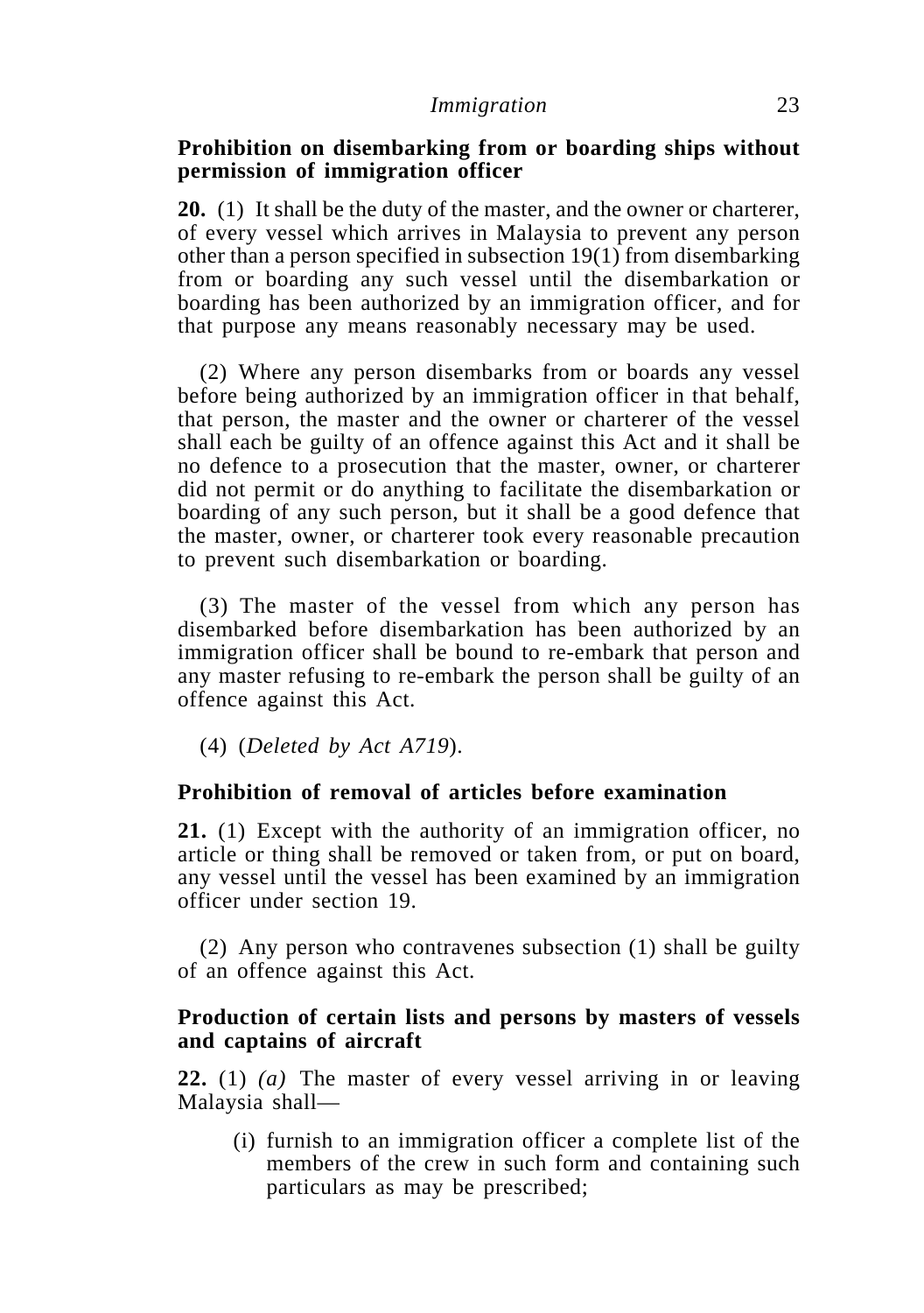- (ii) produce to an immigration officer for inspection and interrogation all the members of the crew;
- (iii) furnish to an immigration officer in triplicate identification cards of each member of the crew in such form as may be prescribed;
- (iv) submit to such search of his vessel by an immigration officer as may be necessary to establish the presence or absence of other persons on board;
- (v) produce to an immigration officer his ship's papers;
- (vi) report to an immigration officer the presence on board of any stowaway or any unauthorized person or any person proceeding to any state or country on his removal from any other state or country by the competent authorities of that state or country; and
- (vii) furnish to an immigration officer in triplicate a general declaration in accordance with Appendix 1 to the Convention Facilitation of International Maritime Traffic 1965.

*(b)* In the case of vessels carrying passengers the master shall, in addition, produce—

- (i) a complete list of all the passengers in such form and containing such particulars as may be prescribed;
- (ii) in relation to every passenger disembarking in Malaysia such particulars in such form as may be prescribed; and
- (iii) all passengers for inspection and interrogation.

(2) The captain of every aircraft arriving in or leaving Malaysia shall—

- *(a)* produce to an immigration officer a passenger list as prescribed under subparagraph (1)*(b)*(i) or in accordance with Annex 9 to the Convention on International Civil Aviation;
- *(b)* produce to an immigration officer in relation to every passenger landing in Malaysia such particulars in such form as may be prescribed;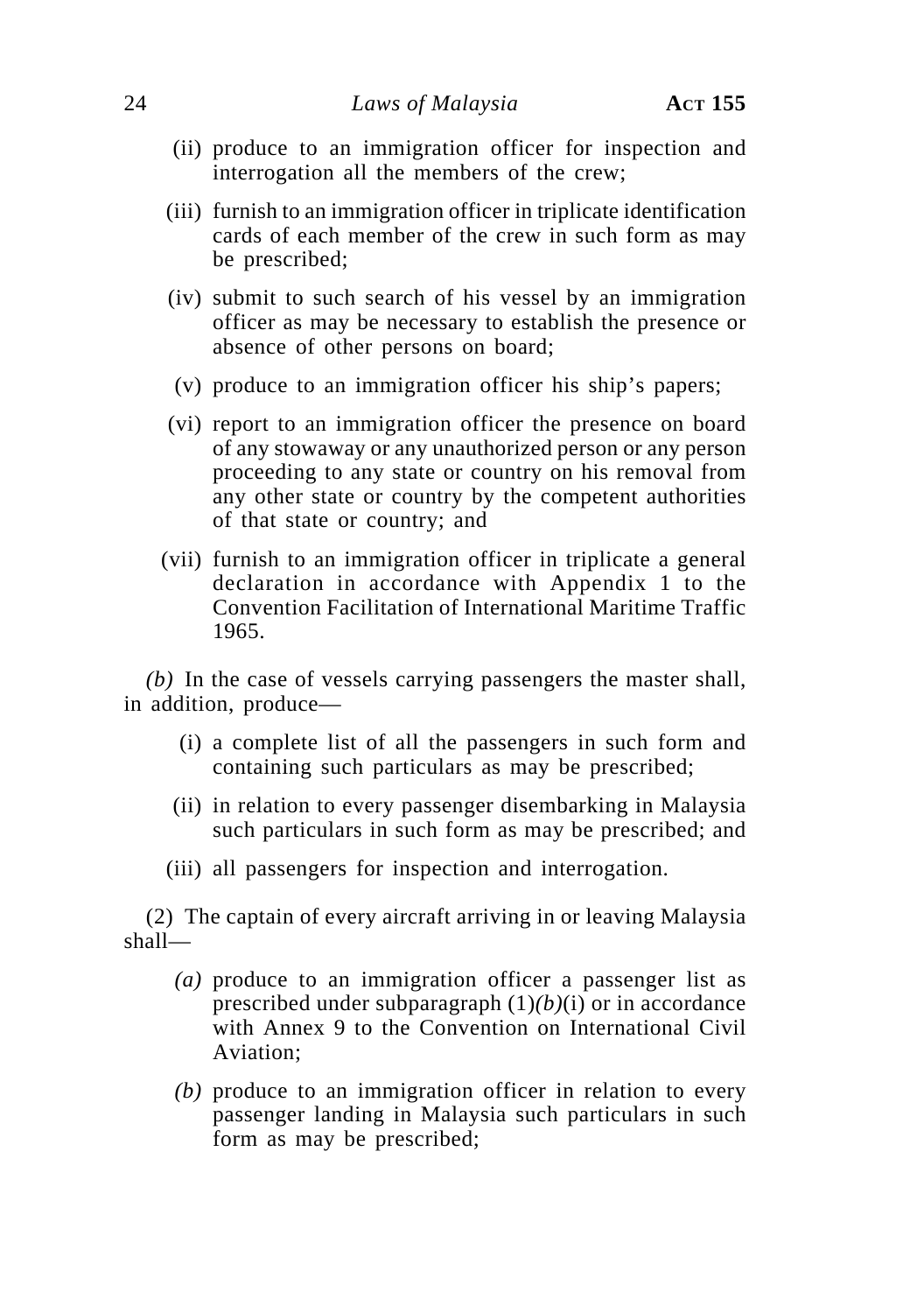- *(c)* produce to an immigration officer a complete list of the members of the crew of his aircraft as prescribed under subparagraph  $(1)(a)(i)$  or in accordance with Annex 9 to the Convention on International Civil Aviation;
- *(d)* produce to an immigration officer the members of the crew and passengers of the aircraft for inspection and interrogation as directed either generally or specifically by an immigration officer;
- *(e)* submit to such search of his aircraft by an immigration officer as may be necessary to establish the presence or absence of other persons on board; and
- *(f)* report to an immigration officer the presence on board of any stowaway or unauthorized person or any person proceeding to any state or country on his removal from any other state or country by the competent authorities of that state or country.

(3) The master of any vessel or the captain of any aircraft who contravenes or fails to comply with subsection (1) or (2), as the case may be, and any person who hinders or obstructs any search of a vessel or aircraft as aforesaid, shall be guilty of an offence against this Act.

(4) If any person is found on board a vessel or aircraft whose presence has not been reported as aforesaid, the master of the vessel or the captain of the aircraft, as the case may be, shall be guilty of an offence and shall, on conviction, be liable to a fine not exceeding one thousand ringgit in respect of each such person.

(5) In any proceedings under this section the certificate in writing of an immigration officer who boarded or examined the vessel or aircraft to the effect that it carried on arrival in Malaysia a total number of crew corresponding in description to the particulars on the identification cards furnished under subparagraph  $(1)(a)$ (iii) or on the list produced under paragraph  $(2)(c)$  shall be conclusive proof that the vessel or aircraft did on arrival carry that number of crew.

**23.** (*Omitted*).

**23A.** (*Omitted*).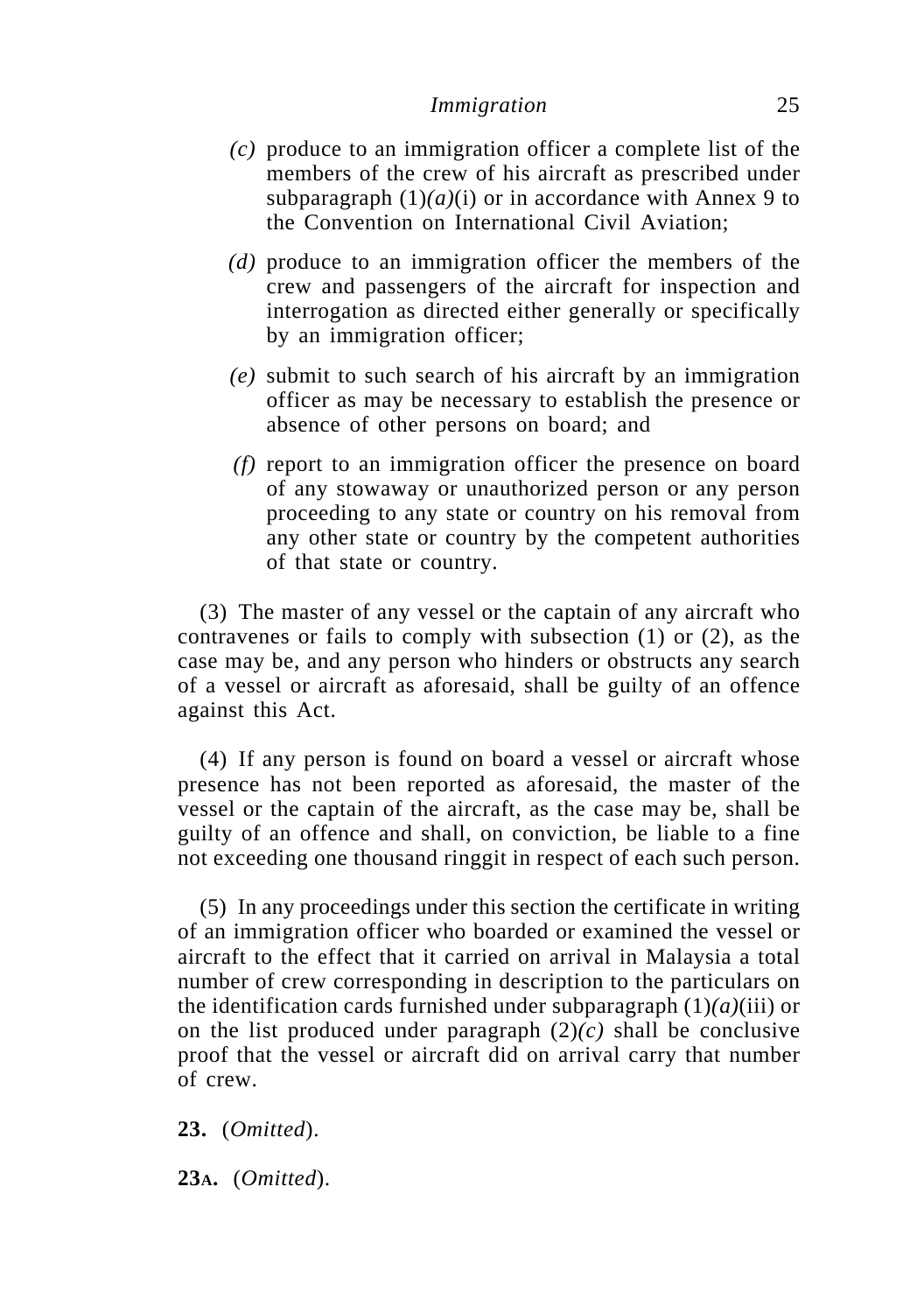# **Examination of persons arriving by sea or at authorized airport**

**24.** (1) Every person arriving by sea or by air at an authorized airport in Malaysia shall appear before an immigration officer at such time and place as the officer may direct; and the officer, after such examination as he may consider necessary, shall inform any person whom he considers to be prohibited from entering Malaysia under this Act of his finding, and—

- *(a)* if the person arrived by sea and is still aboard the vessel, he shall not disembark in Malaysia, or, if disembarked for the purpose of the examination, he shall return forthwith to the vessel and remain thereon. The master of the vessel shall likewise forthwith be informed in writing by the immigration officer of his finding and the master shall not permit the person to disembark in Malaysia, or, if the person has disembarked, whether for the purpose of examination or otherwise, shall be bound to re-embark him; and
- *(b)* if the person arrived by air, he shall not leave the precincts of the airport except for a place approved by the immigration officer, and he shall leave and depart from Malaysia by the first available means in accordance with the instructions of the officer. The captain of the aircraft in which the person arrived shall, if so required by the officer, remove the person from Malaysia by the same aircraft.
- (2) Any person who—
	- *(a)* refuses or neglects to appear before an immigration officer as required by subsection (1) or who leaves the place of examination without or otherwise than in accordance with the authorization of that officer;
	- *(b)* after being informed by an immigration officer that he is prohibited from entering Malaysia—
		- (i) he either disembarks in Malaysia or refuses or neglects to return forthwith to his vessel, as the case may be; or
		- (ii) he leaves the precincts of an airport without the permission of the officer, or refuses or neglects to proceed to or remain at a place approved by the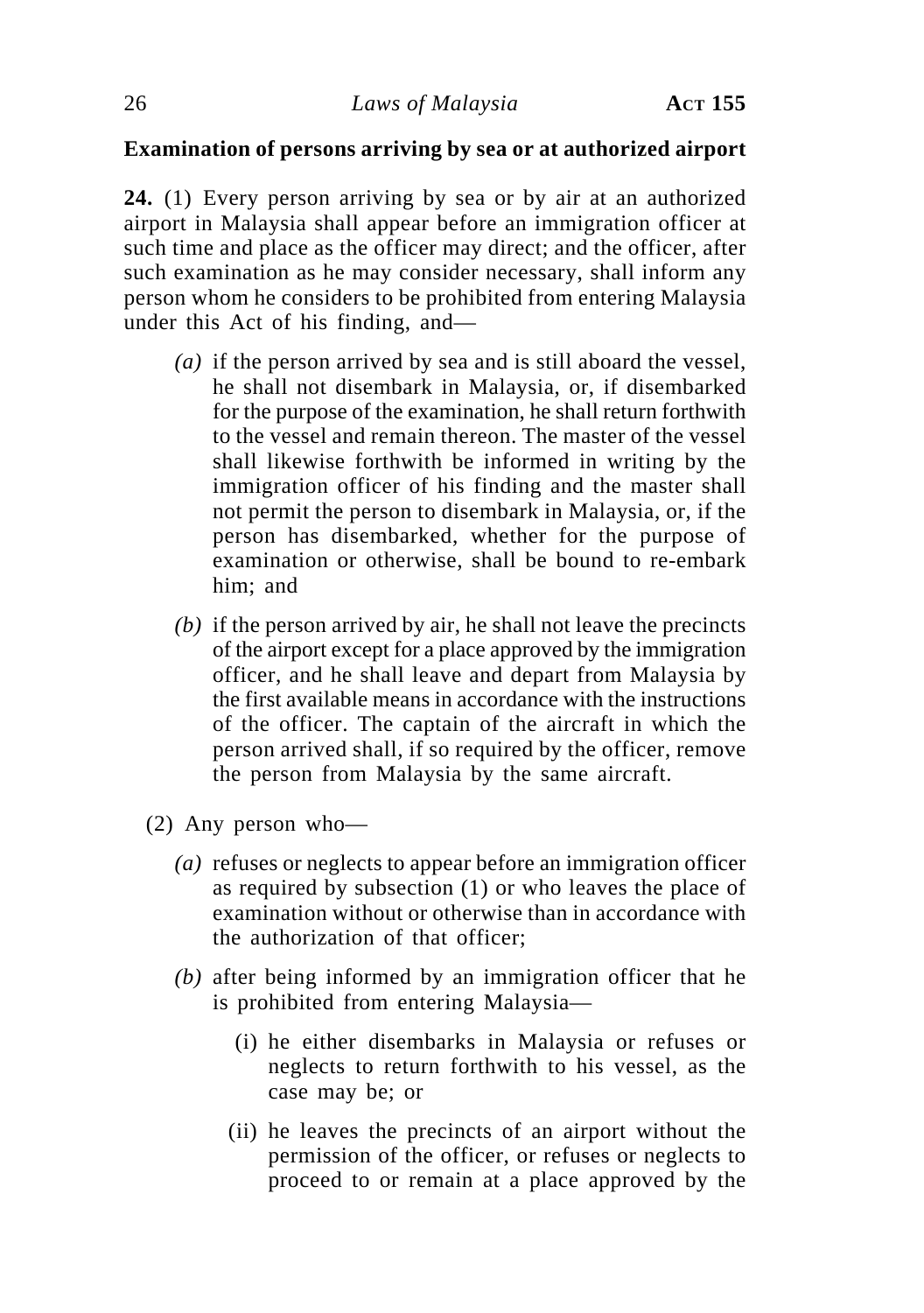immigration officer, or refuses or fails to leave Malaysia in accordance with the instructions of an immigration officer given under subsection (1); or

- *(c)* being—
	- (i) the master of a vessel, permits any person to disembark in Malaysia, or refuses to re-embark any person; or
	- (ii) the captain of the aircraft in which any person arrived in Malaysia, refuses or neglects to remove the person from Malaysia, after being informed by an immigration officer that the person is prohibited from entering Malaysia or that the person has refused or neglected to appear before an immigration officer as required by subsection (1) or that he has left the place of examination without or otherwise than in accordance with the authorization of that officer,

shall be guilty of an offence against this Act.

(3) *(a)* Where any person either disembarks in Malaysia or refuses or neglects to return to his vessel, in contravention of this section, an immigration officer may require the person to return to his vessel and may take such steps, including the use of force, as may be reasonably necessary to compel his return, and the master of the vessel shall be bound to re-embark the person and to remove him from Malaysia.

*(b)* The master of a vessel may use such force as may be reasonably necessary to enable him to comply with subsection (1) and paragraph (3)*(a)*.

(4) Where any person leaves the precincts of an airport in contravention of this section or refuses to leave and depart from Malaysia in accordance with the instructions of the immigration officer given under subsection (1), the immigration officer may take such steps, including the use of force, as may be reasonably necessary to compel the person to return to the precincts of the airport or to comply with the instructions, as the case may be.

(5) In relation to a case where the vessel or the aircraft in which the person arrived has already left Malaysia before an immigration officer has made his finding under subsection (1) that he considers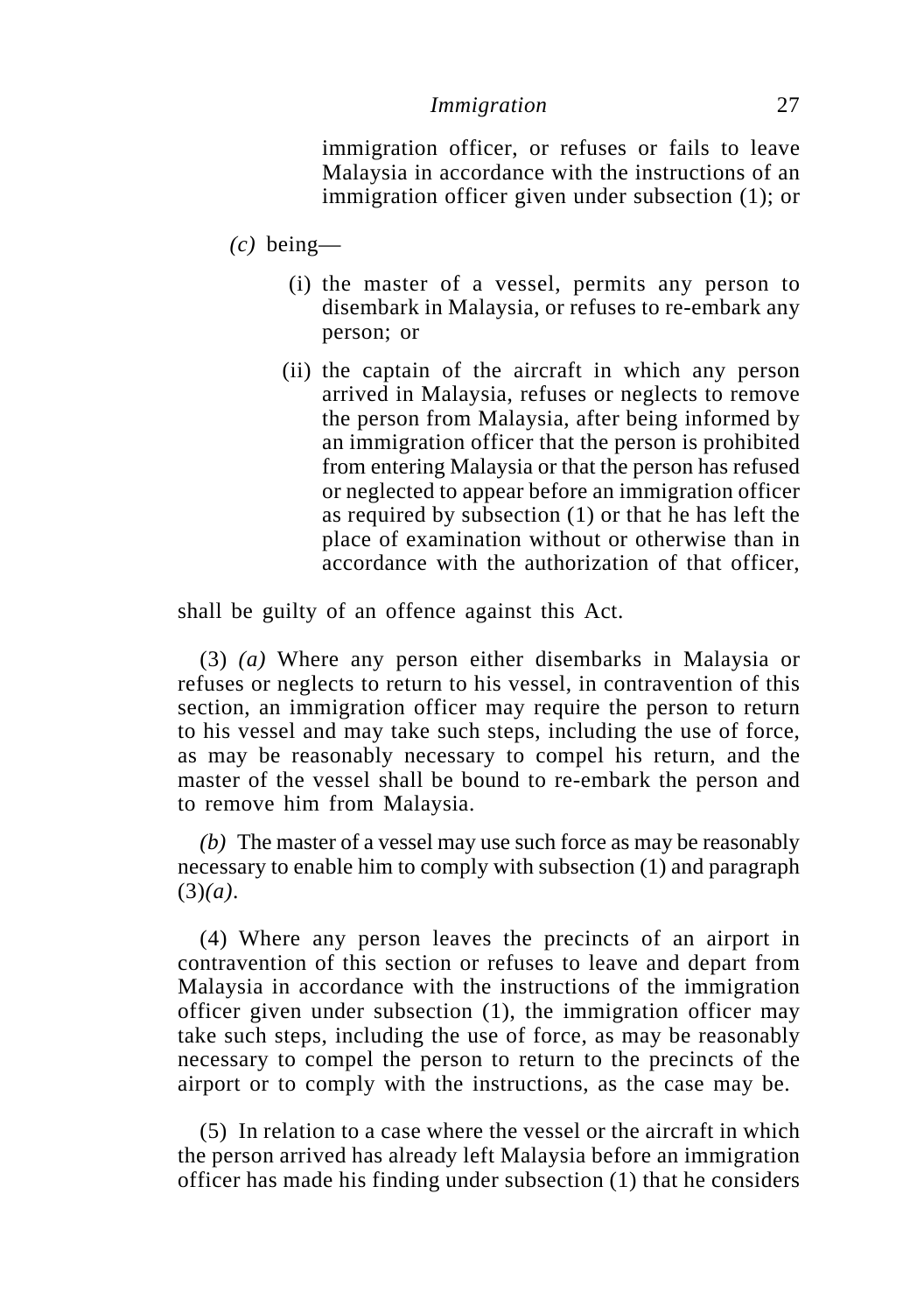such person to be prohibited from entering Malaysia under this Act, the immigration officer may require in writing the master of any vessel or the captain of any aircraft, as the case may be, belonging to the same owners or chartered by the same charterers as those of the vessel or the aircraft in which the person who is to be removed from Malaysia arrived, to receive the person on board his vessel or aircraft and afford such person free of charge a passage to the port or place at which the person embarked and proper accommodation and maintenance during the voyage or flight.

(6) The master of any vessel or the captain of any aircraft, as the case may be, who fails to comply with a requirement in writing made by an immigration officer under subsection (5) shall be guilty of an offence against this Act.

(7) Where a requirement has been made under subsection (5), the immigration officer shall inform the person in respect of whom the requirement has been made of his finding under subsection (1) that he considers such person to be prohibited from entering Malaysia under this Act, and give him instructions to depart from Malaysia on the vessel or aircraft in relation to which the requirement had been made, and may take such steps, including the use of force, as may be reasonably necessary to compel the person to comply with the instructions, and if such person fails to comply with the instructions and depart from Malaysia he shall be guilty of an offence against this Act.

#### **25.** (*Omitted*).

### **Examination of persons entering Malaysia by land or at a place other than an authorized airport**

**26.** (1) Every person who enters Malaysia by land shall enter at an authorized point of entry and shall proceed therefrom by an approved route, prescribed under section 5, to the nearest immigration control post and shall appear before the immigration officer in charge of the post and shall, if required, produce particulars in such form as may be prescribed.

(2) Every person who arrives by sea or air in Malaysia at any place other than an authorized landing place or airport shall forthwith proceed to and appear before the nearest immigration officer.

(3) The immigration officer before whom any person appears in accordance with this section shall if he considers that the person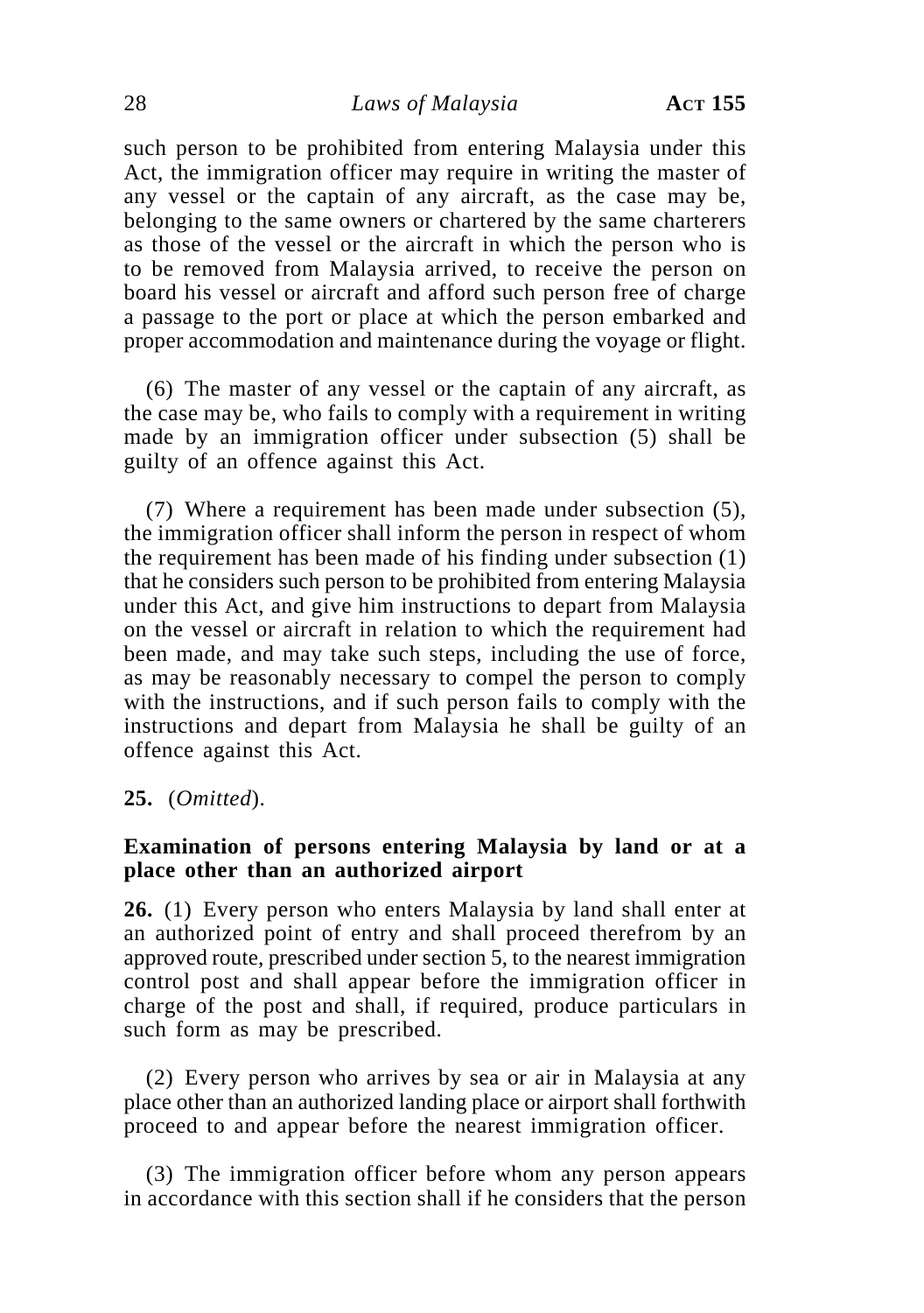is prohibited from entering Malaysia under this Act inform the person of his finding and the person shall in accordance with the instructions of the immigration officer forthwith leave and depart from Malaysia.

(4) Any person who contravenes or fails to comply with this section shall be guilty of an offence against this Act.

# **Power to send person to depot for further examination**

**27.** (1) Where an immigration officer is in doubt as to the right of any person to enter Malaysia, it shall be lawful for the officer to direct the person to an immigration depot and, in such case, the person shall proceed forthwith to the depot and shall remain there until permitted to leave by the officer:

Provided that—

- (i) (*Deleted by Act A719*);
- (ii) the Director General may, in his discretion, and pending the completion of inquiries regarding the said person, release the person from the immigration depot on such terms and conditions as the Director General may deem fit, and for that purpose the Director General may issue to the person a Pass in the prescribed form.

(2) Any person who refuses or neglects to comply with directions given by an immigration officer under subsection (1), or who leaves an immigration depot in contravention of that subsection, shall be guilty of an offence against this Act.

# **Interrogation of travellers**

**28.** (1) Any person who arrives in Malaysia or who is about to leave Malaysia shall fully and truthfully answer all questions and enquiries put to him by an immigration officer, or a senior police officer, tending directly or indirectly to establish his identity, nationality or occupation or bearing on any of the restrictions contained in this Act or any absolute or conditional liability on his part to any military, naval or air force service under any state or country whatsoever, and shall disclose and produce to any such officer on demand all documents in his possession relating to those matters.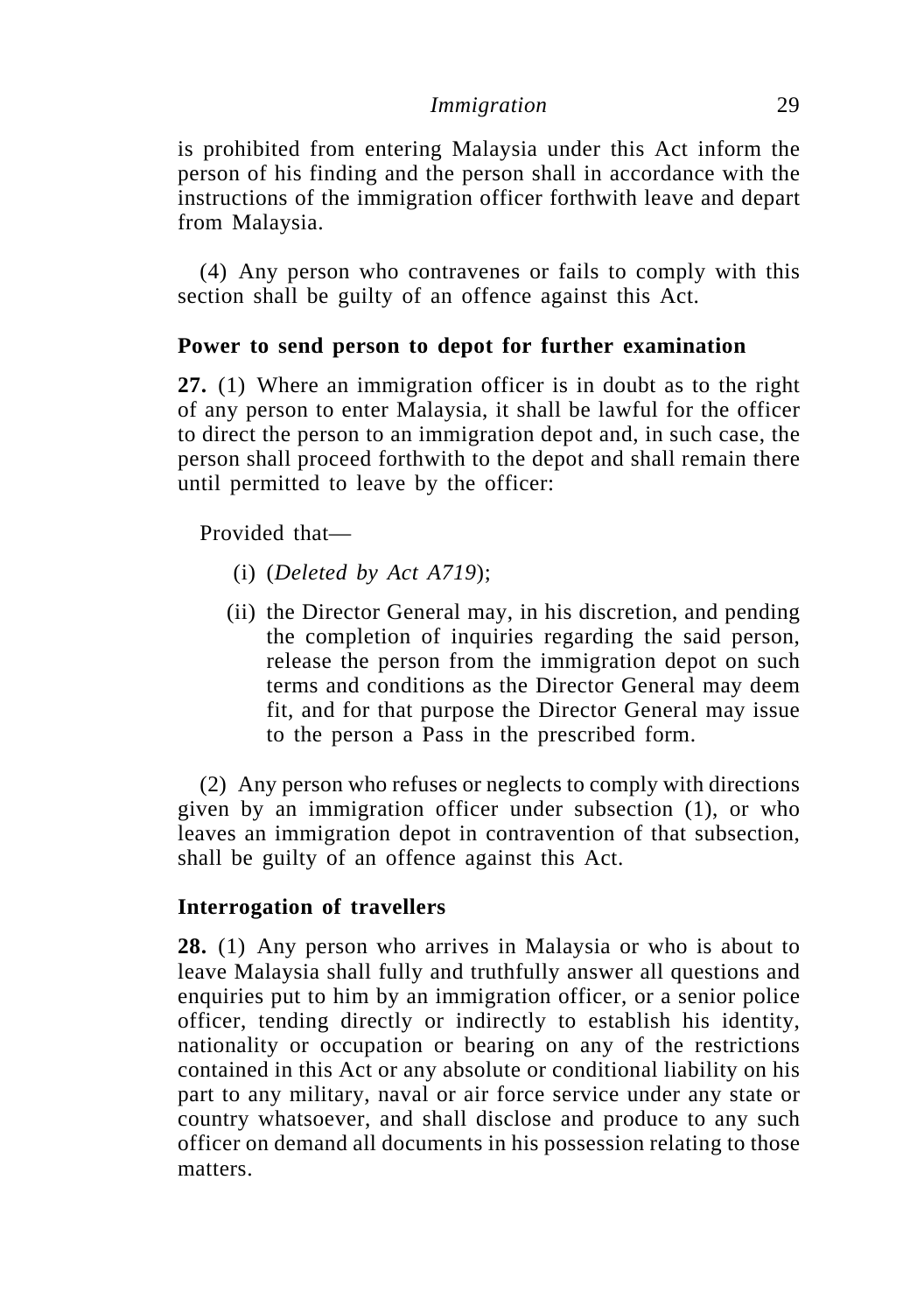(2) All such answers and documents shall be admissible in evidence in any proceedings under this Act against the person making, disclosing or producing the same:

Provided that nothing in this section shall be construed as rendering any such answer inadmissible in any other proceedings in which they would otherwise be admissible.

- (3) Any person who—
	- *(a)* refuses to answer any question or inquiry put to him under subsection (1) or knowingly gives any false or misleading answer to any such question or inquiry; or
	- *(b)* refuses or fails to produce any document in his possession when required so to do under subsection (1) or knowingly produces any false or misleading document,

shall be guilty of an offence against this Act.

**29.** (*Deleted by Act A719*).

### **Immigration officer may give instructions to prevent evasion of examination**

**30.** (1) An immigration officer may give such instructions as may be reasonably necessary to ensure that no passenger or member of a crew evades examination either of his person or effects.

(2) Any person who without reasonable excuse refuses or fails to comply with any instruction given under subsection (1) shall be guilty of an offence against this Act.

# PART V

### REMOVAL FROM MALAYSIA

### **Removal of prohibited immigrants from Malaysia**

**31.** If during the examination of any person arriving in Malaysia or after such enquiry as may be necessary the person is found to be a prohibited immigrant, the Director General shall, subject to any regulations made under this Act, prohibit the person from disembarking or may in his discretion detain him at an immigration depot or other place designated by the Director General until an opportunity arises to return him to his place of embarkation or to the country of his birth or citizenship.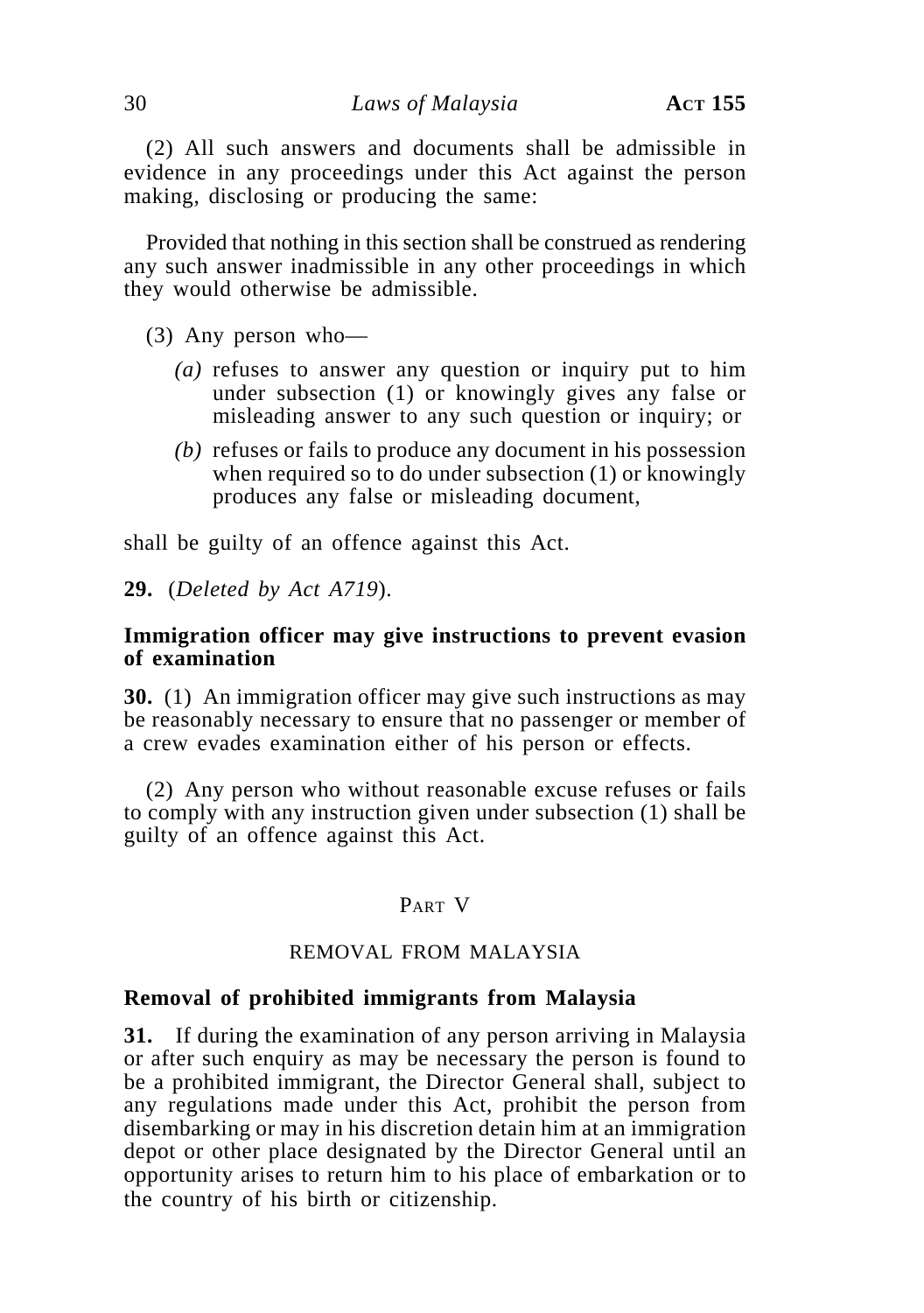### **Removal of illegal immigrants**

**32.** (1) Any person who is convicted of an offence under section 5, 6, 8 or 9 shall be liable to be removed from Malaysia by order of the Director General:

Provided that no citizen convicted of an offence under section 5 shall be ordered to be removed from Malaysia under this subsection.

(2) (*Deleted by Act 27 of 1963*).

# **Removal of persons unlawfully remaining in Malaysia**

**33.** (1) Where the presence of any person in Malaysia is unlawful by reason of section 9, 15 or 60 the person shall, whether or not any proceedings are taken against him in respect of any offence against this Act, be removed from Malaysia by order of the Director General.

(2) Any person in respect of whom an order of removal has been made under subsection (1) may appeal to the Minister<sup>\*</sup> in such manner and within such time as may be prescribed:

Provided that there shall be no appeal under this subsection against an order of removal under subsection (1) made in respect of any person whose presence in Malaysia is unlawful under section 9 by reason of any order made under paragraph 9(1)*(a)* or by reason of the cancellation of a Pass or Permit under paragraph  $9(1)(b)$  or  $9(1)(c)$  respectively, or is unlawful under paragraph  $15(1)(c)$  or section 60 by reason of the expiry of any Pass relating to or issued to him.

### **Detention of persons ordered to be removed**

**34.** (1) Where any person is ordered to be removed from Malaysia under this Act, such person may be detained in custody for such period as may be necessary for the purpose of making arrangements for his removal:

Provided that any person detained under this subsection who appeals under subsection 33(2) against the order of removal may, in the discretion of the Director General, be released, pending the determination of his appeal, on such conditions as to furnishing security or otherwise as the Director General may deem fit.

<sup>\*</sup>*NOTE*—For an appeal from a person in Sabah and Sarawak in certain circumstances—*see* paragraph 6(1)*(a)*, subsections 6(5) and (6), Immigration (Transitional Provisions) Order 1963 [*L.N. 226/1963*].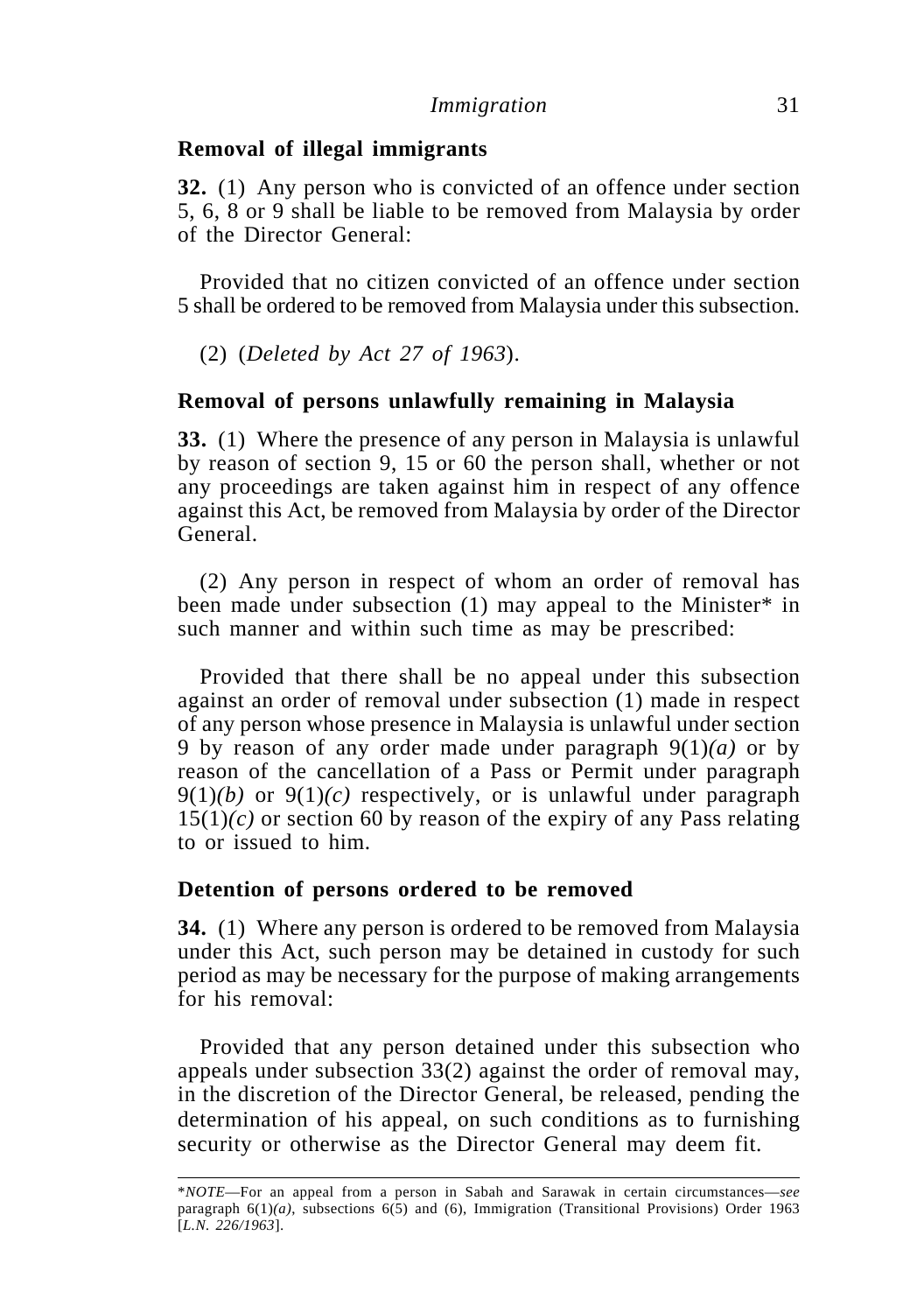(2) Subject to the determination of any appeal under section 33, any person who is ordered to be removed from Malaysia may be placed on board a suitable vessel or aircraft by any police officer or immigration officer, and may be lawfully detained on board the vessel or aircraft, so long as the vessel or aircraft is within the limits of Malaysia.

(3) Any person who is detained in custody in pursuance of an order made by the Director General under subsection (1) may be so detained in any prison, police station or immigration depot, or in any other place appointed for the purpose by the Director General.

### **Power to arrest person liable to removal**

**35.** Any person reasonably believed to be a person liable to removal from Malaysia under this Act may be arrested without warrant by any immigration officer generally or specially authorized by the Director General in that behalf or by a senior police officer, and may be detained in any prison, police station or immigration depot for a period not exceeding thirty days pending a decision as to whether an order for his removal should be made.

### **Unlawful return after removal**

**36.** Any person who, having been lawfully removed or otherwise sent out of Malaysia, unlawfully enters Malaysia or unlawfully resides in Malaysia shall be guilty of an offence and shall, on conviction, be liable to a fine not exceeding ten thousand ringgit or to imprisonment for a term not exceeding five years or to both and shall also be liable to whipping of not more than six strokes, and shall, in addition to any penalty for the offence, be removed or again removed, as the case may be, from Malaysia.

**37.** (*Deleted by Act 27 of 1963*).

# PART VI

### MISCELLANEOUS

### **Performance of duties of immigration officers**

**38.** (1) Immigration officers shall perform the duties imposed on them by this Act, and shall also perform such duties as are required of them by the Director General, either directly or through any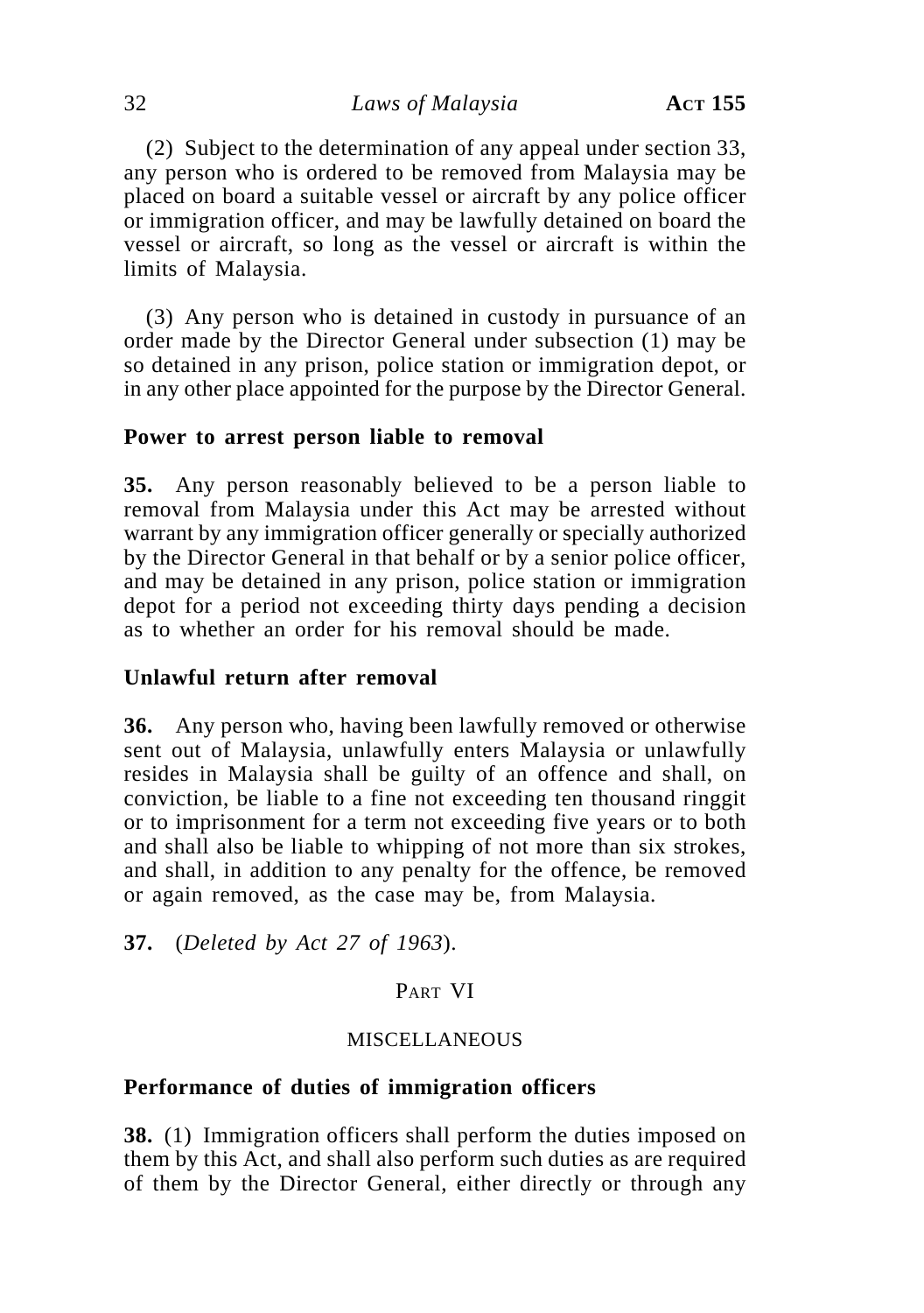other officer; and no action taken by any such officer under or for any purpose of this Act shall be deemed to be invalid or unauthorized by reason only that it was not taken by the officer specially appointed or detailed for the purpose.

(2) Every immigration officer shall be deemed to be a public servant within the meaning of the Penal Code [*Act 574*].

# **Authority of immigration officer to arrest and prosecute**

**39.** (1) Every immigration officer shall have the authority and powers of a police officer to enforce any of the provisions of this Act relating to arrest, detention or removal.

(2) (*Deleted by Act A1154/2002*).

# **Immigration officer's powers to make inquiries,** *etc.*

**39A.** (1) An immigration officer may, where—

- *(a)* any person desires to enter Malaysia;
- *(b)* any person applies for a Pass, Permit, or Certificate, regardless whether he is within or outside Malaysia;
- *(c)* he considers it necessary in order to ascertain whether the holder of a Pass, Permit, or Certificate is a prohibited immigrant or that any material statement made in connection with his application for a Pass, Permit, or Certificate, was false or misleading;
- *(d)* he considers it necessary to do so in order to ascertain whether the presence of any person in Malaysia is lawful; or
- *(e)* he considers it necessary to do so for the purpose of otherwise exercising any of his powers, or discharging any of his duties, or carrying out any of his functions, under this Act in relation to any person,

make all such inquiries or require the production of all such documents or other evidence as the immigration officer may consider necessary and also require such person to present himself for the purpose of enabling the immigration officer to make inquiries from him, or requiring him to submit to an examination by a Government Medical Officer.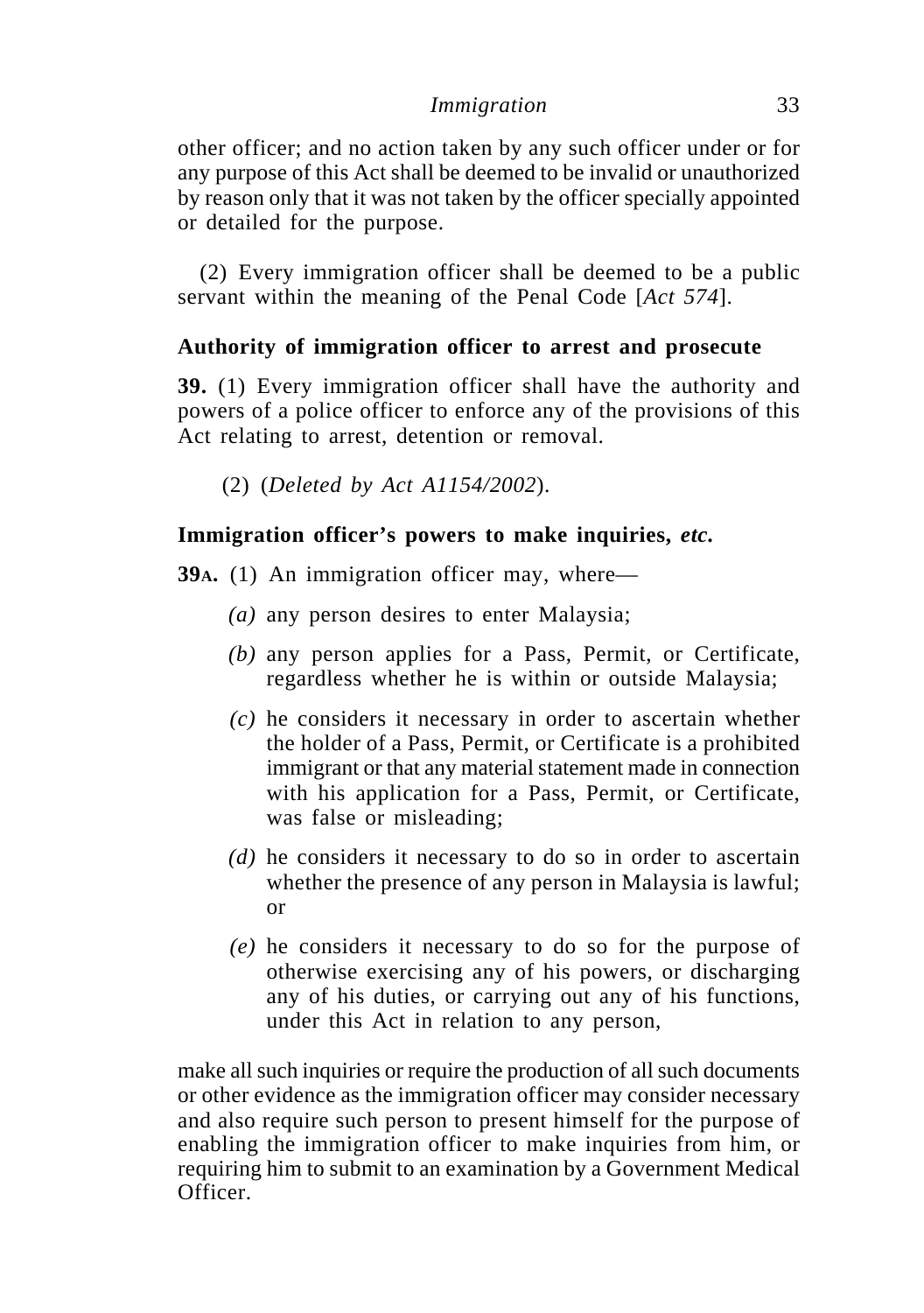(2) Where any person, without reasonable excuse, refuses or fails to comply with any requirement of an immigration officer under subsection (1), or refuses to answer any question that may be lawfully put to him by an immigration officer in exercise of his powers under subsection (1), he shall be guilty of an offence against this Act.

(3) Where in pursuance of any inquiry by, or any requirement of, an immigration officer under subsection (1) any statement is made by any person, whether or not in answer to a question by an immigration officer, or any document is produced by any person, or any certificate is issued by a Government Medical Officer, such statement, document or certificate shall be admissible in evidence in any proceedings in court under this Act against the person who made the statement or produced the document, or against the person in respect of whom the certificate was issued, or against any other person.

(4) Subsection (1) shall be in addition to, and not in derogation of, any other provision of this Act conferring any power on an immigration officer.

#### **Power to summon witnesses,** *etc***.**

**40.** (1) The Director General may for the purpose of—

- *(a)* any investigation into any offence under this Act;
- *(b)* any inquiry under this Act;
- *(c)* the enforcement of any provision of this Act; or
- *(d)* otherwise exercising any power, discharging any duty, or carrying out any function, under this Act,

summon and examine witnesses on oath or affirmation, and may require the production of any relevant documents.

(2) Any person summoned as a witness under subsection (1) who without reasonable excuse fails to attend at the time and place mentioned in the summons, or who, having attended, refuses to answer any question that may lawfully be put to him or to produce any document which it is in his power to produce, shall be guilty of an offence against this Act.

(3) Any statement made, or any document produced, by a witness under subsection (1) shall be admissible in evidence in any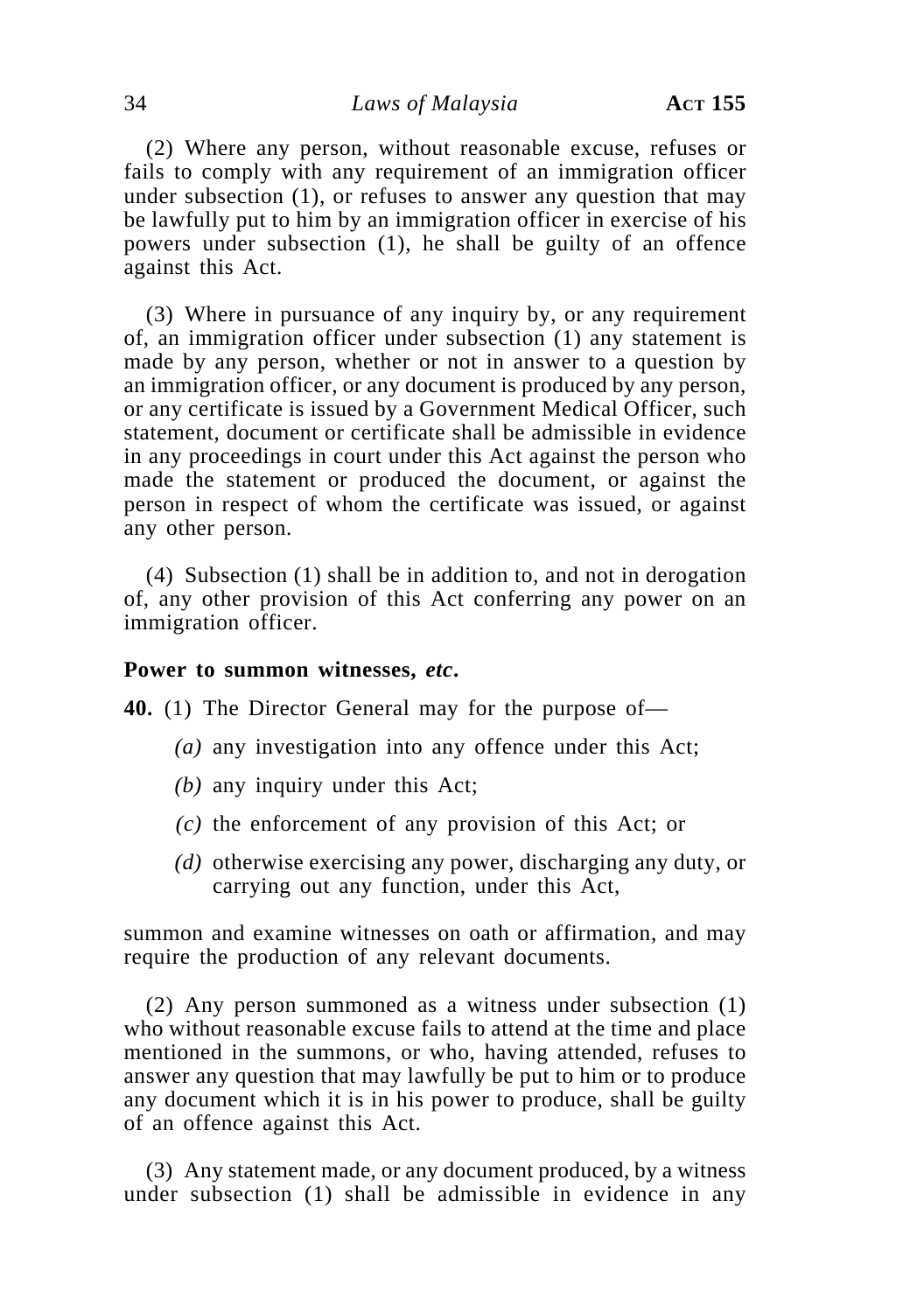proceedings in court under this Act against the witness or against any other person.

### **Admissibility of deposition of person who cannot be found**

**40A.** (1) Notwithstanding anything contained in this Act and any written law to the contrary, where in any proceeding for any offence under this Act a testimony of any person in respect of whom an order for removal from Malaysia has been made by the Director General under sections 32, 33 and subsection 56(2) is required by the court, there shall be admissible in evidence before that court any deposition relating to the subject matter of that proceeding made by that person—

- *(a)* in Malaysia before a Sessions Court Judge or a Magistrate in the presence or absence of the person charged with the offence; or
- *(b)* outside Malaysia before a consular officer or a judicial officer of a foreign country in the presence or absence of the person charged with the offence,

and any such deposition shall, without further proof, be admitted as *prima facie* evidence of any fact stated in the deposition.

(2) It shall not be necessary for any party in any proceeding to prove the signature or official character of the Sessions Court Judge, Magistrate, consular officer or judicial officer before whom the deposition under subsection (1) was made.

- (3) For the purposes of this section, a reference to—
	- *(a)* a "deposition" includes any written statement made upon oath; and
	- *(b)* an "oath" includes an affirmation or declaration in the case of persons allowed by law to affirm or declare instead of swear.

(4) Nothing in this section shall prejudice the admission as evidence of any other depositions.

### **Duty of police officers to execute orders**

**41.** All police officers shall, when so requested by a senior immigration officer, receive and execute according to the tenor thereof any written order of the Director General, and any warrant of the Director General for the arrest, detention or removal of any person made under this Act.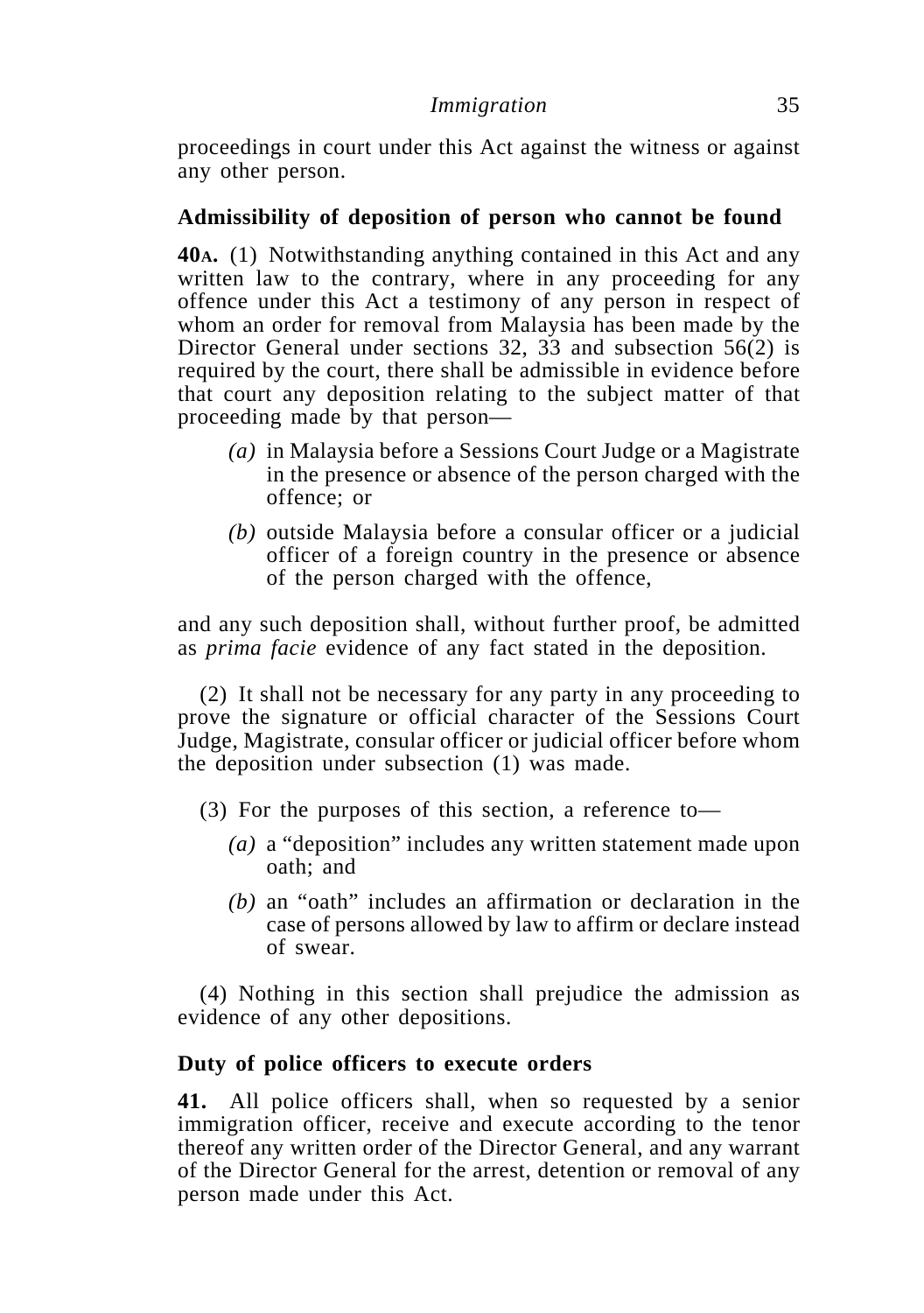# **Restriction of discharge of member of crew**

**42.** (1) When any seaman is about to be, or is discharged or paid off in Malaysia, the master, owner, charterer or agent shall so notify the Director General.

(2) No member of a crew who has been discharged or paid off shall be left in Malaysia unless either—

*(a)* he is a citizen; or

*(b)* he is in possession of a valid Permit or Pass.

(3) Where there has been any contravention of subsection (2), the master, captain, owner, charterer, agent or consignee of the vessel or aircraft in which the person concerned was employed shall be liable for the maintenance of that person and for the cost of his repatriation to his place of birth or citizenship or, if the master, captain, owner, charterer, agent or consignee so elects, to such other place as may be approved by the Director General.

# **Signing on or bringing as one of the crew any person with intent to land contrary to this Act**

**43.** Any transportation company and any person, including the master or captain and the owner of a vessel or aircraft arriving in Malaysia, who has signed on the ship's articles or brought to Malaysia as a member of the crew of the vessel or aircraft any person with intent to permit the person to enter Malaysia contrary to this Act, or who represents to an immigration officer that any such person is a *bona fide* member of the crew of the vessel or aircraft, shall be guilty of an offence against this Act and shall, on conviction, be liable to a fine, in respect of each such person, not exceeding five thousand and not less than one thousand ringgit.

# **Security to prevent unlawful landing**

**44.** (1) An immigration officer may demand security, whether by deposit or otherwise, from the master, captain, owner, charterer or agent or consignee of any vessel or aircraft from which he has reasonable grounds to believe that any person is about to disembark in or enter Malaysia in contravention of this Act, and may refuse to release the vessel or aircraft from examination until the security is furnished.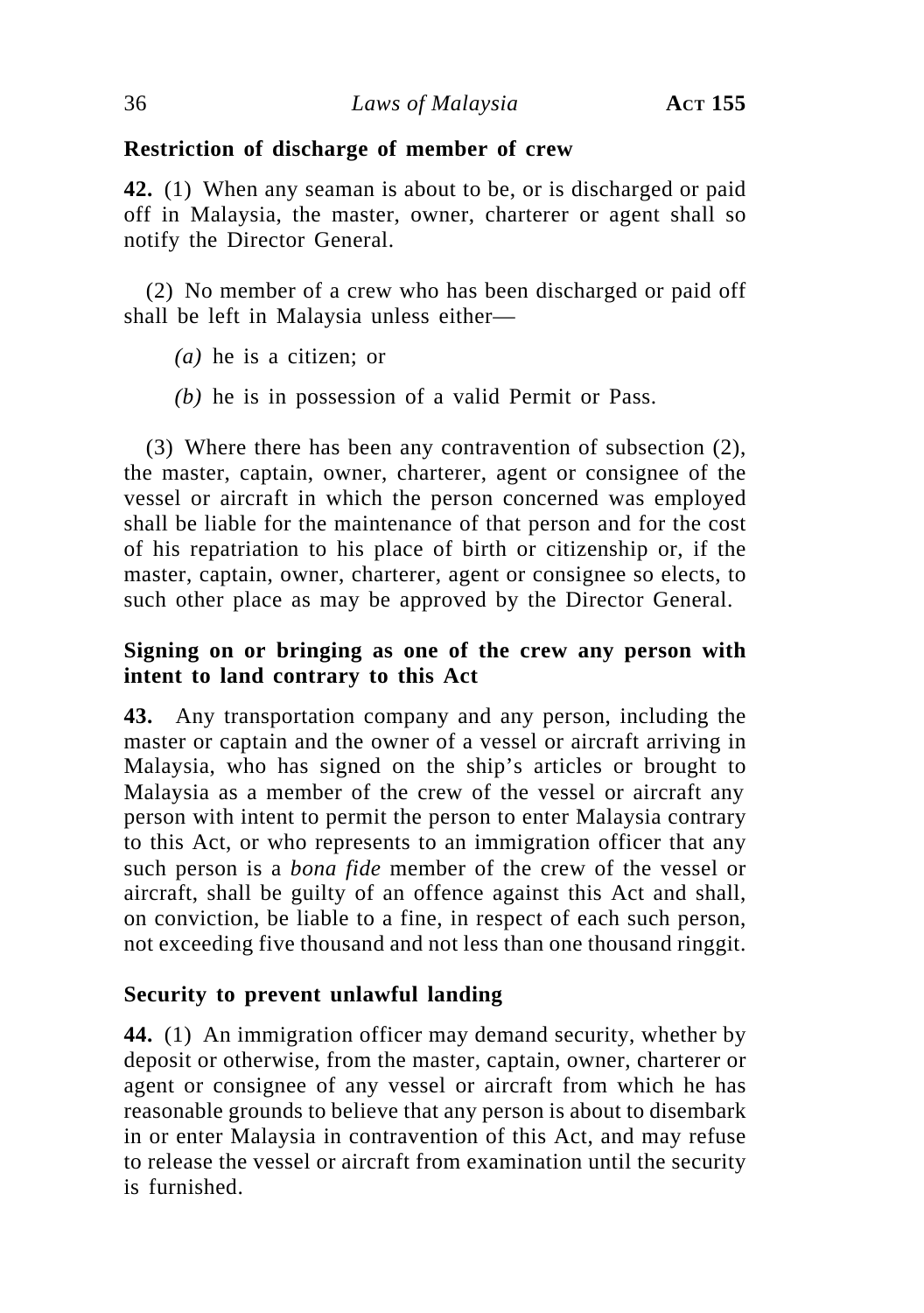(2) The Director General may, if satisfied that any person has disembarked in or entered Malaysia from any vessel or aircraft, in respect of which security has been furnished under subsection (1), in contravention of this Act, direct the forfeiture of the security or any part thereof:

Provided that the Director General shall not direct the forfeiture of any security under this subsection if he is satisfied that the master, captain, owner, charterer, agent or consignee took every reasonable precaution to prevent any person from so disembarking in or entering Malaysia.

(3) Where an immigration officer in lieu of requiring a deposit under subsection (1) requires security by a bond with or without sureties then the bond shall be in the prescribed form.

### **Reports as to persons failing to continue their journey**

**45.** (1) Where any through passenger on or member of the crew of any vessel or aircraft fails to continue his journey in that vessel or aircraft in circumstances from which it may reasonably be inferred that the passenger or member of the crew has remained in Malaysia, the master of the vessel or the captain of the aircraft, as the case may be, shall notify an immigration officer or a senior police officer of the failure of the passenger or member of the crew to continue his journey.

(2) Any master or captain who fails to comply with subsection (1) shall be guilty of an offence against this Act.

### **Repatriation**

**46.** (1) Any person residing in Malaysia who—

- *(a)* is not a citizen;
- *(b)* is by reason of destitution, infirmity or mental incapacity, unable to obtain employment or to support himself and his family (if any);
- *(c)* is unable to pay the cost of his passage and of the passages of his family (if any) to the country of his birth or citizenship; and
- *(d)* is or is likely to become a charge upon the public or on a charitable institution,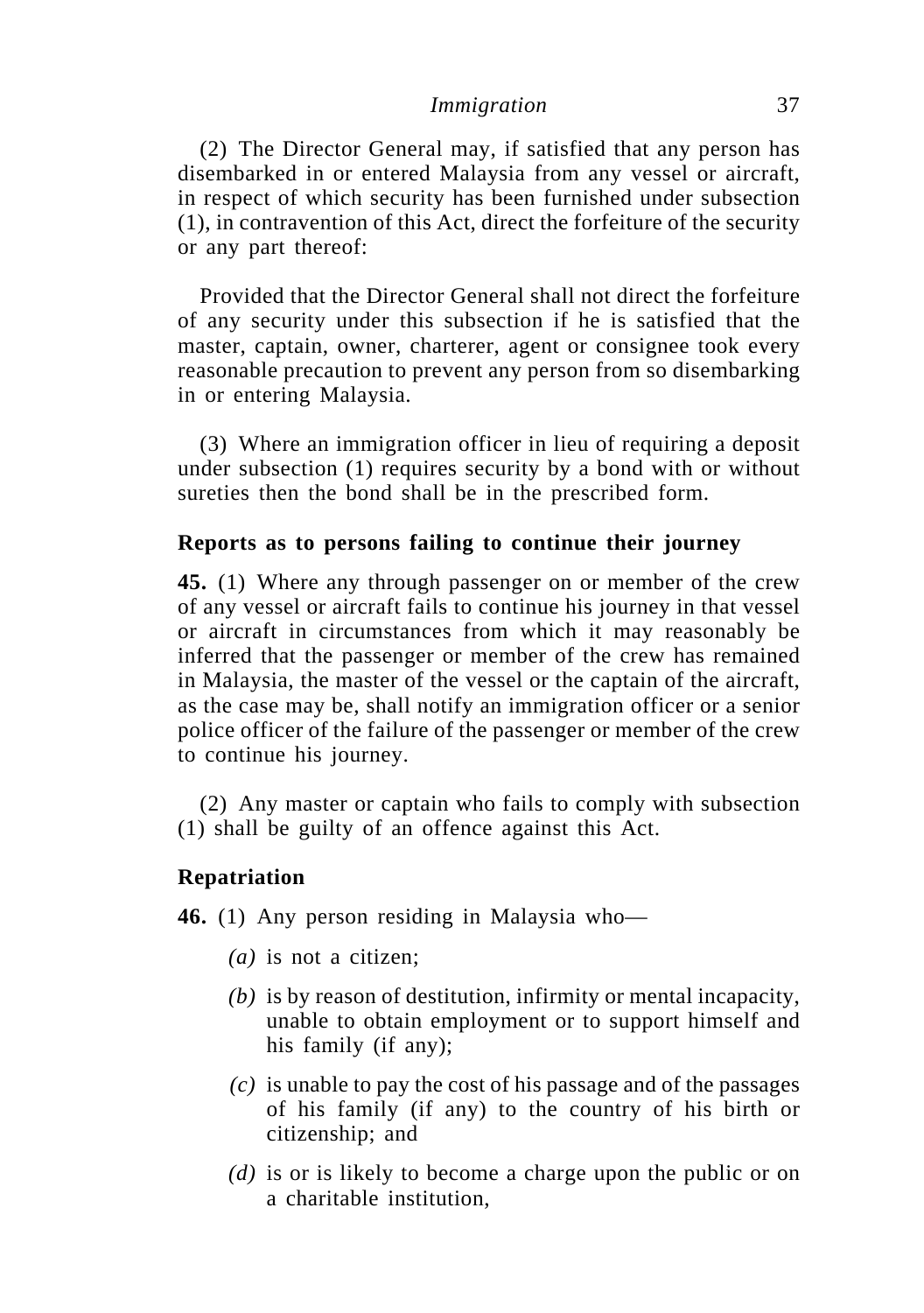may apply to the Director General for the repatriation of himself and his family (if any) at the cost of the Government.

(2) Upon any such application, if the Director General is satisfied, after such inquiry as he deems necessary, that the person has or is about to become a charge on the public or on a charitable institution and is unable to pay the cost of the repatriation of himself and his family, if any, and that no government, organisation, company or person is liable or willing to pay the cost of repatriation, the Director General may authorize the payment of the cost subject to the condition specified in subsection (3).

(3) Any person repatriated at the cost of the Government shall enter into an undertaking, in such form as may be prescribed, that he will not return to Malaysia without the sanction in writing of the Director General. Any such sanction shall be conditional upon the person refunding to the Director General all costs and charges incurred in the repatriation of that person and his family, if any, and shall be subject to such other conditions as the Director General may deem expedient.

(4) Any person who has been repatriated at the cost of the Government under this section who enters or attempts to enter Malaysia without the sanction of the Director General under subsection (3), or who having entered Malaysia with such sanction, fails or neglects to comply with any condition upon which the sanction was given, shall be guilty of an offence against this Act.

#### **Masters, captains, owners,** *etc***., liable for expenses**

**47.** If any person—

- *(a)* enters Malaysia from any vessel or aircraft contrary to this Act; or
- *(b)* disembarks from any vessel or aircraft on which he has been re-embarked or to which he has been returned under section 19, 20 or 24,

the master or captain and the owner, charterer and agent thereof shall be jointly and severally liable for all expenses incurred by the Government in respect of the detention and maintenance of that person and his removal from Malaysia and such expenses shall be recoverable as a debt due to Government from the master or captain and the owner, charterer and agent of the vessel or aircraft jointly and severally.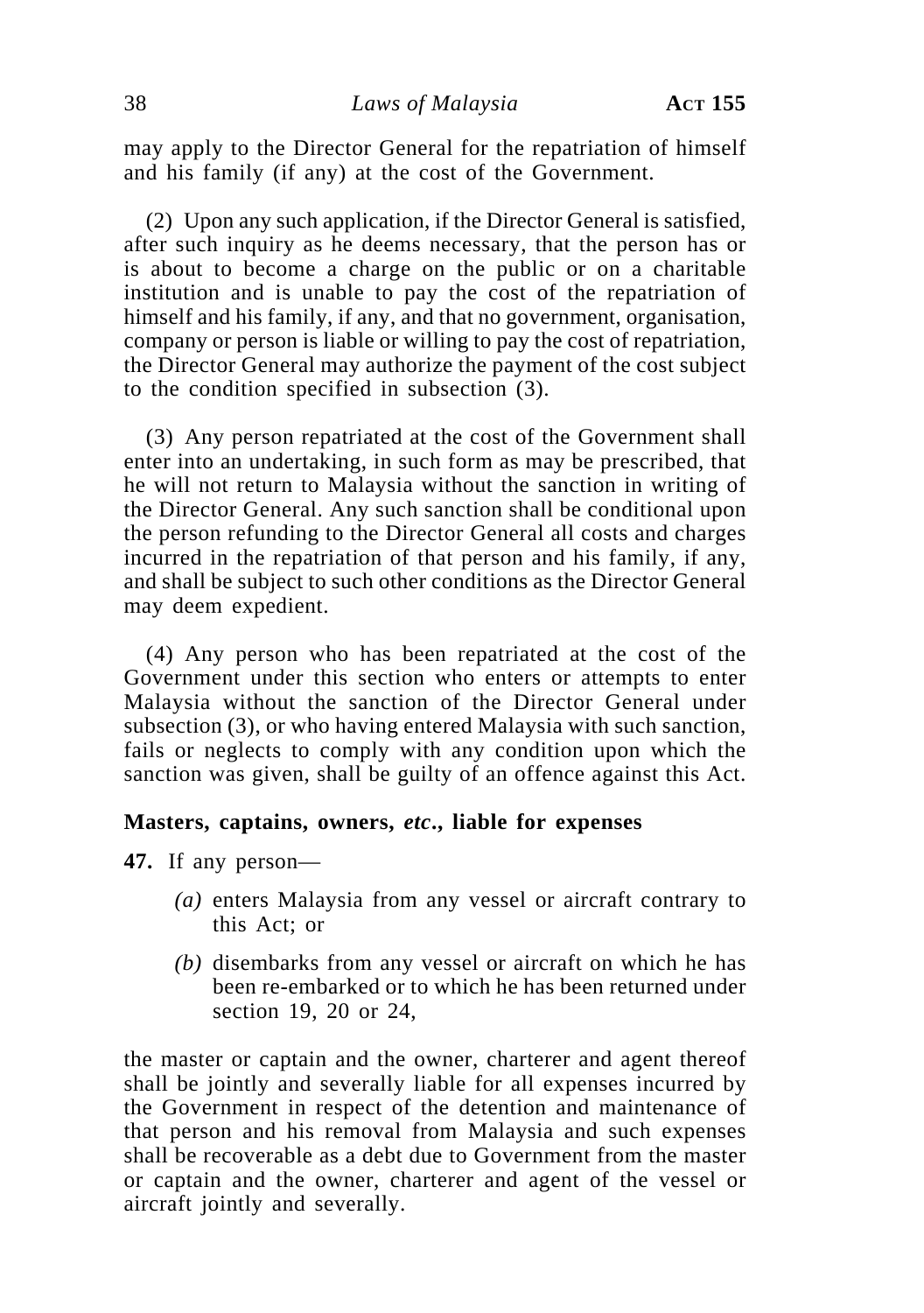### **Obligation to afford free passage**

**48.** (1) Where a person has been ordered to be removed under this Act and such person was brought to Malaysia in a vessel or an aircraft, the master, captain, owner, charterer or agent of the vessel or aircraft, as the case may be, shall, if required in writing by the Director General, afford that person free of charge a passage on any vessel or aircraft to the port or place at which he embarked and proper accommodation and maintenance during the voyage or flight:

Provided that no such master, captain, owner, charterer or agent shall be liable as aforesaid unless the order of removal has been made by the Director General within twelve months from the date upon which the person entered Malaysia.

(2) The master, captain, owner, charterer or agent of any vessel or aircraft, as the case may be, who fails to comply with this section shall be guilty of an offence against this Act.

(3) The Director General may exempt in writing the master, captain, owner, charterer or agent of any vessel or aircraft, as the case may be, from the obligations under subsection (1).

### **Liability for removal**

**48A.** (1) A person—

- *(a)* who is involved, directly or indirectly, in conveying to Malaysia in or on any vehicle, vessel or aircraft any person contrary to this Act;
- *(b)* who employs any person, other than a citizen or a holder of an Entry Permit, who is not in possession of a valid Pass; or
- *(c)* who harbours any person whom he knows or has reasonable grounds for believing to have acted in contravention of this Act,

shall be liable for the expenses of removing that person from Malaysia and for reimbursing the Government the expenses incurred in respect of the detention and maintenance of that person.

(2) Where the Government has incurred expenses in detaining and maintaining or in removing any person ordered to be removed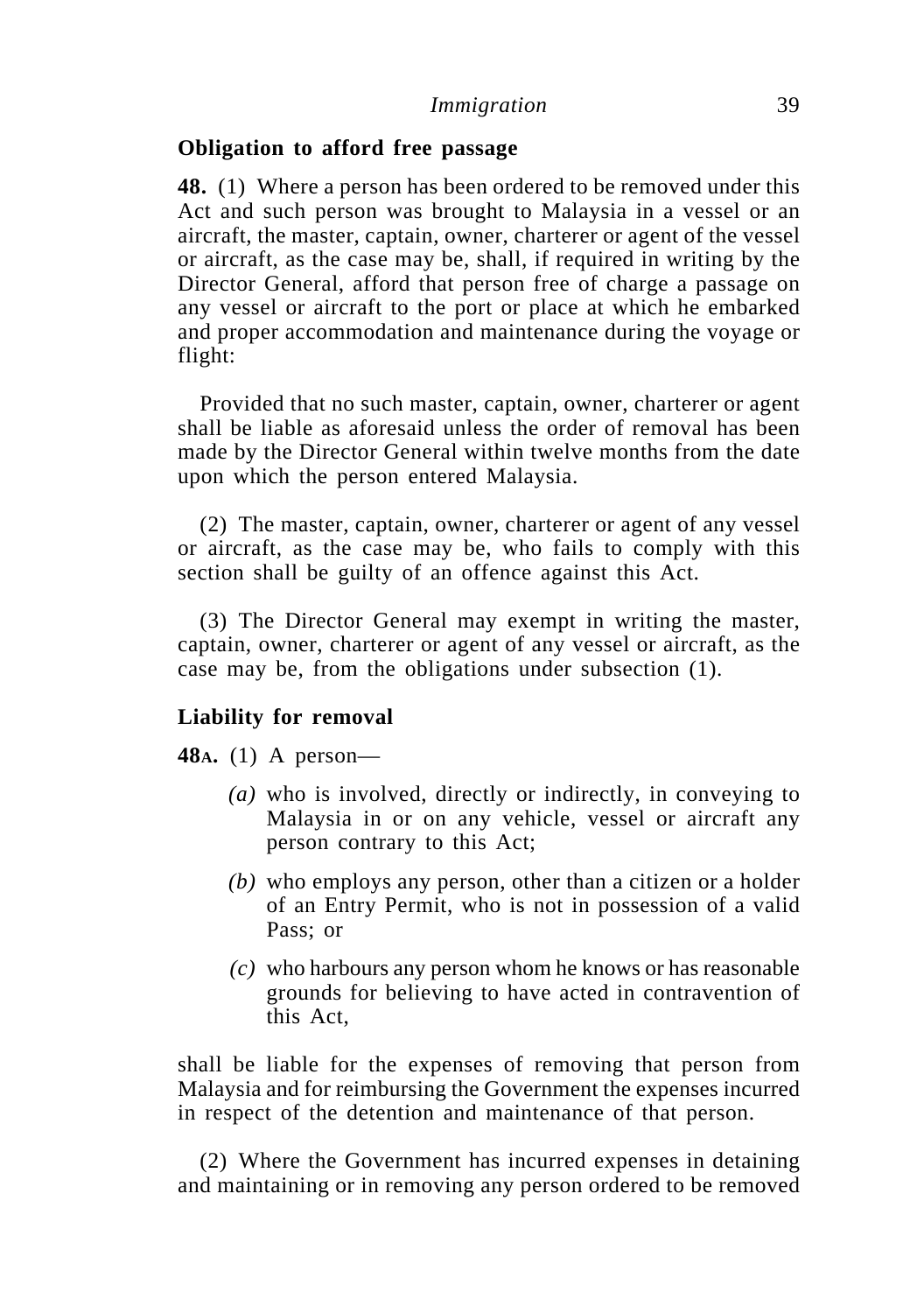under this Act, such expenses shall be recoverable as a debt due to the Government from the persons named in subsection (1).

### **Power to detain vessel**

**49.** (1) The Director General may by writing under his hand authorize any Port Officer to detain any vessel in connection with which an offence against this Act is reasonably believed to have been or to be about to be committed, and the vessel may then be detained either at the place where it is found or at any place to which the Director General may order it to be brought. The Director General shall give notice to the master or owner or charterer or agent of the vessel of the detention of the vessel.

(2) For the purposes of the detention and other lawful dealing with the vessel the Port Officer shall have power to muster the crew and may, if he considers it necessary so to do, place a police guard on board.

(3) The detention shall be for safe custody only, and shall cease if a bond with two sufficient sureties to the satisfaction of the Director General be given by the master, owner, charterer or agent of the vessel for the payment of any fine, costs and charges incurred under this Act in respect of any offence or default thereunder.

(4) If default is made in the payment of any such fine, costs or charges the Port Officer may seize the vessel and the vessel shall be declared forfeited to the Government by order of a court upon the application of the Attorney General. Any vessel so forfeited shall be sold.

(5) The proceeds of sale of a vessel under this section shall be applied first in payment of any fine, costs or charges incurred under this Act and of any costs incurred in and about the sale and the proceedings leading thereto and the balance shall be paid to the owner of or other person lawfully entitled to the vessel before forfeiture and sale.

### **Power to seize, detain and forfeit vessels, vehicles or aircraft**

**49A.** (1) Any vessel, vehicle or aircraft which is used or in respect of which there is reasonable cause to suspect that it has been or that it is about to be used in the commission of any offence against this Act may be seized and detained by the Director General or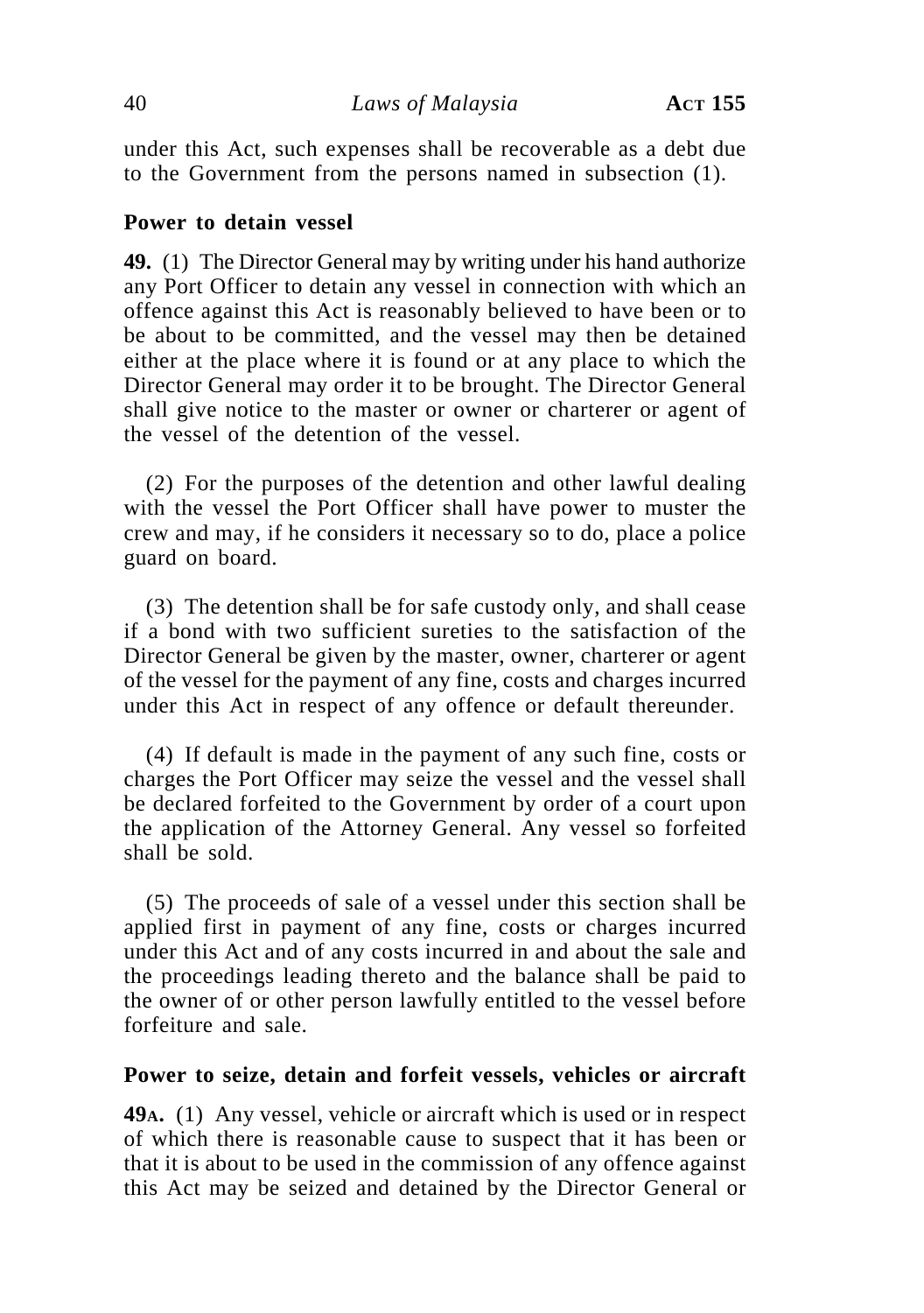any senior immigration officer, authorized in that behalf by the Director General in writing under his hand, at any place either on land or in the territorial waters of Malaysia.

(2) The seizing officer shall forthwith give notice in writing of the seizure and the grounds thereof to the owner, charterer or agent of the vessel, vehicle or aircraft so seized or detained, either by delivering the notice to him in person or by post at his place of office or abode, if known:

Provided that no notice shall be required to be given where the seizure or detention is made in the presence of or with the knowledge of the offender or the owner or his agent, as the case may be.

(3) Any vessel, vehicle or aircraft liable to seizure or detention under subsection (1) shall be liable to forfeiture.

(4) An order for the forfeiture or for the release of any vessel, vehicle or aircraft liable to forfeiture under this section shall be made by the court before which the prosecution with regard thereto has been held.

(5) An order for the forfeiture of any vessel, vehicle or aircraft shall be made if it is proved to the satisfaction of the court that an offence against this Act has been committed and that the vessel, vehicle or aircraft was used in the commission of the offence, notwithstanding that no person may have been convicted of the offence.

(6) The Director General may sell any vessel, vehicle or aircraft forfeited under this section. The proceeds of the sale shall, after payment of the expenses of the sale, be applied in payment of any fine, costs, or charge incurred under this Act and any balance remaining shall be paid into the Consolidated Fund.

### **Powers of interrogation**

**50.** (1) Without prejudice to the powers of an immigration officer under section 39A, any person reasonably believed to be a person liable to removal from Malaysia under this Act may be questioned by an immigration officer, and the person shall fully and truthfully answer all questions and enquiries put to him by the immigration officer tending directly or indirectly to establish his identity, nationality, occupation or details of the mode or means of travel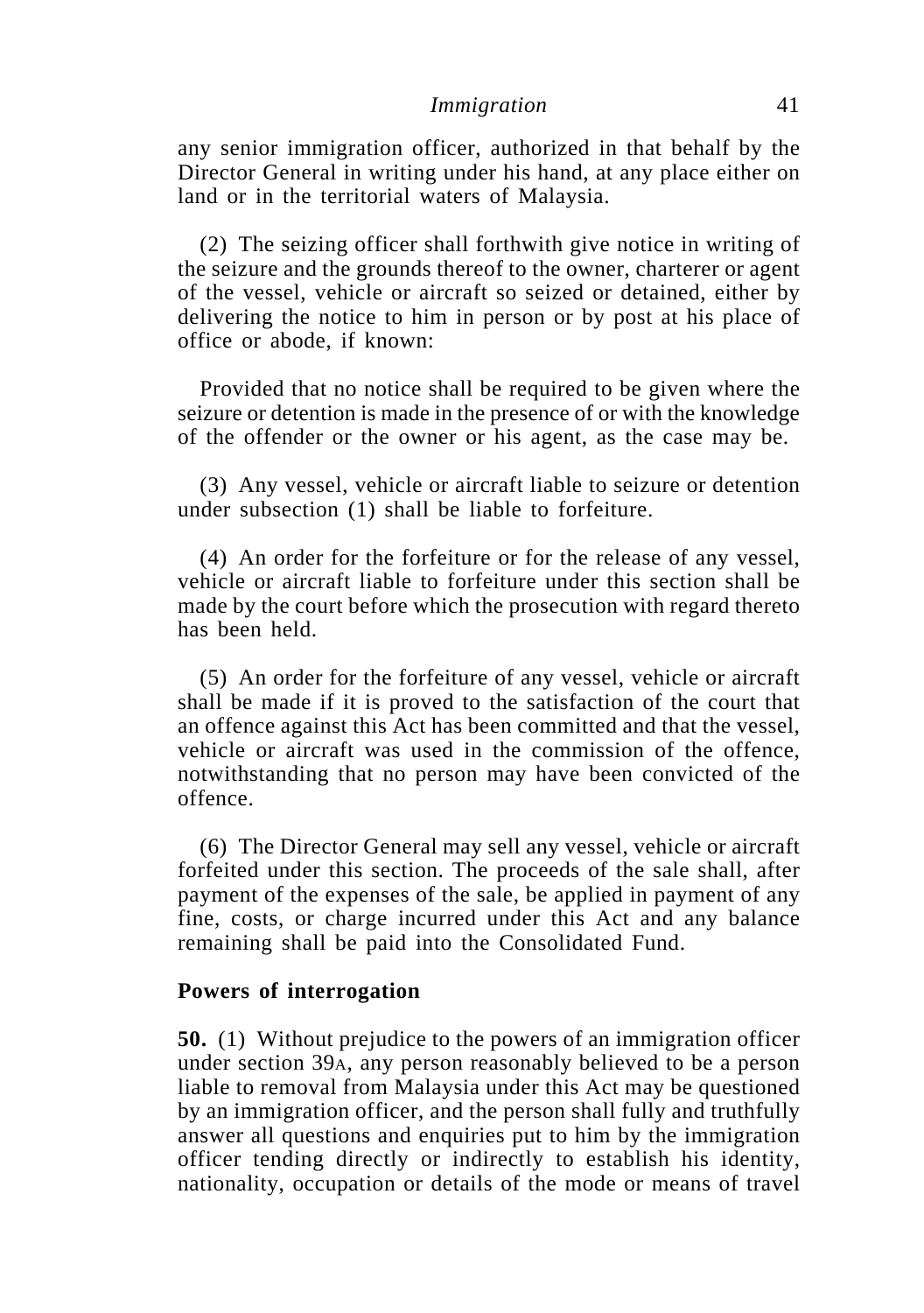or bearing on any of the restrictions contained in this Act, and shall disclose and produce to the officer on demand all documents in his possession relating to the matters.

(2) All such answers and documents shall be admissible in evidence in any proceedings under this Act against the person making or producing the same:

Provided that nothing in this section shall be construed as rendering any such answer inadmissible in any other proceedings in which they would otherwise be admissible.

#### **Powers of search and arrest**

**51.** (1) *(a)* Any senior immigration officer;

- *(b)* any senior police officer;
- *(c)* any other police officer generally or specially authorized in that behalf by the Director General; and
- *(d)* any officer of the Customs Department acting under the instructions of a senior immigration officer,

may without a warrant and with or without assitance—

- (i) enter and search any premises; or
- (ii) stop and search any vessel, vehicle or person, or search any aircraft, whether in a public place or not,

if he has reason to believe that any evidence of the commission of an offence against this Act is likely to be found on such premises or person or in such vessel, vehicle or aircraft, and may seize any evidence so found.

(2) No woman shall be searched under this section except by a woman.

(3) *(a)* Any police officer, immigration officer or Customs Officer may arrest without warrant any person who he reasonably believes has committed an offence against this Act.

- *(b)* The powers of arrest under paragraph *(a)* may—
	- (i) in the case of \*Peninsular Malaysia, be conferred by the Minister, after consultation with the

<sup>\*</sup>*NOTE*— Throughout the Act, references to Peninsular Malaysia shall be construed as including references to the Federal Territory of Kuala Lumpur and the Federal Territory of Labuan—*see* P.U. (A) 160/1984.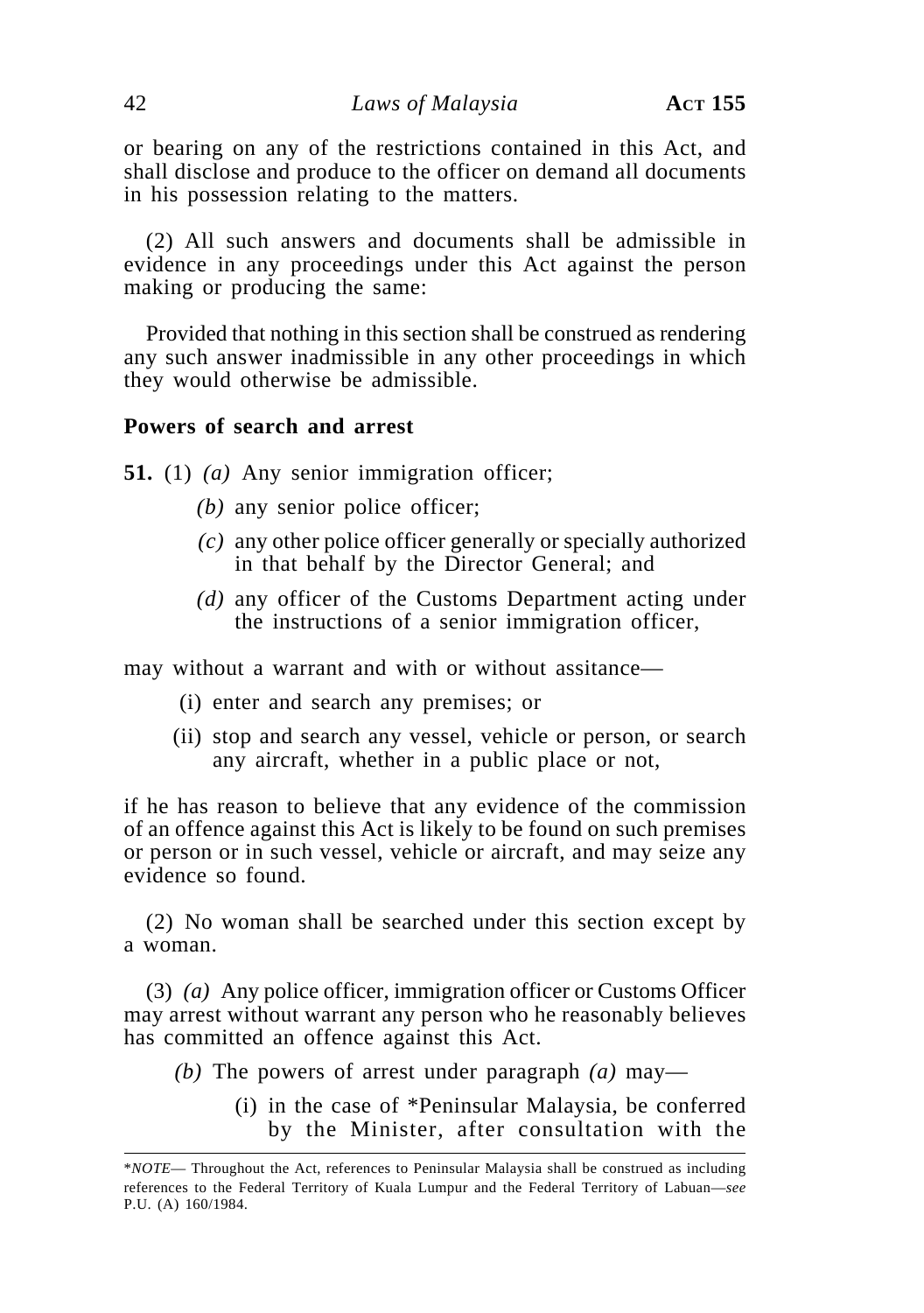Government of the State concerned, in areas to be notified in the State *Gazette*, on a Penghulu or Penggawa;

- (ii) in the case of Sabah, be conferred by the Director General, with the approval of a Resident, in areas to be notified in the State *Gazette*, on any native officer within the meaning of the † Criminal Procedure Code of Sabah [*Ord. 4 of 1959*];
- (iii) in the case of Sarawak, be conferred by the Director General, with the approval of a Resident, in areas to be notified in the State *Gazette*, on any Tua Kampong, Tuai Rumah or any Native or Chinese Headman.

(4) Where any person who is a citizen is arrested pursuant to subsection (3) by an immigration officer or by an officer of the Customs Department or by a person authorized under paragraph  $(3)(b)$ , the person making the arrest shall comply with section 28 of the Criminal Procedure Code [*Act 593*] as if he were a police officer.

(5) Notwithstanding anything contained in this Act or in any subsidiary legislation made under this Act—

- *(a)* where any person who is a citizen is arrested or detained under this Act otherwise than for an offence against this Act, and has not been earlier released, he shall without unreasonable delay, and in any case within twenty-four hours (excluding the time for any necessary journey), be produced before a Magistrate and shall not be further detained in custody without the Magistrate's authority; and
- *(b)* where any person other than a citizen is arrested or detained under this Act, whether for an offence against this Act or otherwise than for such offence, and has not been earlier released, or charged in court for an offence against

<sup>†</sup>*NOTE*—The Criminal Procedure Code of Sabah [*Ord. 4 of 1959*] has been repealed by the Criminal Procedure Code (Amendments and Extension) Act 1976 [*Act A324*]—*see* paragraph 4*(b)* of Act A324.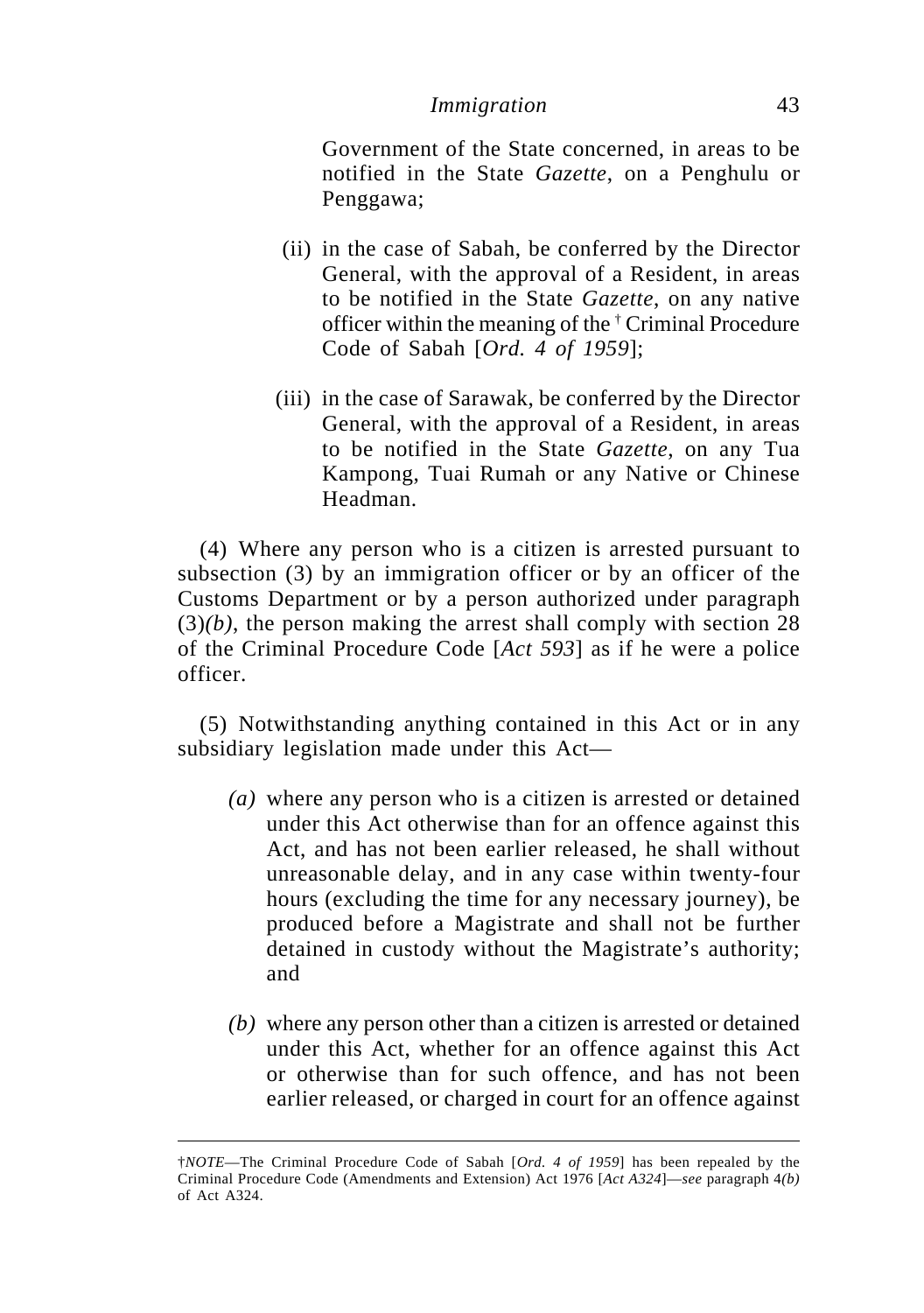this Act or removed from Malaysia under this Act, he shall, within fourteen days of his arrest or detention, be produced before a Magistrate who shall make an order for his detention for such period as may be required by an immigration officer or a police officer for the purpose of investigations into an offence against this Act, or by an immigration officer for the purpose of either making inquiries, or effecting his removal from Malaysia, under this Act,

and any provision of this Act or any subsidiary legislation made under this Act providing for the arrest or detention, otherwise than for an offence, of a person who is a citizen, or for the arrest or detention of a person other than a citizen, whether for an offence against this Act or otherwise than for such offence, shall be read as being subject to the provisions of paragraph *(a)* or *(b)*, as may be applicable:

Provided that the Magistrate before whom such person is produced under paragraph *(a)* or *(b)*, as the case may be, shall not authorize or order the detention of such person for a period in excess of the maximum period which may be specified in the provision under which he is to be detained.

(6) Paragraph 5*(b)* shall have effect notwithstanding anything inconsistent therewith or contrary thereto in the Criminal Procedure Code.

### **Immigration depot**

**51A.** The Director General may designate any place as an immigration depot for the examination, inspection, investigation or detention of persons under this Act.

### **Custody deemed lawful**

**51B.** A person—

- *(a)* who is being taken to or from an immigration depot; or
- *(b)* who is being detained at an immigration depot,

shall be deemed to be in lawful custody.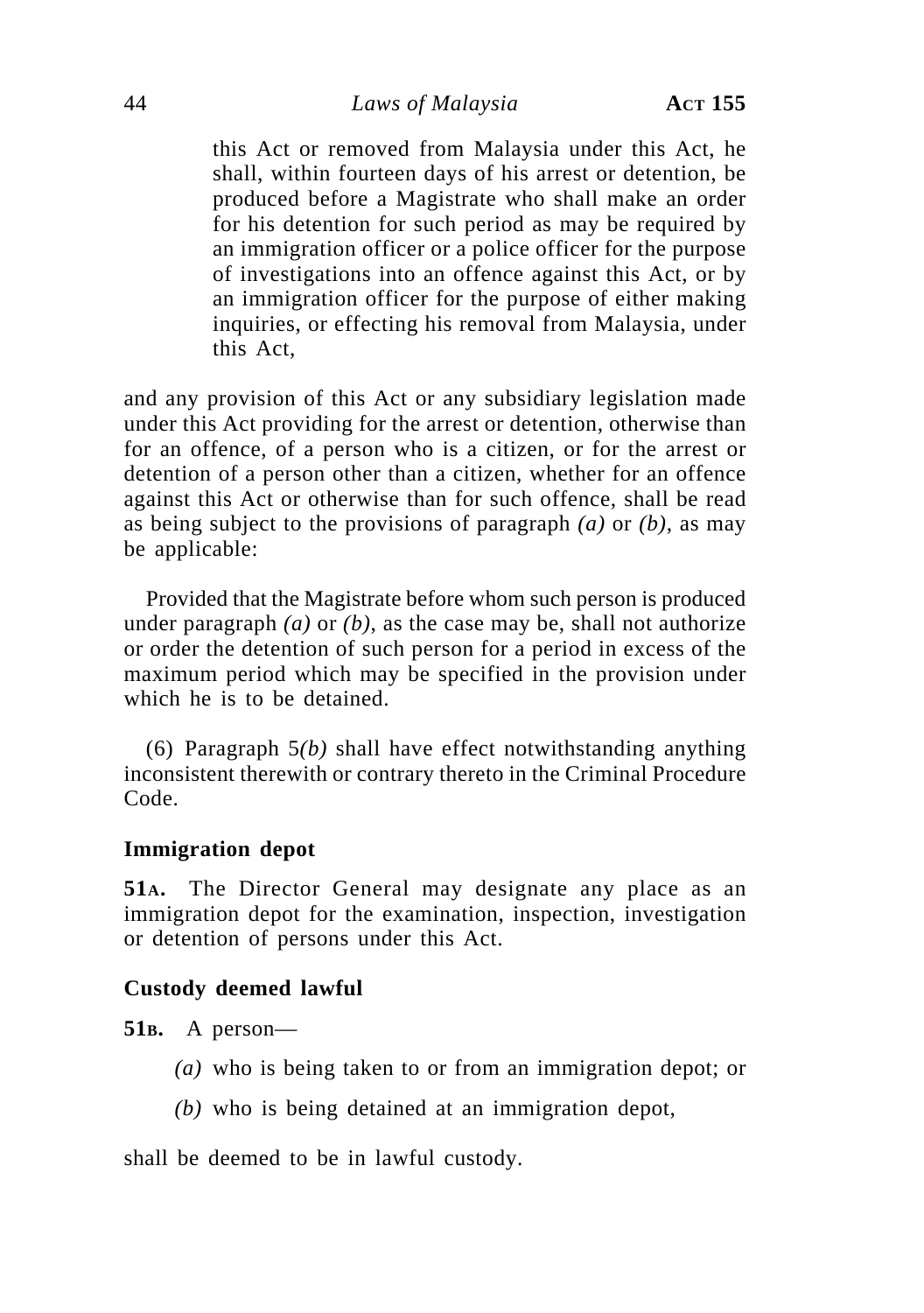# **Registration of particulars for purposes of identification**

**52.** The provisions of the Registration of Criminals and Undesirable Persons Act 1969 [*Act 7*], relating to persons ordered to be expelled from Malaysia shall apply to persons ordered to be removed from Malaysia under this Act and for the purpose of so applying that Act an immigration officer shall be deemed to be a police officer.

# **Counterfoils,** *etc***., to be** *prima facie* **evidence**

**53.** In any proceedings under this Act or at the hearing of any charge for an offence against this Act any counterfoil or counterpart of any Permit, Pass, Internal Travel Document, Certificate or other document issued under this Act and purporting to be signed by a senior immigration officer may be produced in evidence without further proof and shall be *prima facie* evidence of the facts therein stated and shall unless the contrary be proved be presumed to be a true statement of the relevant contents of the Permit, Pass, Internal Travel Document, Certificate or other document to which it relates.

# **Regulations**

**54.** (1) The Minister may make regulations for all or any of the following purposes:

- *(a)* prescribing anything which is to be or may be prescribed under this Act;
- *(b)* prescribing the forms to be used for the purposes of this Act;
- *(c)* prescribing—
	- (i) the period for which Permits shall be valid;
	- (ii) the terms and conditions subject to which any person may be granted a Permit and the authority who may issue Permits;
	- (iii) the terms and conditions subject to which any person may be granted a Pass entitling him to enter and remain temporarily within Malaysia, the period for which any such Pass may be granted, the classes of Passes and the authority who may issue the Passes; and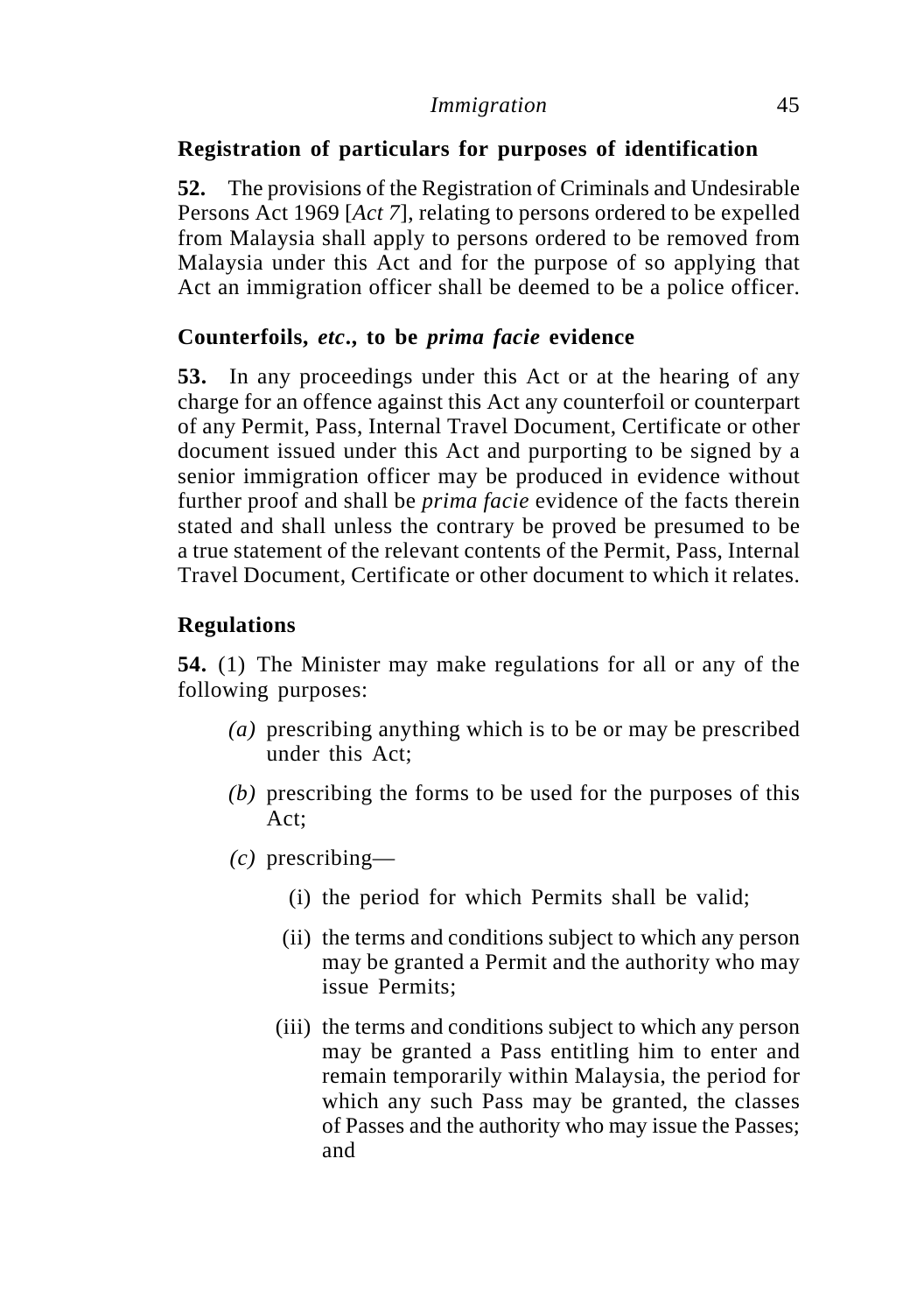- (iv) the terms and conditions subject to which any person may be granted a Certificate of Status entitling him to enter Malaysia, the period for which such Certificate may be granted and the authority who may issue the Certificates;
- *(d)* providing for the payment and recovery of any expenses incurred by the Government in connection with the detention, maintenance, medical treatment and removal from Malaysia of any person under this Act;
- *(e)* prescribing the place where, the person to whom and the manner in which application to enter Malaysia shall be made;
- *(f)* prescribing the procedure to be followed by persons entering Malaysia;
- *(g)* prescribing the procedure to be followed by authorities in the exercise of their functions under this Act;
- *(h)* governing the procedure to be followed and the fees and costs to be paid on any appeal;
- *(i)* prescribing the deposit or security to be made or given by or in respect of any person granted an Entry Permit or Pass and the conditions subject to which the deposit or security may be forfeited;
- *(j)* prescribing the fees to be charged upon the issue of any Entry Permit, Certificate or Pass;
- *(k)* prescribing the offences under this Act and any regulations, orders, or other subsidiary legislation made under this Act, which may be compounded, the persons who may compound, the limit of the sum of the money to be collected for compounding such offences which shall not exceed thirty per centum of the maximum fine provided for the offence, the procedure to be complied with and the forms to be used in respect of such compounding, and otherwise, as may be necessary, desirable or expedient in relation to such compounding;
- *(ka)* governing the administration and management of immigration depots; and
	- *(l)* generally for the better carrying into effect of this Act.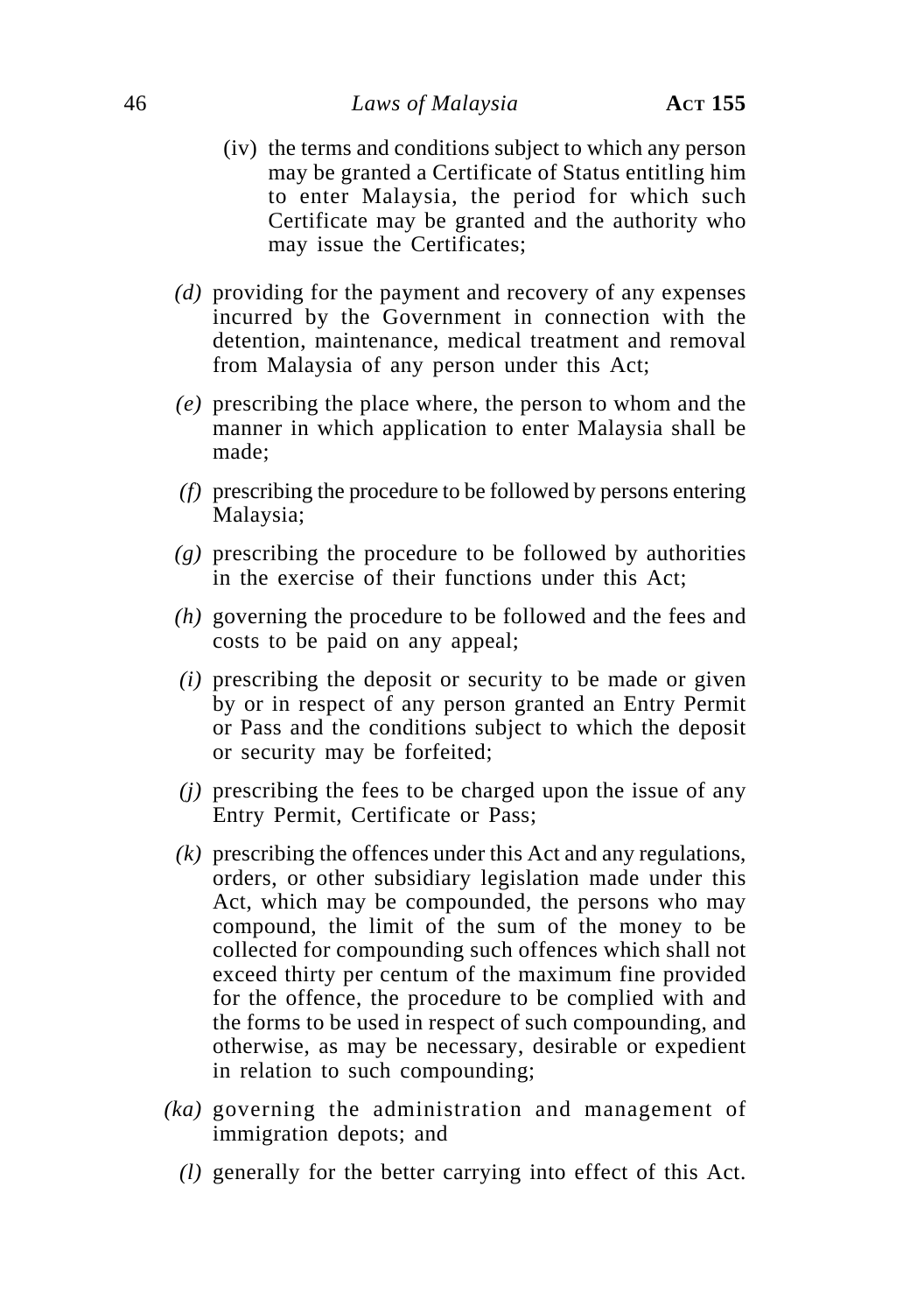(2) All regulations made under this section shall be published in the *Gazette* and shall be laid before the Dewan Rakyat as soon as possible after such publication. If a resolution of the Dewan Rakyat is passed within the next subsequent three months after any such regulation is laid before it disapproving the regulation or any part thereof, the whole regulation or such part thereof, as the case may be, shall thenceforth cease to have effect but without prejudice to the validity of anything previously done thereunder.

### **Power to exempt**

**55.** (1) Notwithstanding anything contained in this Act, the Minister may by order exempt any person or class of persons, either absolutely or conditionally, from all or any of the provisions of this Act and may in any such order provide for any presumptions necessary in order to give effect thereto.

(2) Every order made under this section which relates to a class of persons shall be published in the *Gazette*.

### **Conveying a person to Malaysia contrary to this Act**

**55A.** (1) Any person involved, directly or indirectly, in conveying to Malaysia in or on any vehicle, vessel or aircraft any person contrary to this Act shall be guilty of an offence and shall, on conviction, be liable to a fine of not less than ten thousand ringgit but not more than fifty thousand ringgit and to imprisonment for a term of not less than two years but not more than five years and shall also be liable to whipping of not more than six strokes.

(2) Where the offence under subsection (1) has been committed by a body corporate, the body corporate shall be guilty of that offence and shall, on conviction, be liable to a fine of not less than thirty thousand ringgit but not more than one hundred thousand ringgit.

(3) Where the offence under subsection (1) has been committed by a body corporate, any person who at the time of the commission of the offence was a member of the board of directors, a manager, a secretary or a person holding an office or a position similar to that of a manager or secretary of the body corporate shall be guilty of that offence and shall, on conviction, be liable to a fine of not less than thirty thousand ringgit but not more than one hundred thousand ringgit and to imprisonment for a term of not less than two years but not more than ten years and shall also be liable to whipping of not more than six strokes.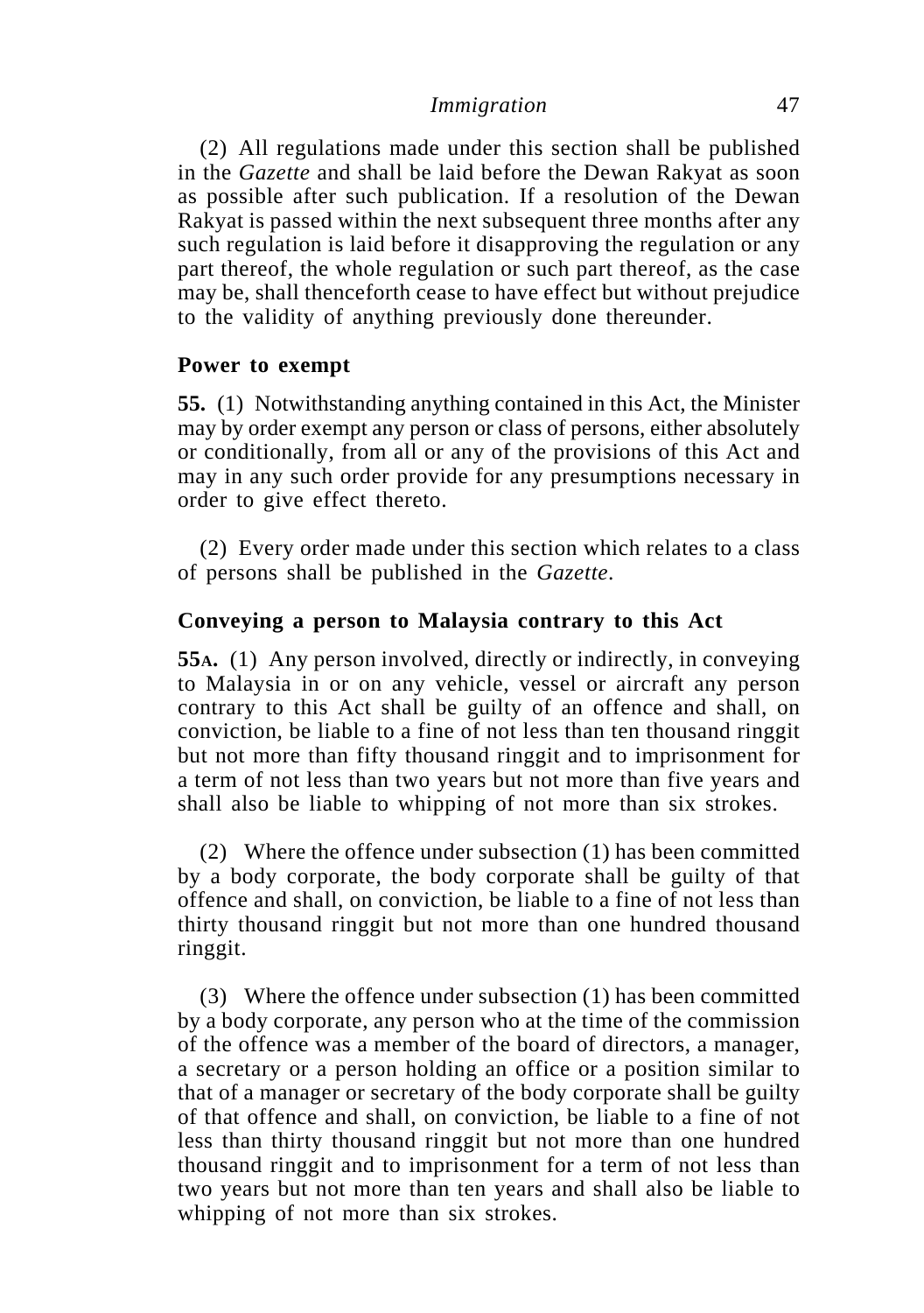(4) Notwithstanding subsection (1), where the offence under subsection (1) has been committed by a person who has been proved to the satisfaction of the court to have acted jointly with one or more persons in the commission of the offence under subsection (1), that person shall, on conviction, be liable to a fine of not less than thirty thousand ringgit but not more than one hundred thousand ringgit and to imprisonment for a term of not less than two years but not more than ten years and shall also be punished with whipping of not more than six strokes.

### **Employing a person who is not in possession of a valid Pass**

**55B.** (1) Any person who employs one or more persons, other than a citizen or a holder of an Entry Permit who is not in possession of a valid Pass shall be guilty of an offence and shall, on conviction, be liable to a fine of not less than ten thousand ringgit but not more than fifty thousand ringgit or to imprisonment for a term not exceeding twelve months or to both for each such employee.

(2) A Pass lawfully issued to any person shall cease to be a valid Pass when any of its terms and conditions is contravened.

(3) Where, in the case of an offence under subsection (1), it is proved to the satisfaction of the court that the person has at the same time employed more than five such employees that person shall, on conviction be liable to imprisonment for a term of not less than six months but not more than five years and shall also be liable to whipping of not more than six strokes.

(4) For the purposes of this section a person performing any act normally performed by an employee in a place of employment whether or not for payment shall be presumed, unless the contrary is proved, to have been employed.

(5) Where the offence under subsection (1) has been committed by a body corporate, any person who at the time of the commission of the offence was a member of the board of directors, a manager, a secretary or a person holding an office or a position similar to that of a manager or secretary of the body corporate shall be guilty of that offence and shall be liable to the same punishment to which the body corporate is liable under subsection (1) or (3).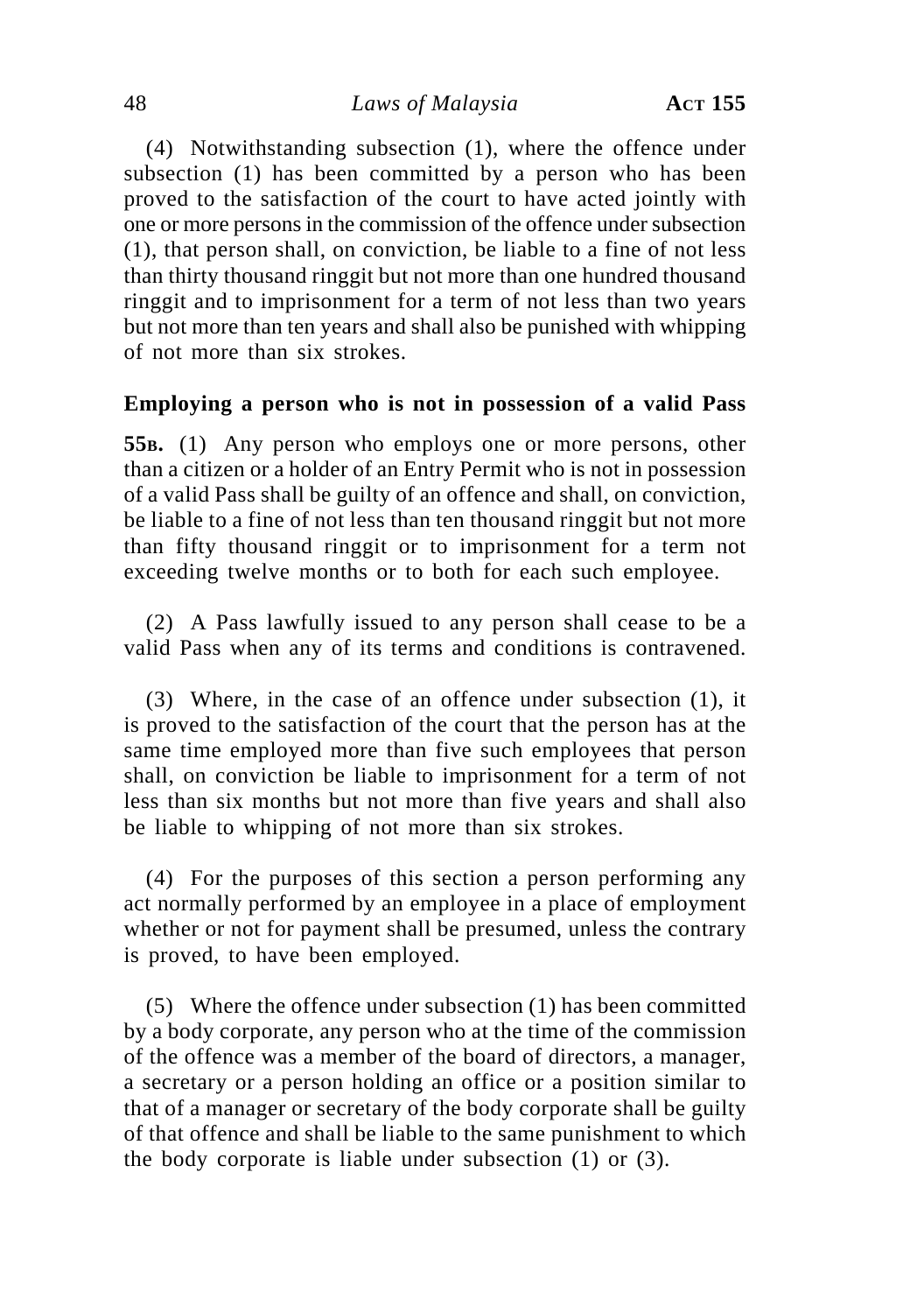# **Defence**

**55C**. It shall be a defence for any person prosecuted pursuant to subsection 55 $A(3)$ , 55 $B(5)$  or 55 $E(6)$  if he proves—

- *(a)* that the offence was committed without his knowledge or connivance; or
- *(b)* that he—
	- (i) took all reasonable precaution; and
	- (ii) exercised all due diligence,

to prevent the commission of the offence as he ought to have taken and exercised having regard to the nature of his functions in that capacity and to all the circumstances.

# **Forgery or alteration of endorsement or document**

**55D.** Any person who makes, forges or alters an endorsement or a document to be used as a visa, Permit, Pass or Certificate under this Act shall be guilty of an offence against this Act and shall, on conviction, be liable to a fine of not less than thirty thousand ringgit but not more than one hundred thousand ringgit and to imprisonment for a term of not less than five years but not more than ten years and shall also be punished with whipping of not more than six strokes.

# **Occupier not to permit illegal immigrant to enter or remain at premises**

**55E.** (1) No occupier shall permit any illegal immigrant to enter or remain at any premises.

(2) An occupier who contravenes subsection (1) shall be guilty of an offence and shall, on conviction, be liable to a fine of not less than five thousand ringgit and not more than thirty thousand ringgit or to imprisonment for a term not exceeding twelve months or to both for each illegal immigrant found at the premises and, in the case of a second or subsequent conviction, to a fine of not less than ten thousand ringgit and not more than sixty thousand ringgit or to imprisonment for a term not exceeding two years or to both for each illegal immigrant found at the premises.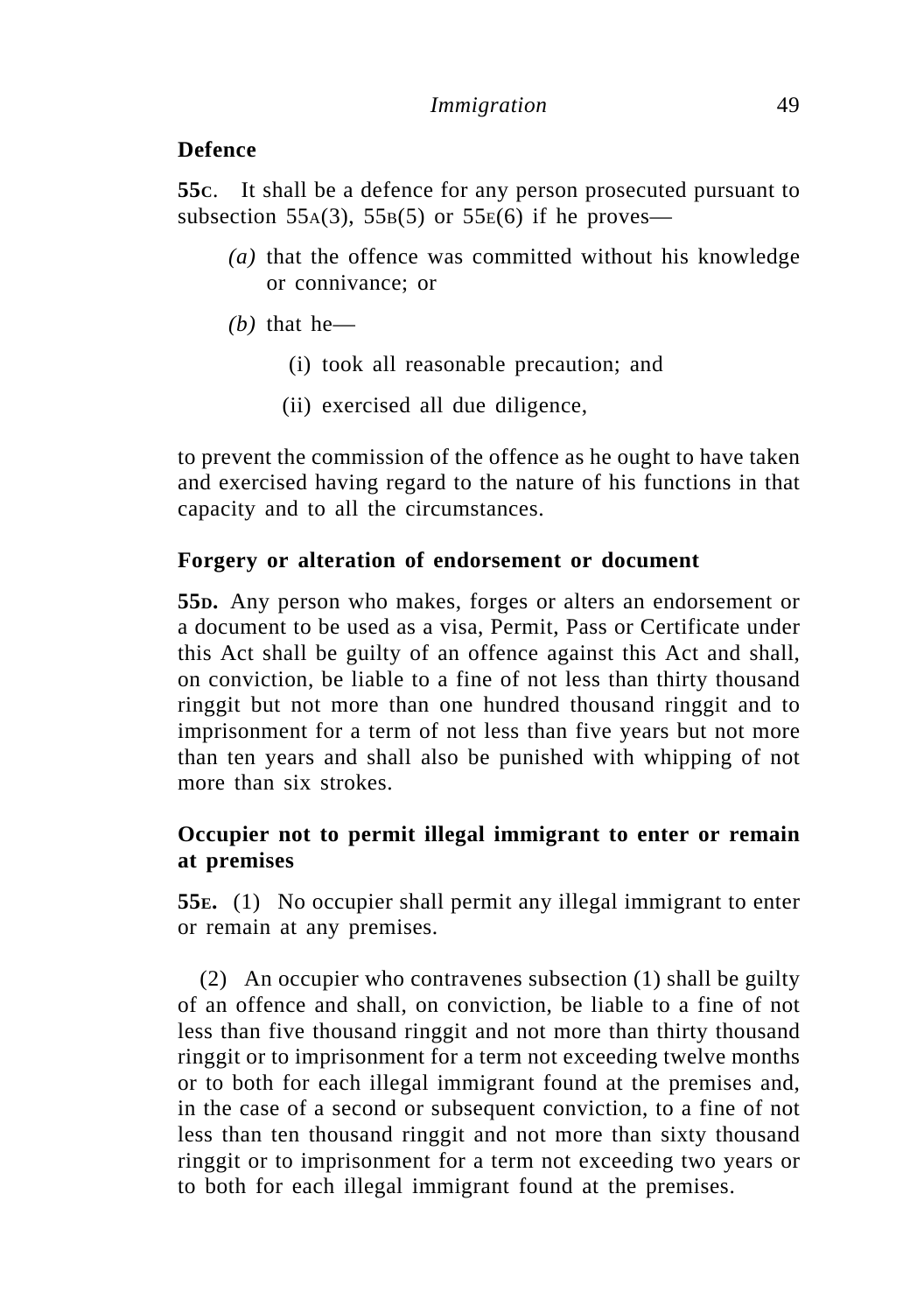(3) For the purposes of this section, it shall be presumed, unless the contrary is proved, that an occupier in the case where an illegal immigrant is found at the premises—

- *(a)* had permitted the illegal immigrant to enter or remain at the premises; and
- *(b)* had knowledge that he is an illegal immigrant.

(4) The presumptions in subsection (3) shall not be rebutted unless the occupier proves that he has taken all reasonable measures, including all prescribed measures, to prevent any illegal immigrant from entering or remaining at the premises.

(5) For the purpose of subsection (4), the Minister may by regulations prescribe the measures that are required to be taken by an occupier.

(6) Where the offence under subsection (1) has been committed by a body corporate, any person who at the time of the, commission of the offence was a member of the board of directors, a manager, a secretary or a person holding an office or a position similar to that of manager or secretary of the body corporate shall be guilty of that offence and shall on conviction be liable to the same punishment to which the body corporate is liable under subsection (2).

(7) In this section, unless the context otherwise requires—

"illegal immigrant' means a person, other than a citizen, who contravenes section 5, 6, 8, 9 or 15 of this Act or regulation 39 of the Immigration Regulations 1963 [*F.L.N. 228/1963*];

"occupier", in relation to any premises, means any person having the charge, management or control of the premises;

"premises" includes—

- *(a)* any land, building or part of any building;
- *(b)* any place whether open or enclosed;
- *(c)* any vehicle, vessel or aircraft;
- *(d)* any installation on land, offshore installation, or other installation whether on the bed of or floating on any water; and
- *(e)* any structure movable or immovable.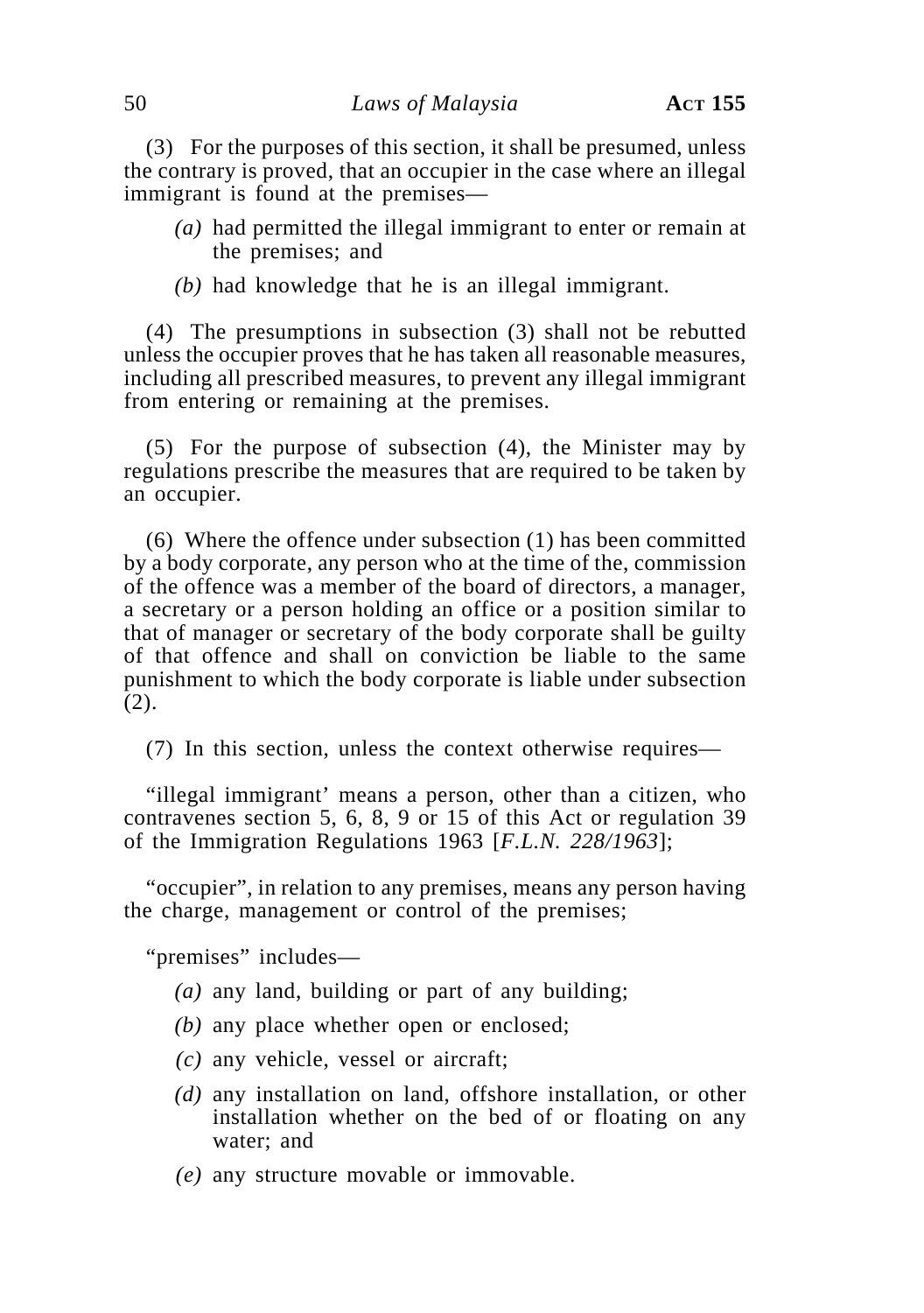### **Offences**

- **56.** (1) Any person who—
	- *(a)* (*Deleted by Act A719*);
	- *(b)* (*Deleted by Act A719*);
	- *(c)* (*Deleted by Act 27 of 1963*);
	- *(d)* harbours any person whom he knows or has reasonable grounds for believing to have acted in contravention of this Act, except section 55E;
	- *(e)* (*Deleted by Act 27 of 1963*);
	- *(f)* makes or causes to be made any false report, false statement or false representation in connection with any obligation imposed by this Act;
	- *(g)* resists or obstructs, actively or passively, any immigration officer in the execution of his duty;
	- *(h)* without lawful excuse hinders or obstructs any removal under this Act;
	- *(i)* gives, sells or parts with possession of any Entry Permit, Pass, Internal Travel Document or Certificate in order that it may be used in contravention of paragraph *(j)*;
	- *(j)* uses any Entry Permit, Pass, Internal Travel Document or Certificate issued to any other person as if it had been lawfully issued to himself;
	- *(k)* obtains or attempts to obtain for himself or for any other person by making a false statement any Entry Permit, Pass, Internal Travel Document or Certificate; or
	- *(l)* uses or without lawful authority has in his possession any forged, unlawfully altered or irregular Entry Permit, Pass, Internal Travel Document or Certificate or other document issued under this Act, or any Permit, Pass, Internal Travel Document or Certificate or other document so issued on which any endorsement has been forged or unlawfully altered,

shall be guilty of an offence and shall, on conviction—

*(aa)* except for an offence under paragraph *(d)*, be liable to a fine not exceeding ten thousand ringgit or to imprisonment for a term not exceeding five years;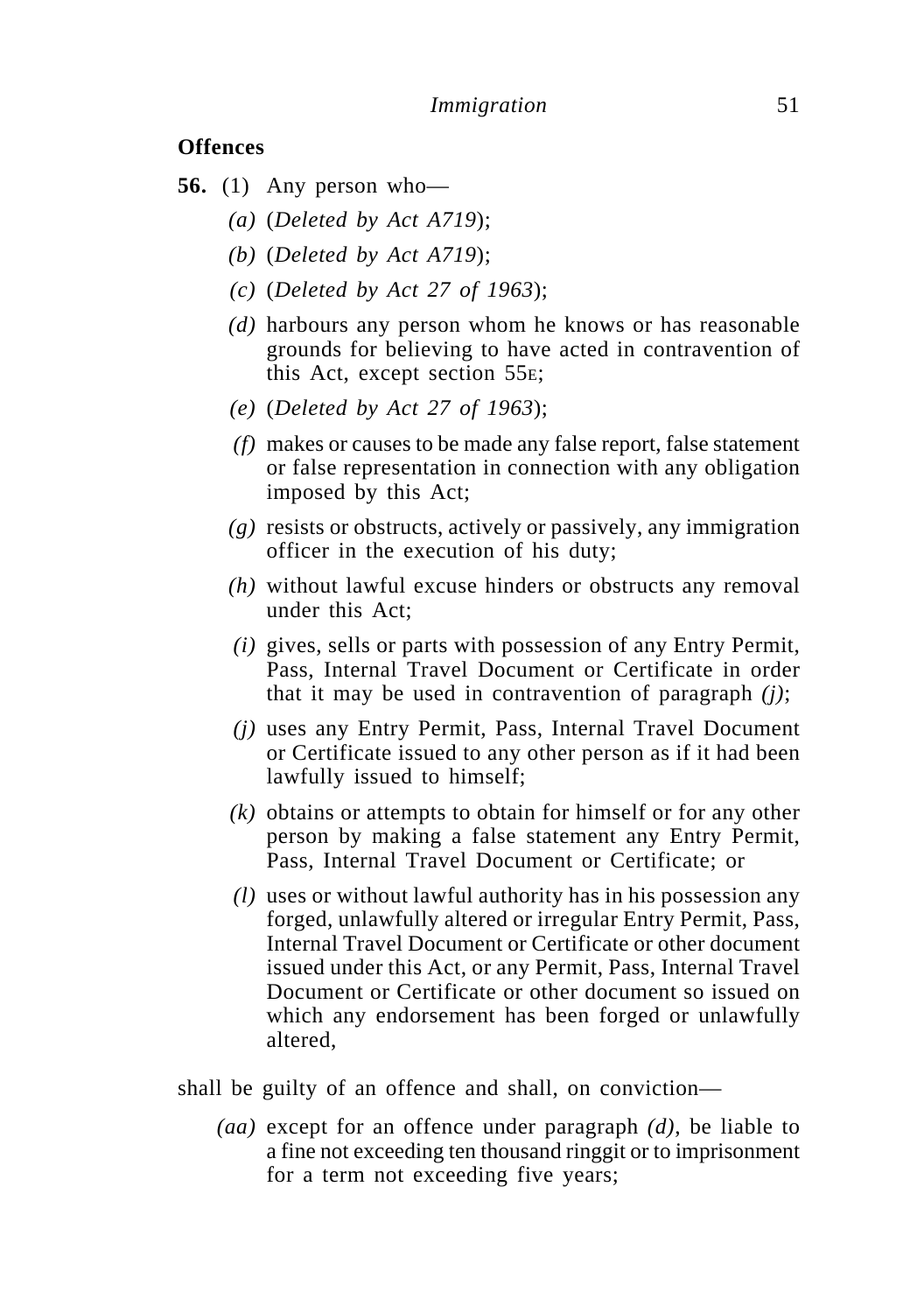- *(bb)* in the case of an offence under paragraph *(d)*, be liable to a fine of not less than ten thousand ringgit and not more than fifty thousand ringgit for each person harboured and where it is proved to the satisfaction of the court that the person has at the same time harboured more than five such persons that person shall be liable to imprisonment for a term of not less than six months but not more than five years and shall also be liable to whipping of not more than six strokes.
- (1A) Any person who—
	- *(a)* attempts to commit any offence under this Act;
	- *(b)* does any act preparatory to or in furtherance of the commission of any offence under this Act; or
	- *(c)* abets or is engaged in a criminal conspiracy to commit (as those terms are defined in the Penal Code) any offence under this Act whether or not the offence is committed in consequence thereof,

shall be guilty of such offence and be liable to the punishment provided for such offence.

(1B) Any reference in this Act to an offence under any specific provision of this Act, includes an offence by virtue of subsection (1A) in relation to that specific provision, except that, no citizen, shall, in any case, be liable to removal from Malaysia in consequence of an offence under subsection (1A).

(2) Any person who is not a citizen unlawfully entering or reentering or attempting unlawfully to enter or re-enter Malaysia or unlawfully remaining in Malaysia shall whether or not any proceedings are taken against him in respect of the offence be liable to be removed from Malaysia by order of the Director General.

(3) Where the master of any vessel is charged with an offence against this Act, the clearance of the vessel may be refused until the charge has been heard and the fine imposed, if any, has been paid.

(4) Where in any proceedings under this Act it is proved that the defendant has failed to produce on demand by an immigration officer or a police officer—

- *(a)* any valid Permit, Pass or Certificate issued to him under this Act;
- *(b)* (*Omitted*);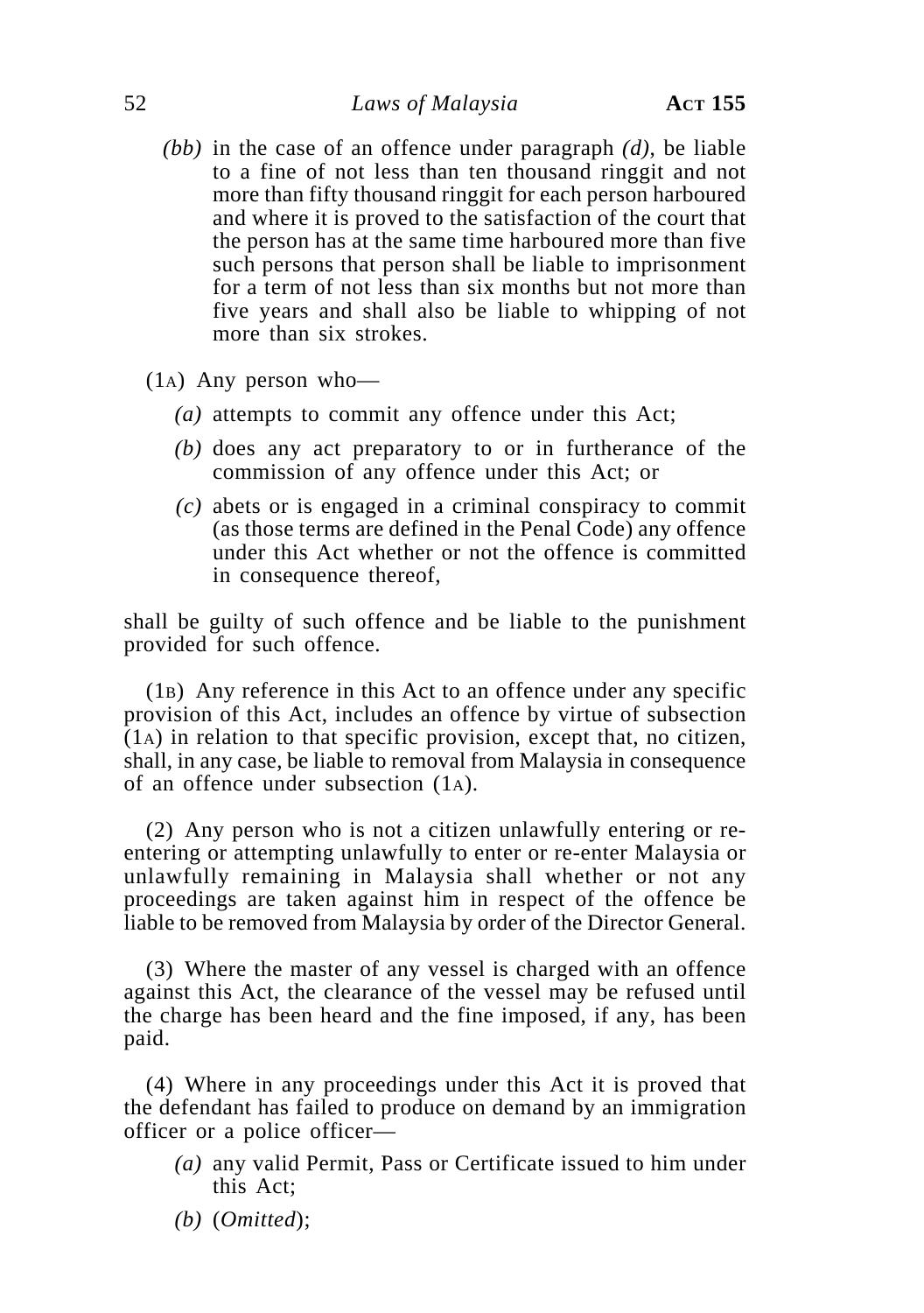- *(c)* any other document accepted by the Director General as evidence that the defendant has entered or remained in Malaysia lawfully; or
- (*d)* any other evidence showing to the satisfaction of the Director General that the defendant is exempted from subsection  $6(1)$ ,

it shall be presumed, until the contrary is proved, that he has, as the case may be, entered or re-entered or remained in Malaysia unlawfully.

# **General penalty**

**57.** Any person guilty of an offence against this Act for which no special penalty is provided shall, on conviction, be liable to a fine not exceeding ten thousand ringgit or to imprisonment for a term not exceeding five years or to both.

# **Trial of offences**

**58.** (1) All offences against this Act shall be cognizable—

- (a) in Peninsular Malaysia, by a Sessions Court and by a Court of a First Class Magistrate; and
- (b) in Sabah and Sarawak, by a Court of a First Class Magistrate.

(2) No prosecution shall be instituted in respect of any offence against this Act without the sanction in writing of the Public Prosecutor:

Provided that nothing herein shall prevent any police officer or immigration officer from exercising his powers to arrest or detain any person under this Act.

(3) In Peninsular Malaysia any Sessions Court or Court of a First Class Magistrate and in Sabah and Sarawak any Court of First Class Magistrate\* may notwithstanding anything in the Subordinate Courts Act 1948 [*Act 92*], the Sabah Criminal Procedure Code [*Sabah 4/1959*]† or the Sarawak Cirminal Procedure Code [*Sarawak Cap.58*]† , as the case may be, impose the full punishment

<sup>\*</sup>*NOTE—*In relation to Sabah or Sarawak , a reference to the Court of a Magistrate of the First Class shall be substituted a reference to a Sessions Court—*see* paragrapah 111*(a)* of Subordinate Courts Act 1948 [*Act 92*].

<sup>†</sup>*NOTE*—The Sabah Criminal Procedure Code [*Sabah 4/1959*] and Sarawak Criminal Procedure Code [*Sarawak Cap. 58*] have been repealed by Act A324—*see* section 4 of the Act.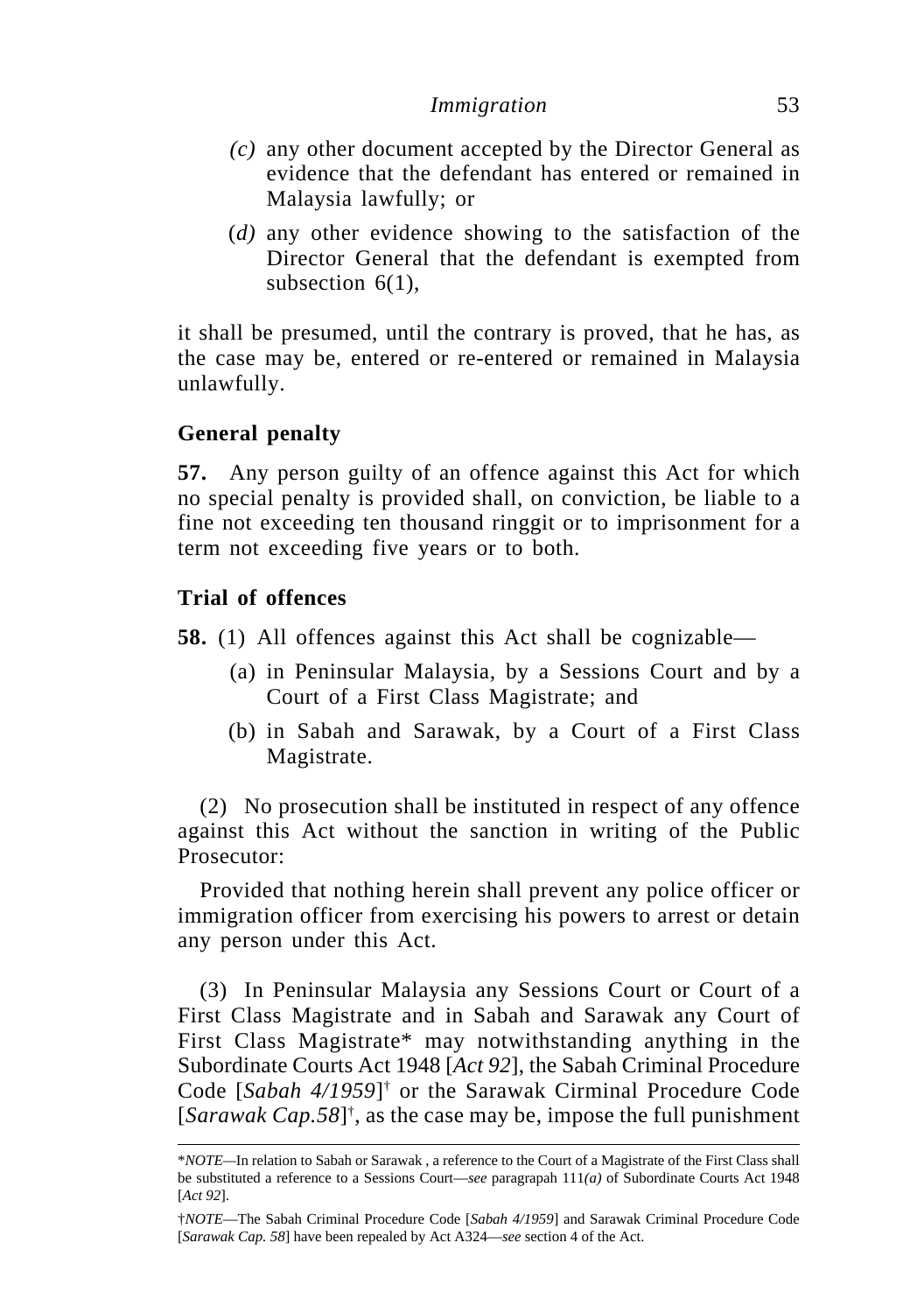prescribed for any offence except that the Court of a Magistrate of the First Class in Peninsular Malaysia and the Court of a Magistrate other than a Stipendiary Magistrate†† in Sabah and Sarawak shall not impose a sentence of imprisonment for a term exceeding the term of imprisonment that a Magistrate of the First Class may impose under the Subordinate Courts Act 1948.

### **Power to compound**

**58A.** (1) Any person prescribed by regulations made under this Act, may, with the consent of the Public Prosecutor, compound any such offence as may be prescribed to be a compoundable offence by regulations made under this Act, by accepting from the person reasonably suspected of having committed the offence a sum of money within such time as may be specified in his written offer.

(2) An offer under subsection (1) may be made at any time after the offence has been committed, and where the amount specified in the offer is not paid within the time specified in the offer, or such extended time as the prescribed person in subsection (1) may grant, prosecution for the offence may be instituted at any time after that against the person to whom the offer was made.

(3) Where the offence has been compounded under subsection (1), no prosecution shall be instituted in respect of the offence against the person to whom the offer to compound was made.

(4) Any money paid to the prescribed person pursuant to subsection (1) shall be paid into and form part of the Federal Consolidated Fund.

### **Exclusion of right to be heard**

**59.** No person and no member of a class of persons shall be given an opportunity of being heard before the Minister or the Director General, or in the case of an East Malaysian State, the State Authority, makes any order against him in respect of any matter under this Act or any subsidiary legislation made under this Act.

### **Exclusion of judicial review**

**59A.** (1) There shall be no judicial review in any court of any act done or any decision made by the Minister or the Director General, or in the case of an East Malaysian State, the State Authority,

<sup>††</sup>*NOTE*—In relation to Sabah or Sarawak, a reference to a Stipendiary Magistrate shall be substituted a reference to a Sessions Court Judge—*see* paragraph 111*(c)* of Subordinate Courts Act 1948 [*Act 92*].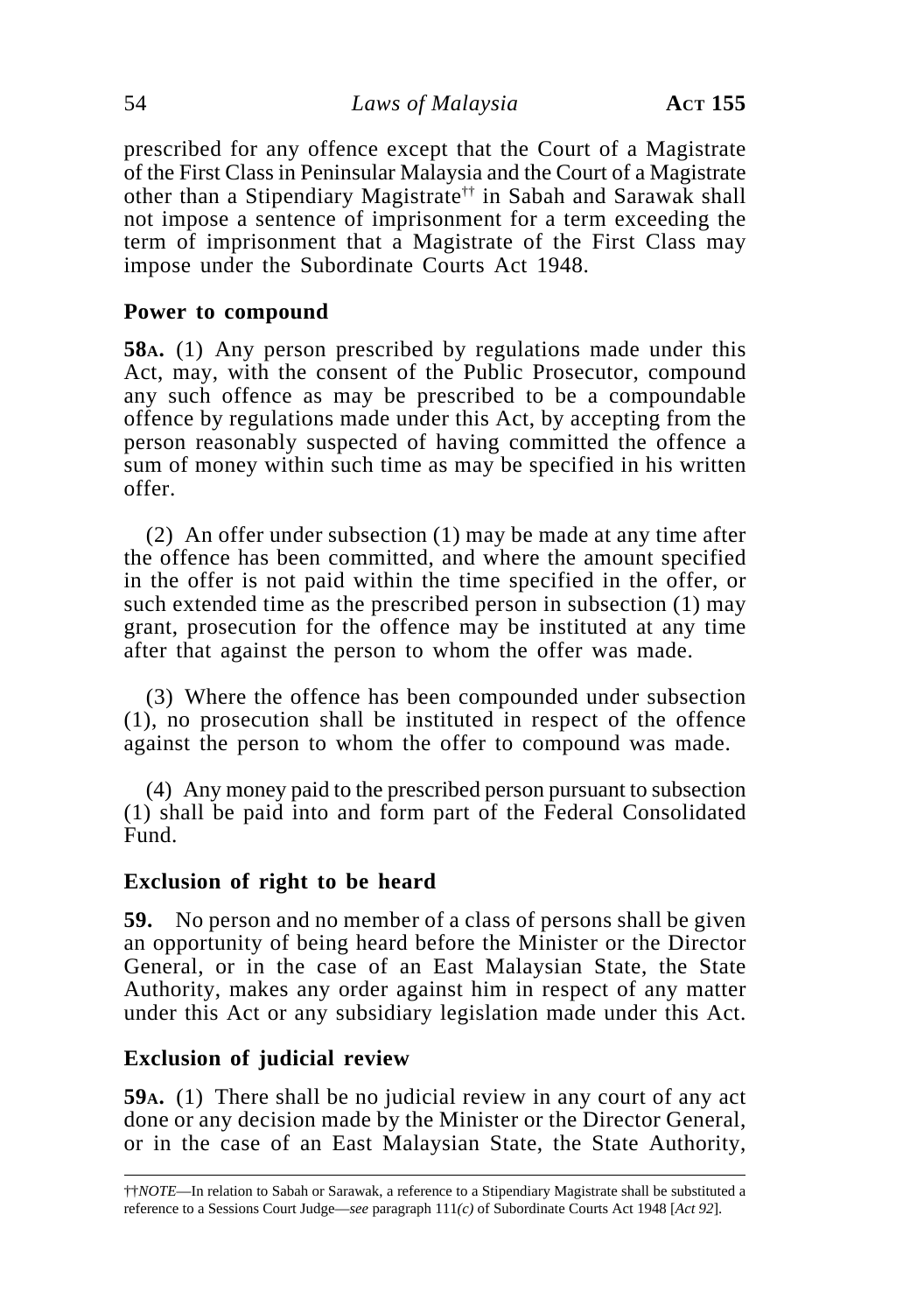under this Act except in regard to any question relating to compliance with any procedural requirement of this Act or the regulations governing that act or decision.

(2) In this section, "judicial review" includes proceedings instituted by way of—

- *(a)* an application for any of the prerogative orders of *mandamus*, prohibition and *certiorari*;
- *(b)* an application for a declaration or an injunction;
- *(c)* any writ of *habeas corpus*; or
- *(d)* any other suit or action relating to or arising out of any act done or any decision made in pursuance of any power conferred upon the Minister or the Director General, or in the case of an East Malaysian State, the State Authority, by any provisions of this Act.

# **Definitions of "Director General" and "order" in sections 59 and 59A**

- **59<sub>B</sub>.** In sections 59 and 59<sub>A</sub>—
	- *(a)* "Director General" includes any immigration officer exercising and discharging the powers and duties vested in the Director General; and
	- *(b)* "order" includes any decision, any direction, and any act of cancellation of any Pass, Permit or Certificate.

### **Reward**

**59C.** The Director General may order such reward as he thinks fit to be paid to any person for any service rendered in connection with the detection and prosecution of an offence under this Act.

# **Repeal and saving**

**60.** The Federation of Malaya Immigration Ordinance 1952 [*Ord. 68 of 1952*], and, subject to section 74, the Sabah Immigration Ordinance 1962 [*Ord. 1 of 1962*], and the Sarawak Immigration Ordinance [*Cap. 15*] are repealed:

Provided that—

*(a)* any person in Malaysia whose presence is unlawful under the Ordinances hereby repealed shall be deemed to be unlawfully in Malaysia for the purposes of this Act;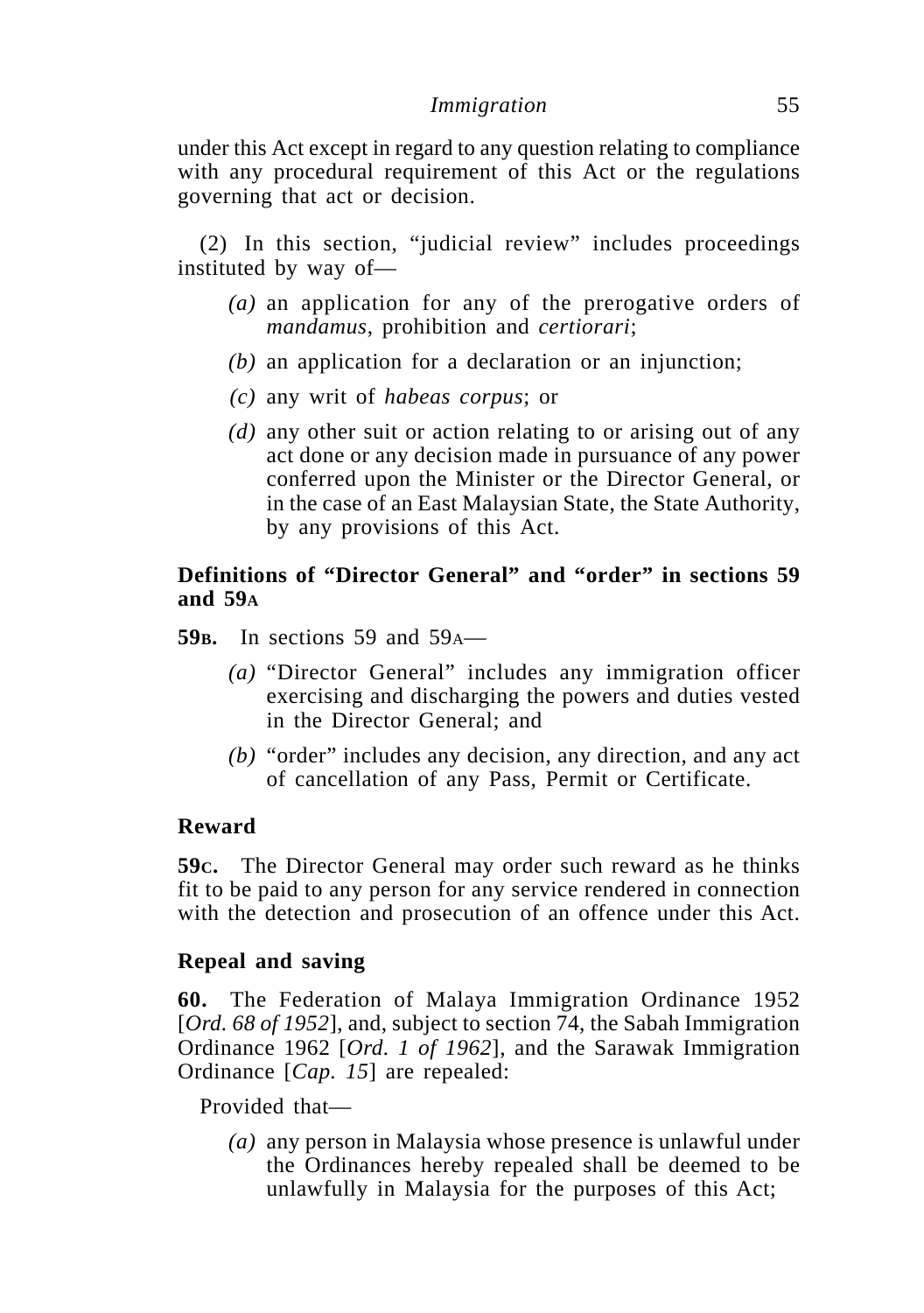### 56 *Laws of Malaysia* **ACT 155**

- *(b)* any person in Malaysia who is authorized to remain temporarily within Malaysia under any written law in force immediately prior to the coming into force of this Act shall be deemed to be the holder of a Pass issued under this Act to enter and remain temporarily within Malaysia for the period for which he is authorized to remain in Malaysia under the provisions of that law; and
- *(c)* any authority to enter Malaysia granted under any law in force immediately before the coming into operation of this Act and valid at that date shall be deemed to be a valid Permit or Pass, as the case may require, issued under this Act but subject to any limitations imposed by that law.
- **61.** (*Deleted by Act 27 of 1963*).

### PART VII

#### SPECIAL PROVISIONS FOR EAST MALAYSIA

*Chapter 1—General*

#### **Interpretation**

**62.** In this Part unless the context otherwise requires—

"East Malaysian State" means the State of Sabah or Sarawak, as the case may require, and "East Malaysian States" shall be construed accordingly;

"Director" means the Director of Immigration, Sabah, or the Director of Immigration, Sarawak, as the case may require;

"State Authority", for any purpose relating to an East Malaysian State, means the Chief Minister of the State or such person holding office in the State as the Chief Minister may designate for the purpose by notification in the State *Gazette*.

#### **Delegation of powers**

**63.** Parts II and III of the Delegation of Powers Act 1956 [*Act 358*], so far as relevant for the purposes of this Act, shall for those purposes extend to East Malaysia whether or not so extended for any other purpose.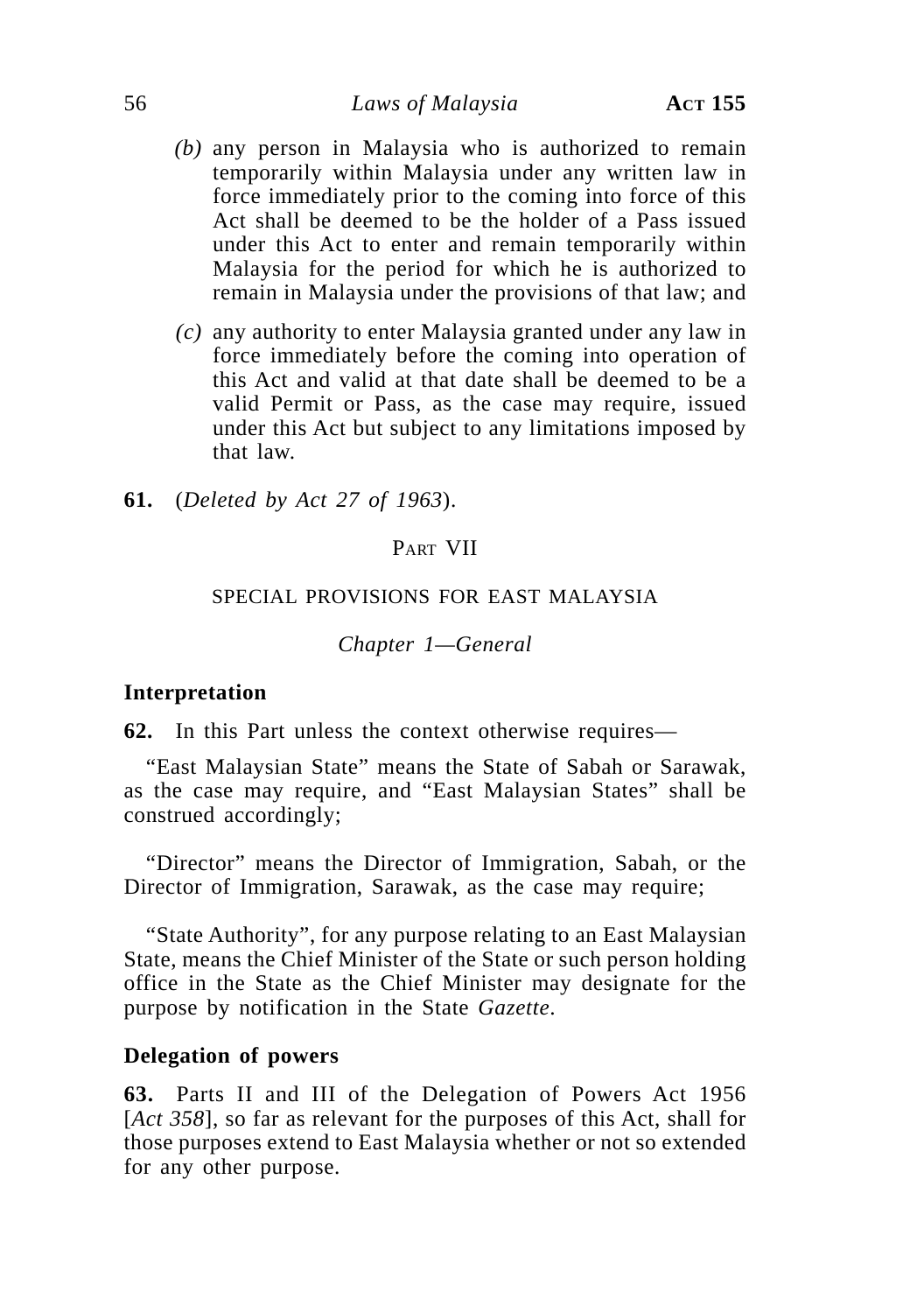### *Chapter 2—Special Provisions*

### **Application of immigration law to each East Malaysian State as separate unit**

**64.** (1) Without prejudice to the general operation of Parts I to VI (in East Malaysia as in Peninsular Malaysia), as a general law for Malaysia as a whole, those Parts shall also have effect, subject to and in accordance with this Chapter, as a special law for each of the East Malaysian States as if for any reference to Malaysia (except in a reference to a Government in Malaysia) there were substituted a reference to the East Malaysian State.

(2) Regulations under section 54 and orders under section 55 (exemptions), may make special provision as regards an East Malaysian State for the purposes of Parts I to VI as a special law for that State; and no such regulations shall be made or have effect so as to prejudice the powers conferred by this Chapter on the authorities of the State.

(3) There shall be a Director for each of the East Malaysian States who, subject to subsection 3(2) and section 4, shall have all such authority to exercise the powers and discretions vested in the Director General by Parts I to VI, and discharge the duties required to be discharged by him, as may be necessary for the purpose of giving effect to those Parts as a special law for the State.

(4) In the operation of Parts I to VI as a special law for an East Malaysian State, those Parts shall have effect subject to the following modifications:

- *(a)* section 9A (which confers on the Director General a general power to limit entry into Malaysia) and section 46 (which relates to repatriation) shall not apply; and
- *(b)* references to a Permit or Pass shall mean a Permit or Pass to enter the East Malaysian State.

(5) Notwithstanding anything in subsections (1) to (4), the powers and discretions vested in the Director by Parts I to VI, as a special law for an East Malaysian State shall not be exercised by him so as to exclude or remove from the East Malaysian State a person entitled to be in Malaysia outside the East Malaysian State, except with a view to making effective the powers conferred by this Chapter on the authorities of the State; and no such person shall in the exercise of those powers be required to leave and depart from Malaysia nor, without his consent, be removed from Malaysia.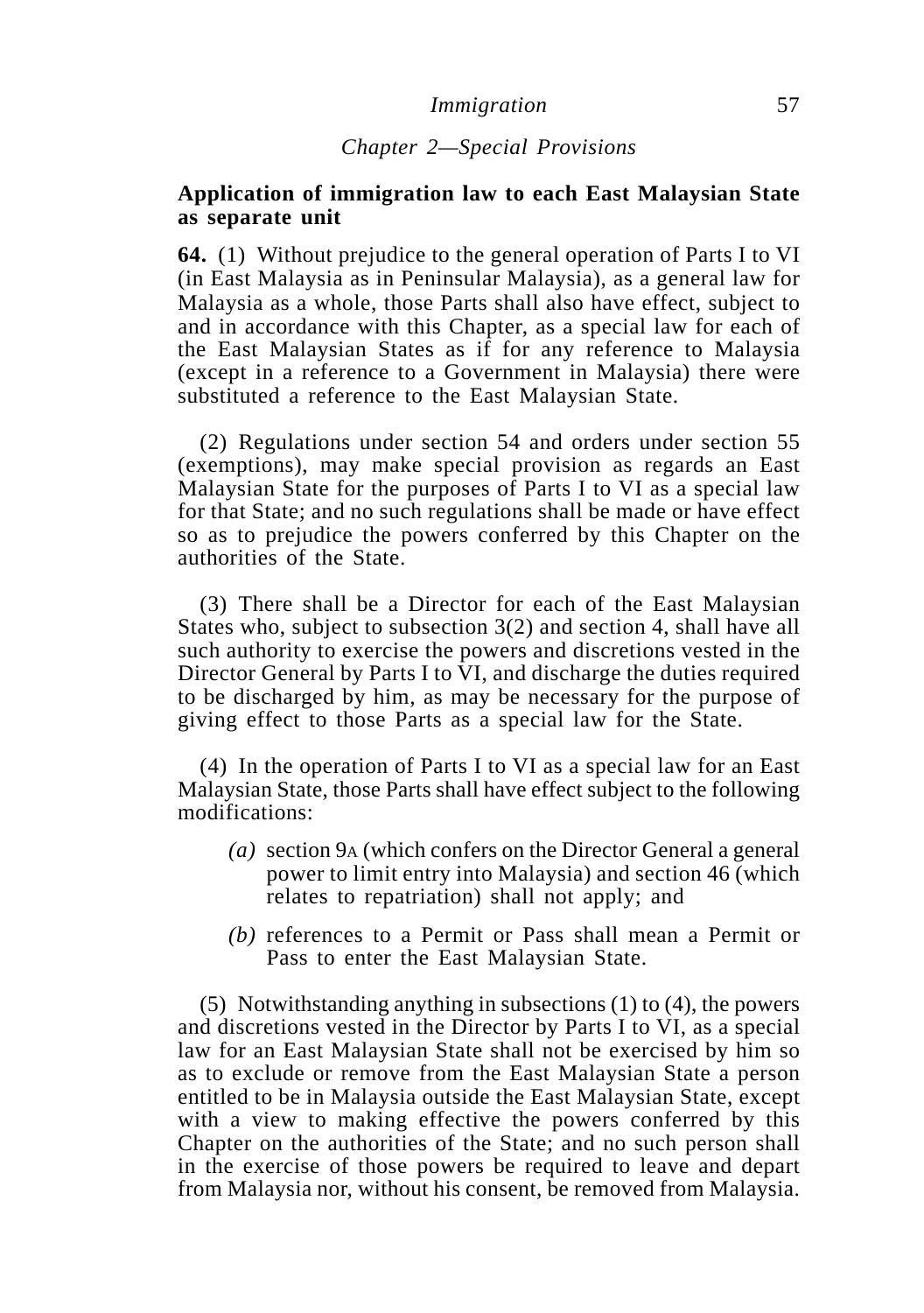### **General powers of State authority**

**65.** (1) In exercising his powers under Parts I to VI as a special law for an East Malaysian State the Director shall comply with any directions given to him by the State authority, being directions—

- *(a)* requiring him not to issue a Permit or Pass, or a specified description of Permit or Pass, to any specified person or class or persons, or to do so only for a specified period or on specified terms and conditions;
- *(b)* restricting the making of endorsements on a Permit, Pass or Certificate; or
- *(c)* requiring him to cancel any Permit, Pass or Certificate issued to a specified person, or to deem a specified person to be an undesirable immigrant, or to declare that a specified person's presence in the East Malaysian State is unlawful, or to order a specified person's removal from the State.

(2) Where the Director takes any action in obedience or purported obedience to any directions given under subsection (1), and there is an appeal to the Minister against that action, the Minister shall not allow the appeal without the concurrence of the State authority.

(3) An order under section 55 shall not have effect as a special law for an East Malaysian State, except so far as its provisions are by the same or a subsequent order applied to those purposes with the concurrence of the State Authority.

# **Restriction on citizen's right of entry into an East Malaysian State**

**66.** (1) Subject to subsection (2) and to sections 67 and 68, a citizen shall not be entitled to enter an East Malaysian State without having obtained a Permit or Pass in that behalf unless—

- *(a)* he belongs to the East Malaysian State;
- *(b)* he is a member of the Federal Government, or of the Executive Council or Legislative Assembly of the East Malaysian State (or of any Council having similar functions in the State);
- *(c)* he is a judge of the Federal Court or of the High Court in Sabah and Sarawak, or is a person designated or nominated to act as such, or he is a member of any Commission or Council established by the Federal Constitution or by the Constitution of the East Malaysian State; or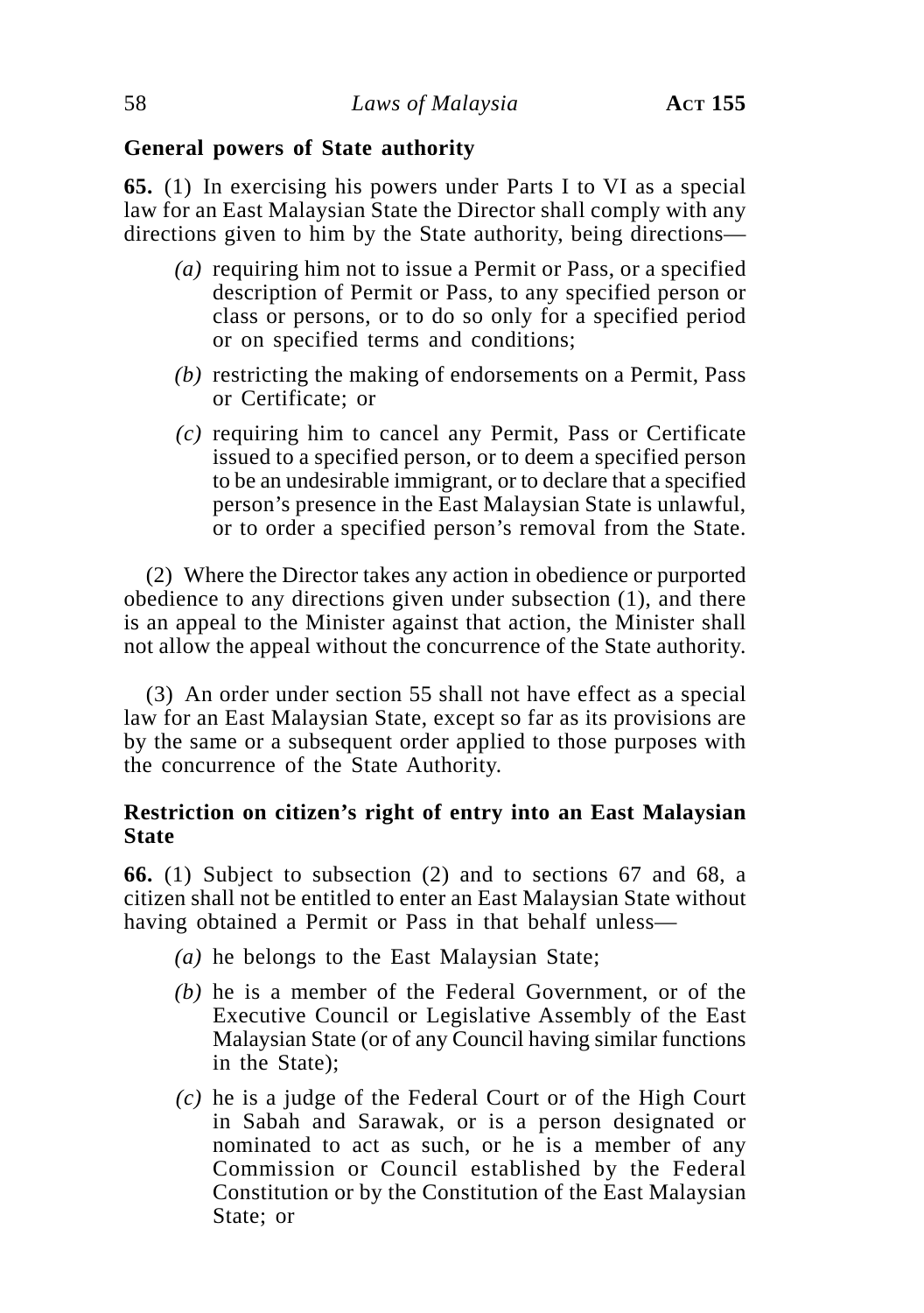*(d)* he is a member of any of the public services of the Federation, or of the public service of the East Malaysian State, or of a joint public service serving the East Malaysian State, or is seconded to any such service.

(2) Where a citizen is entitled to enter the East Malaysian State under subsection (1), the citizen's children under the age of eighteen years and (if he is a man) his wife, if entering the East Malaysian State with, or to be with, the citizen, shall not be required by subsection (1) to obtain a Permit or Pass in that behalf.

(3) Where a citizen is not entitled to enter an East Malaysian State under this section, Parts I to VI, in their operation as a special law for the East Malaysian State shall apply to him as if he were not a citizen:

Provided that a citizen arriving in Malaysia in the East Malaysian State or in the other of the East Malaysian States, and proceeding to a part of Malaysia which he is entitled to enter, shall be entitled to such Pass as is reasonably required to enable him to do so.

(4) The burden of proof that a person is entitled to enter the East Malaysian State under this section shall lie on him.

### **Right to enter East Malaysian State for exercise of political rights**

**67.** Subsection 66(1) shall not have effect in relation to a citizen entering the East Malaysian State for the sole purpose of engaging in legitimate political activity; but the burden of proof that a person is entitled to enter the East Malaysian State under this section shall lie on him.

### **Right to enter East Malaysian State for purposes of Federal Government**

**68.** (1) Subsection 66(1) shall not have effect in relation to any citizen whose entry into the East Malaysian State is temporarily required by the Federal Government in order to enable that Government to carry out its constitutional and administrative responsibilities.

(2) The Minister shall from time to time notify the Director of the persons or classes of persons whose entry into an East Malaysian State is required as aforesaid, and shall give him such particulars as are necessary to enable him to discharge his functions in relation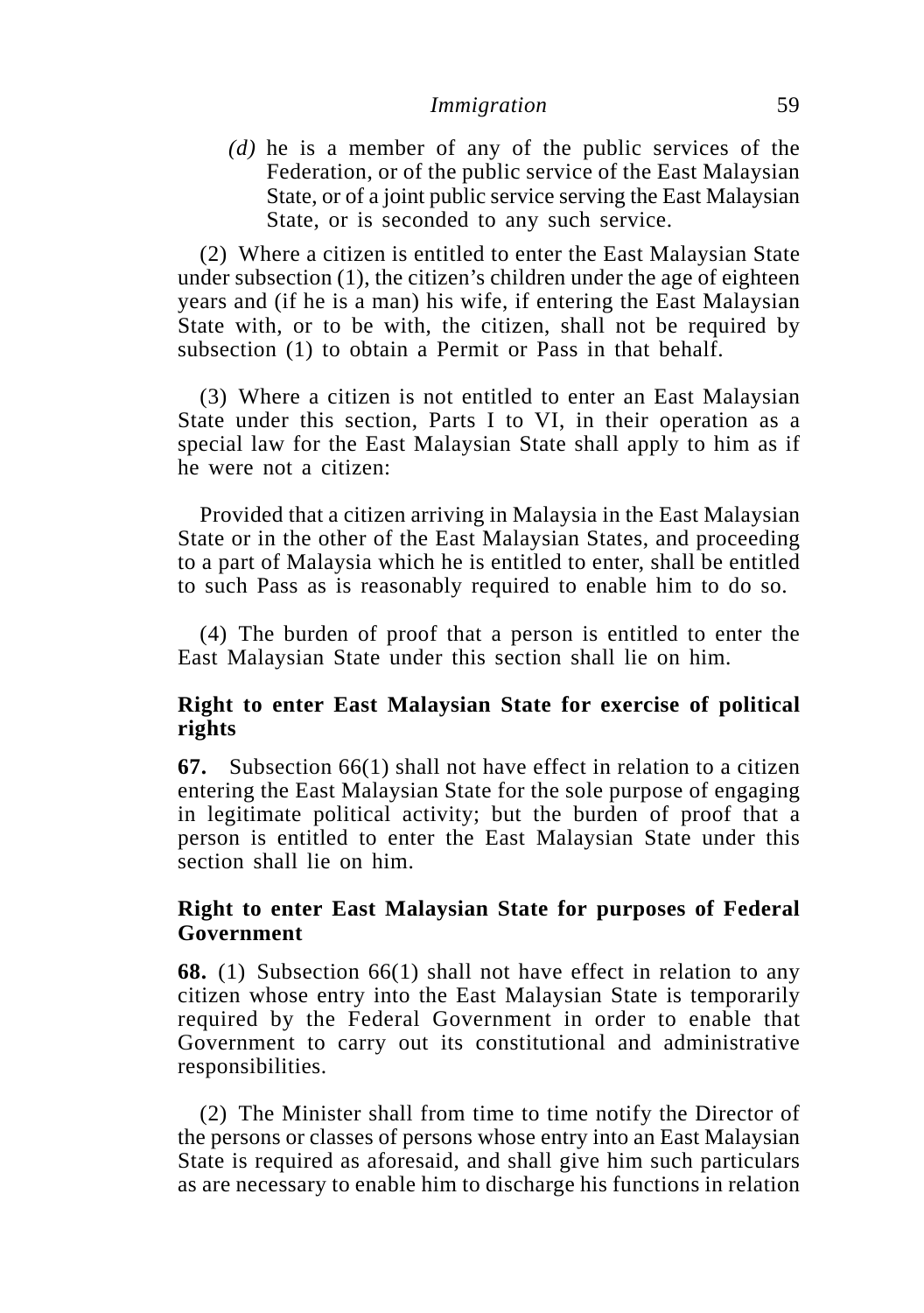to those persons; and in relation to an East Malaysian State subsection (1) shall not be taken to apply to any person unless he is a person, or belongs to a class of persons, so notified to the Director in relation to that State.

(3) The Minister shall not give any notification to the Director under subsection (2) except after consultation with the State Authority.

# **Entry from outside East Malaysia for State purposes**

**69.** (1) The powers of the Director under Parts I to VI shall be so exercised as to allow the entry into an East Malaysian State of any person if his entry is required by the Government of the State for State purposes.

(2) The State Authority shall from time to time notify the Director of any person whose entry is required as aforesaid, giving such particulars as are necessary to enable the Director to discharge his functions in relation to that person; and subsection (1) shall not be taken to apply to any person unless he is a person so notified to the Director.

(3) The State Authority shall not give any notification to the Director under subsection (2) except after consultation with the Minister; and if the Minister considers it desirable in the national interest for entry to be refused to the person in question, and so informs the State Authority, the notification shall not be given.

### **Temporary protection for potential citizens in an East Malaysian State**

**70.** (1) As regards entry into and residence in an East Malaysian State and all matters connected therewith a person entitled in the State to the benefit of this section shall be treated for the purposes of Parts I to VI as if he were a citizen.

(2) Subject to this section, a person shall be entitled in an East Malaysian State to the benefit of the section if—

- *(a)* on Malaysia Day he is ordinarily resident in the State, and in the ten years immediately preceding that day he has resided in the territories comprised in the East Malaysian States and Brunei for periods which amount in the aggregate to not less than seven years; and
- *(b)* immediately before Malaysia Day under the immigration law of the territories comprised in the State, he would as being a Commonwealth citizen (or if not a Commonwealth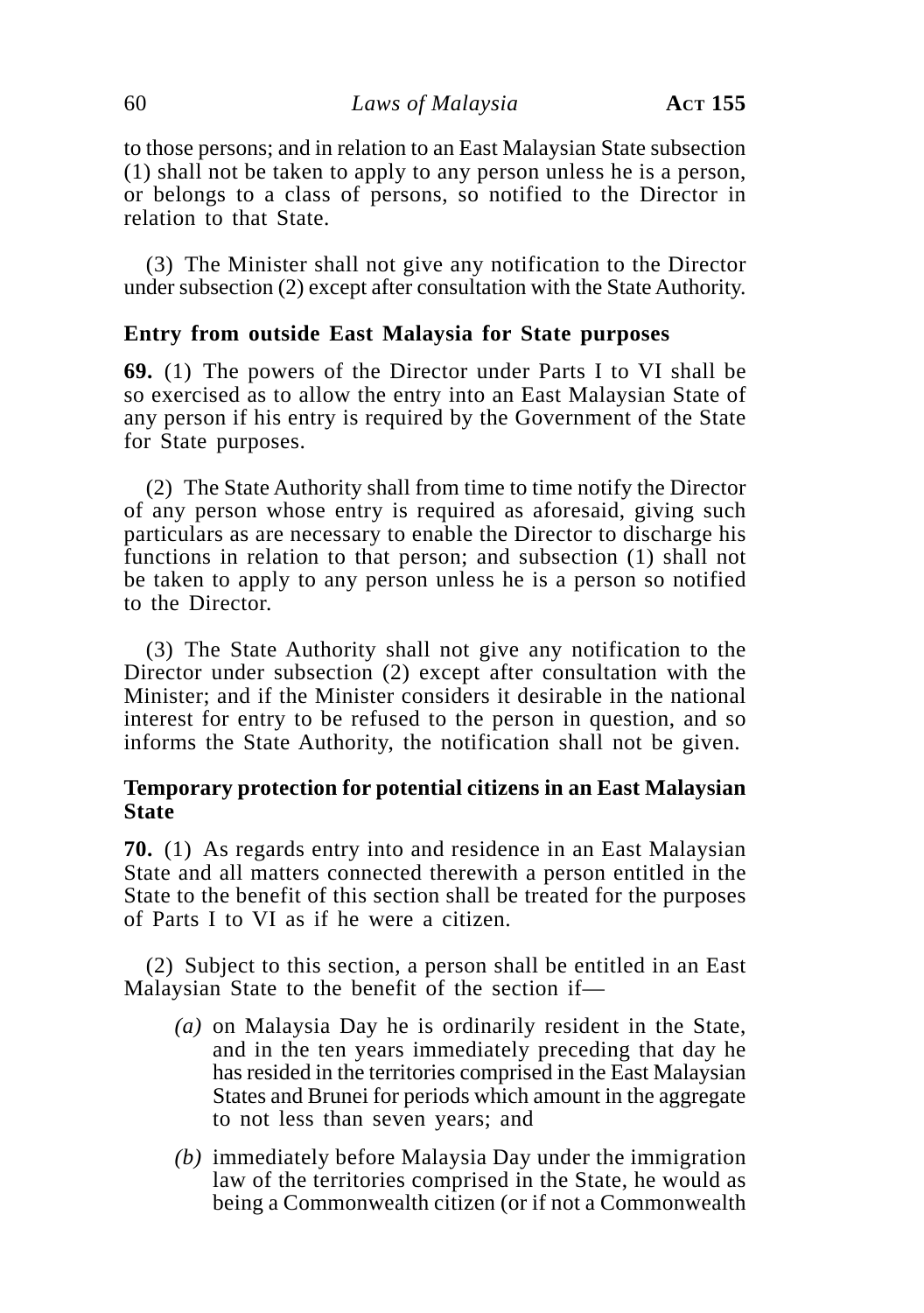citizen, then in the case of Sabah as having been before November 1931 born in North Borneo) have been entitled to enter those territories without having obtained a permit or pass.

(3) A person shall not be entitled to the benefit of this section after the beginning of September, 1965:

Provided that where before September 1965, a person entitled in an East Malaysian State to the benefit of this section makes an application to be registered as a citizen and the application is not disposed of before the beginning of that month, he shall continue to be so entitled until the application is disposed of.

(4) So long as a person is entitled in an East Malaysian State to the benefit of this section that person's children under the age of twenty-one years and (if he is a man) his wife shall as regards entry into and residence in the State and all matters connected therewith be treated for the purposes of Parts I to VI as if they were citizens.

(5) For the purpose of determining whether paragraph  $(2)(b)$  is satisfied in the case of any person, any question which under the immigration law of the territories comprised in an East Malaysian State would have fallen to be determined by an authority or officer of the Government of those territories shall be determined by the Minister.

(6) A person who has left an East Malaysian State on or after Malaysia Day shall not be entitled in the State to the benefit of this section if the Minister\* is satisfied that his residence in the State would be prejudicial to public security.

(7) This section shall not entitle any person for the purpose of reaching an East Malaysian State to enter or remain in any part of Malaysia outside the State otherwise than in accordance with Parts I to VI, as those Parts apply to persons who are not citizens; but a person entitled by virtue of this section to enter an East Malaysian State shall be entitled to receive such Pass to enter a part of Malaysia outside the State as is reasonably required to enable him to do so.

<sup>\*</sup>*NOTE*—For exercise of powers of Minister in respect of persons in East Malaysian state by the Federal Secretary or by any person in the state being a member of the Public Services so authorized to do *see* paragraph 6(2)*(a)* and subsection 6(6)—Immigration (Transitional Provisions) Order 1963 [*L.N. 226/1963*].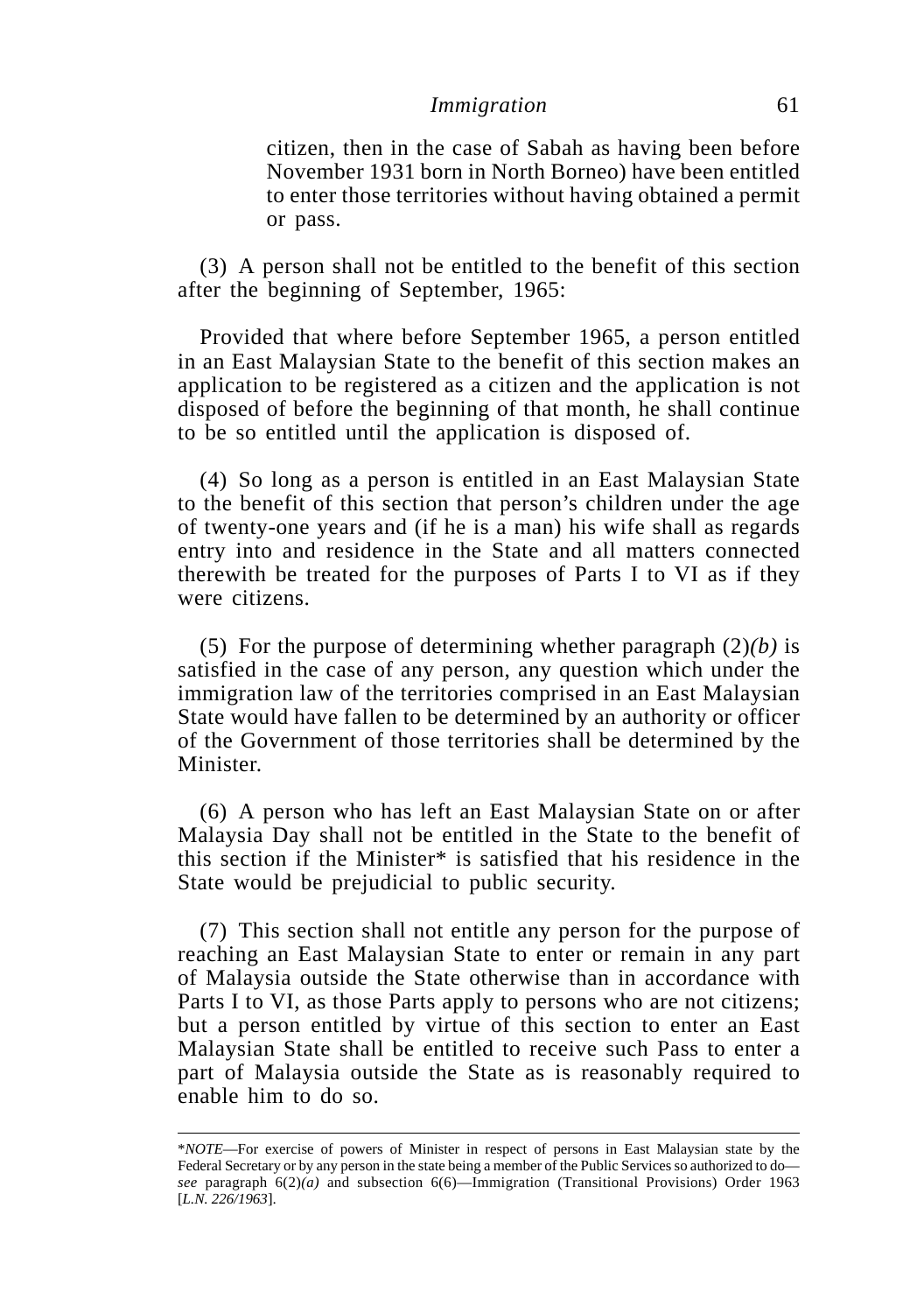(8) For persons entitled to enter an East Malaysian State by virtue of this section regulations under section 54 may, as respects Certificates of Status and other matters, make special provision different from that made for citizens.

(9) For purposes of this section residence shall be calculated in like manner as for the purpose of registration as a citizen, and "child" includes in relation to a woman, an illegitimate child.

### **Persons to be treated as belonging to East Malaysian State**

**71.** (1) For purposes of section 66 a citizen shall be treated as belonging to an East Malaysian State if—

- *(a)* he is or has within the preceding two years been a permanent resident in the East Malaysian State; or
- *(b)* he became a citizen in any of the following ways, that is to say—
	- (i) by operation of law on Malaysia Day in respect of his being a citizen of the United Kingdom and Colonies ordinarily resident in the State;
	- (ii) by operation of law on or after Malaysia Day in respect of his birth in Malaysia and of one of his parents being at the time of the birth a permanent resident in the East Malaysian State; or
	- (iii) by registration in respect of his being on Malaysia Day ordinarily resident in the East Malaysian State.

(2) Subject to subsection (3) a person shall not be treated for purposes of this section—

- *(a)* as becoming a permanent resident in an East Malaysian State after not being one, until he has in a period not exceeding five years been resident in the State for periods amounting to three years; or
- *(b)* as being a permanent resident in an East Malaysian State at any time when under federal law he requires permission to reside there and has not got permission to do so granted without limit of time.

(3) Paragraph (2)*(a)* shall not prevent a woman being treated as a permanent resident in an East Malaysian State at any time when she is married to a permanent resident in the State and is ordinarily resident there with him.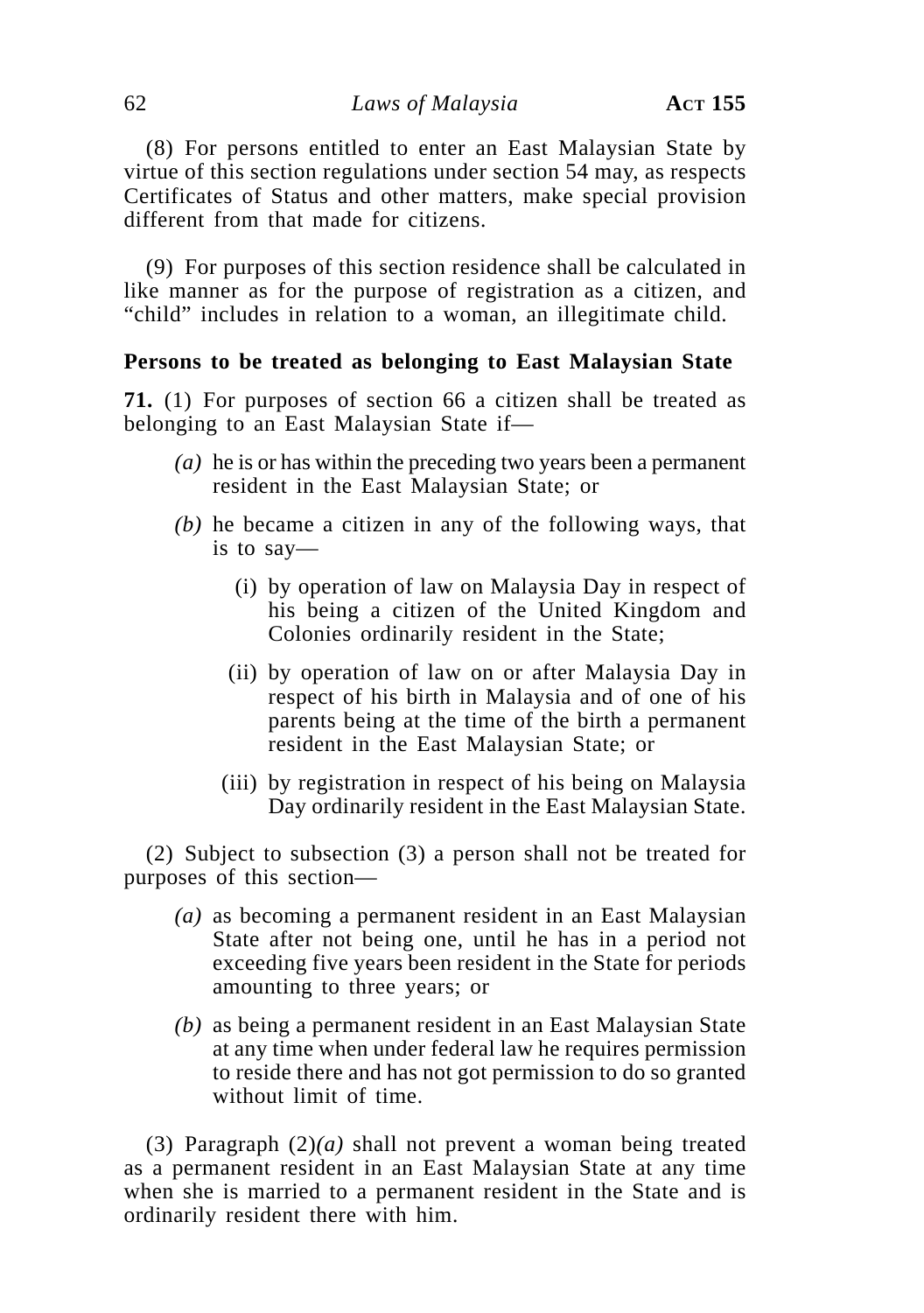(4) In determining for the purposes of this section whether a person is or was at any time a permanent resident in an East Malaysian State no account shall be taken of any period of residence in the State while he is there by virtue of section 67 or 68; but a period of residence or of permanent residence shall not for purposes of this section be treated as interrupted or terminated—

- *(a)* by a period of absence from the State of less than six months;
- *(b)* by a period of absence from the State for purposes of education of such kind, in such country and for such time as may from time to time be either generally or specially approved by the State authority;
- *(c)* by a period of absence from the State on duty in the service of the Federation or of any State, where the absence is not inconsistent with the essential continuity of the residence in the State; or
- *(d)* by a period of absence from the State for any other cause allowed generally or specially by the State Authority.

(5) A person who for purposes of Parts I to VI is for the time being treated under section 70 as a citizen in respect of his being on Malaysia Day ordinarily resident in an East Malaysian State shall for purposes of section 66 be treated as belonging to that State.

(6) Any authority empowered under Parts I to VI in its operation as a special law for an East Malaysian State to issue Certificates of Status showing that a person belongs to that State shall (unless the authority is an authority of the State) notify the State Authority of any application for the issue of such a Certificate, and if so required by the State Authority consult with that authority before issuing the Certificate.

*Chapter 3—Supplementary*

### **Travel documents required**

**72.** (1) Subject to any exemption granted under section 55 every person entering Peninsular Malaysia or an East Malaysian State from a place in Malaysia outside Peninsular Malaysia or outside that State, as the case may be, shall produce to the immigration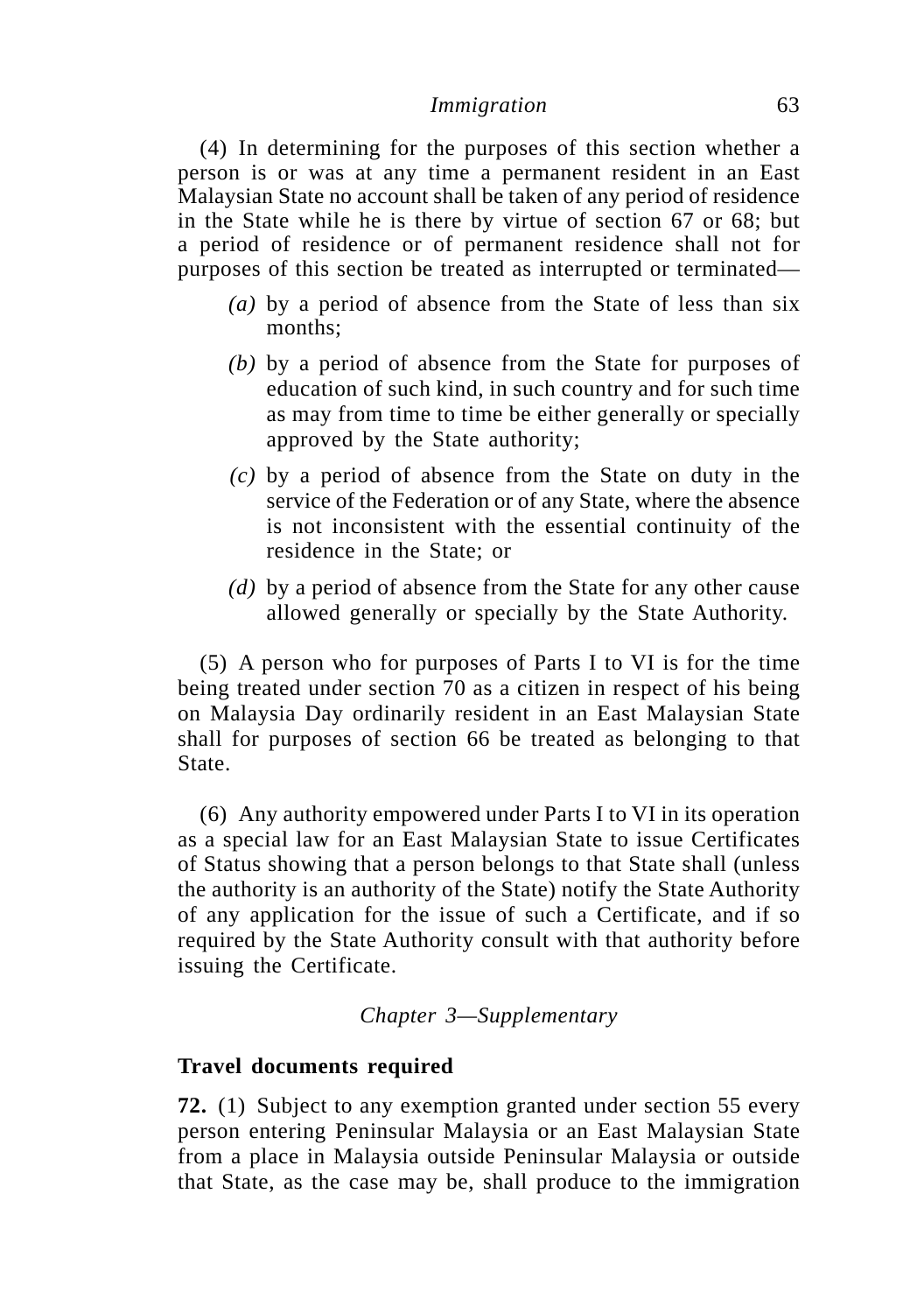officer either an internal travel document issued under section 73 or the like passport, or other travel document, having the like visa (if any), as would be required by the law for the time being in force with respect to passports if he were entering from a place outside Malaysia.

(2) A person shall be guilty of an offence against this Act if he enters Peninsular Malaysia or an East Malaysian State contrary to subsection (1), or attempts to do so, or abets any person to do so.

# **Provision for internal travel documents**

**73.** (1) The Minister shall make arrangements for the issue to citizens in such circumstances and on such conditions as may be prescribed, of special travel documents for travel within Malaysia; and any such document shall be known as an internal travel document, and shall not be deemed to be a passport within the meaning of any law relating to passports.

(2) (*Omitted*).

# **Continuation of State subsidiary legislation**

**74.** (1) The repeal of the Sabah Immigration Ordinance 1962, and the Sarawak Immigration Ordinance by section 60 shall not affect the operation of any subsidiary legislation then having effect under those laws; but any such subsidiary legislation shall continue to have the like effect, as nearly as may be, for any corresponding purpose of this Act, until it is superseded by any regulations or order made under this Act.

(2) No such subsidiary legislation shall be so superseded in whole or in part without the concurrence of the Chief Minister of the State.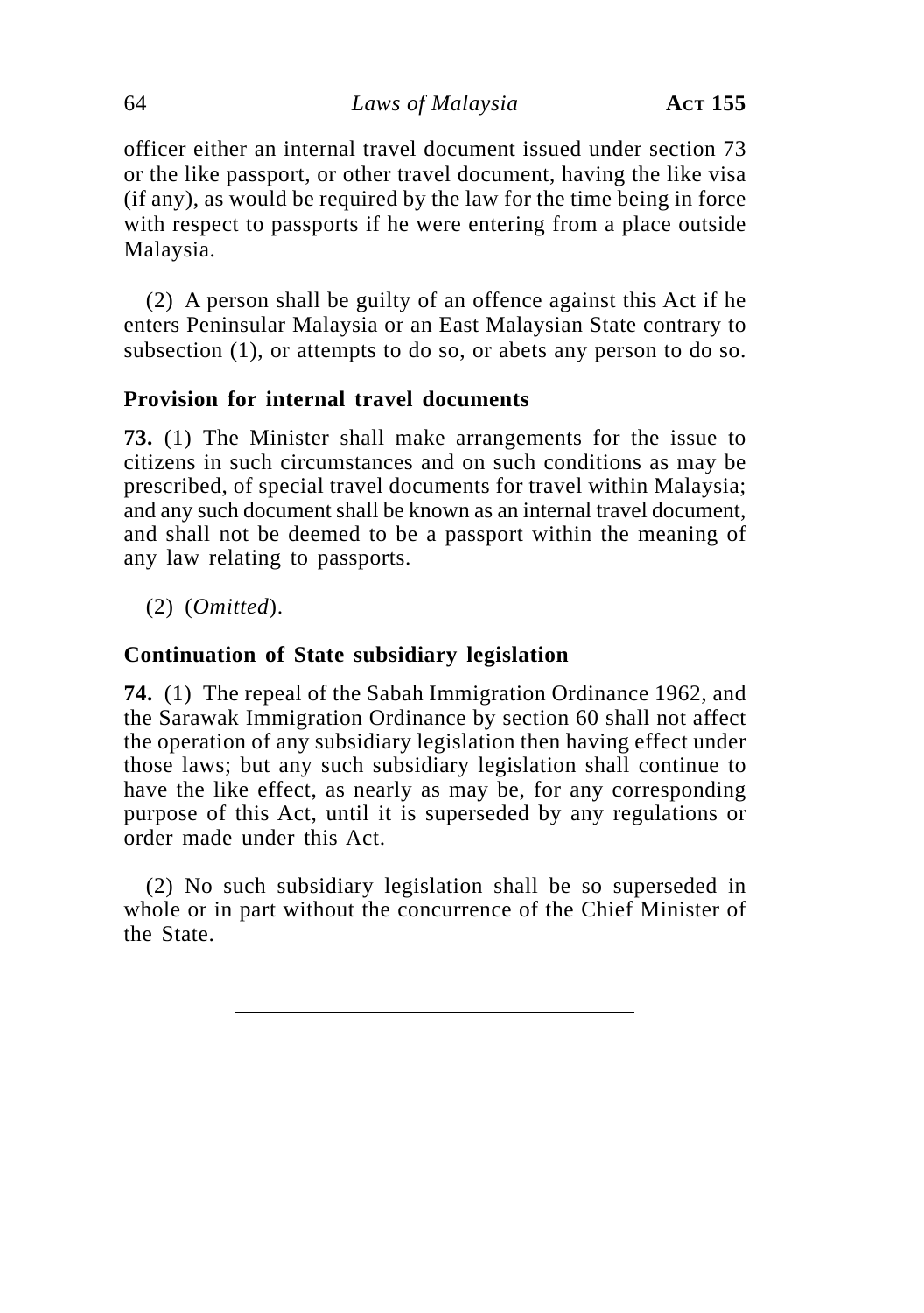# **LAWS OF MALAYSIA**

# **Act 155**

# **IMMIGRATION ACT 1959/63**

### LIST OF AMENDMENTS

| Amending law      | Short title                                                                      | In force from |
|-------------------|----------------------------------------------------------------------------------|---------------|
| Act 6/1961        | Immigration (Amendment) Act 1961                                                 | 01-04-1961    |
| L.N. 226/1963     | Immigration (Transitional Provisions)<br>Order 1963                              | 16-09-1963    |
| Act 27/1963       | Immigration Act 1963                                                             | 16-09-1963    |
| Act 15/1965       | Immigration (Amendment) Act 1965                                                 | 16-09-1963    |
| Act 7/1966        | Immigration (Amendment) Act 1966                                                 | 27-01-1966    |
| P.U. (A) 179/1969 | Essential (Immigration) (Borneo<br>States) Regulations 1969                      | 13-06-1969    |
| P.U. (A) 238/1969 | Essential (Modifications of<br>Immigration Laws) Regulations<br>1969             | 15-07-1969    |
| P.U. (A) 404/1969 | Essential (Modifications of<br>Immigration Laws) (Amendment)<br>Regulations 1969 | 15-07-1969    |
| P.U. (B) 324/1970 | Notification under section 3 of the<br>Titles of Office Ordinance 1949           | 01-01-1971    |
| Act A82           | Immigration (Amendment) Act 1971                                                 | 24-09-1971    |
| P.U. (A) 209/1971 | Notification under section 3 of the<br>Titles of Office Ordinance 1949           | 25-06-1971    |
| Act A191          | Immigration (Amendment) Act 1973                                                 | 30-03-1973    |
| Act 160           | Malaysian Currency (Ringgit) Act<br>1975                                         | 29-08-1975    |
| <b>Act A324</b>   | Criminal Procedure Code (Amendment<br>and Extension) Act 1976                    | 10-01-1976    |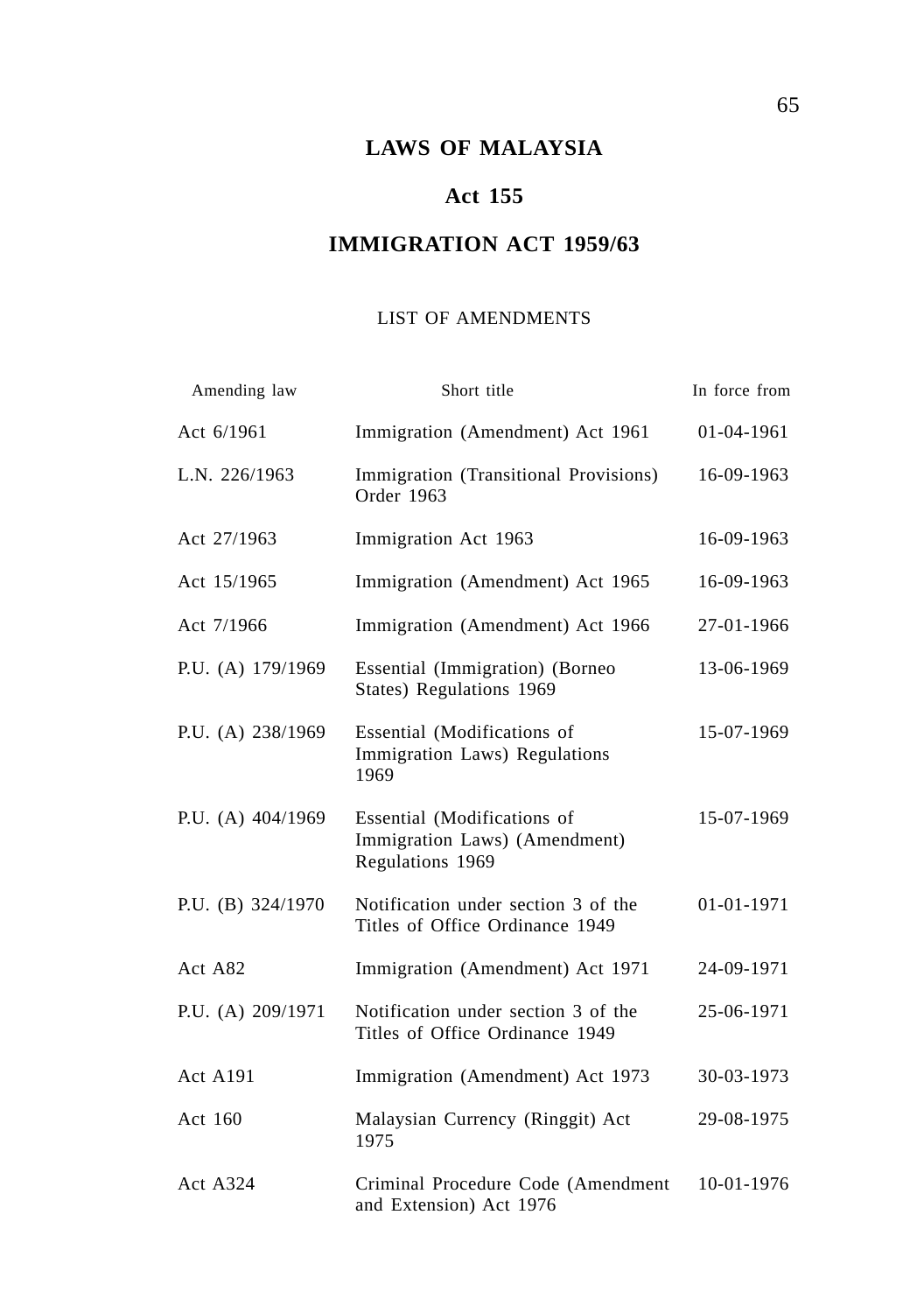66 *Laws of Malaysia* **ACT 155**

| Amending law        | Short title                                                                    | In force from    |
|---------------------|--------------------------------------------------------------------------------|------------------|
| P.U. (A) $357/1980$ | Subordinate Courts Act (Extension)<br>Order 1980                               | 01-06-1981       |
| P.U. (A) $160/1984$ | Federal Territory of Labuan<br>(Modification of Immigration Act)<br>Order 1984 | 16-04-1984       |
| <b>Act A719</b>     | Immigration (Amendment) Act 1989                                               | 09-02-1989       |
| Act A885            | Constitution (Amendment) Act 1994                                              | 24-06-1994       |
| *Act A985           | Immigration (Amendment) Act 1997                                               | 01-02-1997       |
| P.U. (A) $282/2002$ | Revision of Laws (Rectification<br>of Immigration Act 1959/63)<br>Order 2002   | $01 - 08 - 2002$ |
| Act A1154           | Immigration (Amendment) Act 2002                                               | $01 - 08 - 2002$ |

<sup>\*</sup>*NOTE*—Any enquiry or proceedings commenced or pending before or on the commencement of the amending Act shall be continued or concluded in all respects as if the amending Act had not been passed and any order, decision or Re-entry Permit issued, made or given and any act lawfully done under or by virtue of the repealed provisions shall continue and remain in force and have effect until amended, repealed, rescinded, revoked or replace under or by virtue of the amending Act—*see* section 22 of Act A985.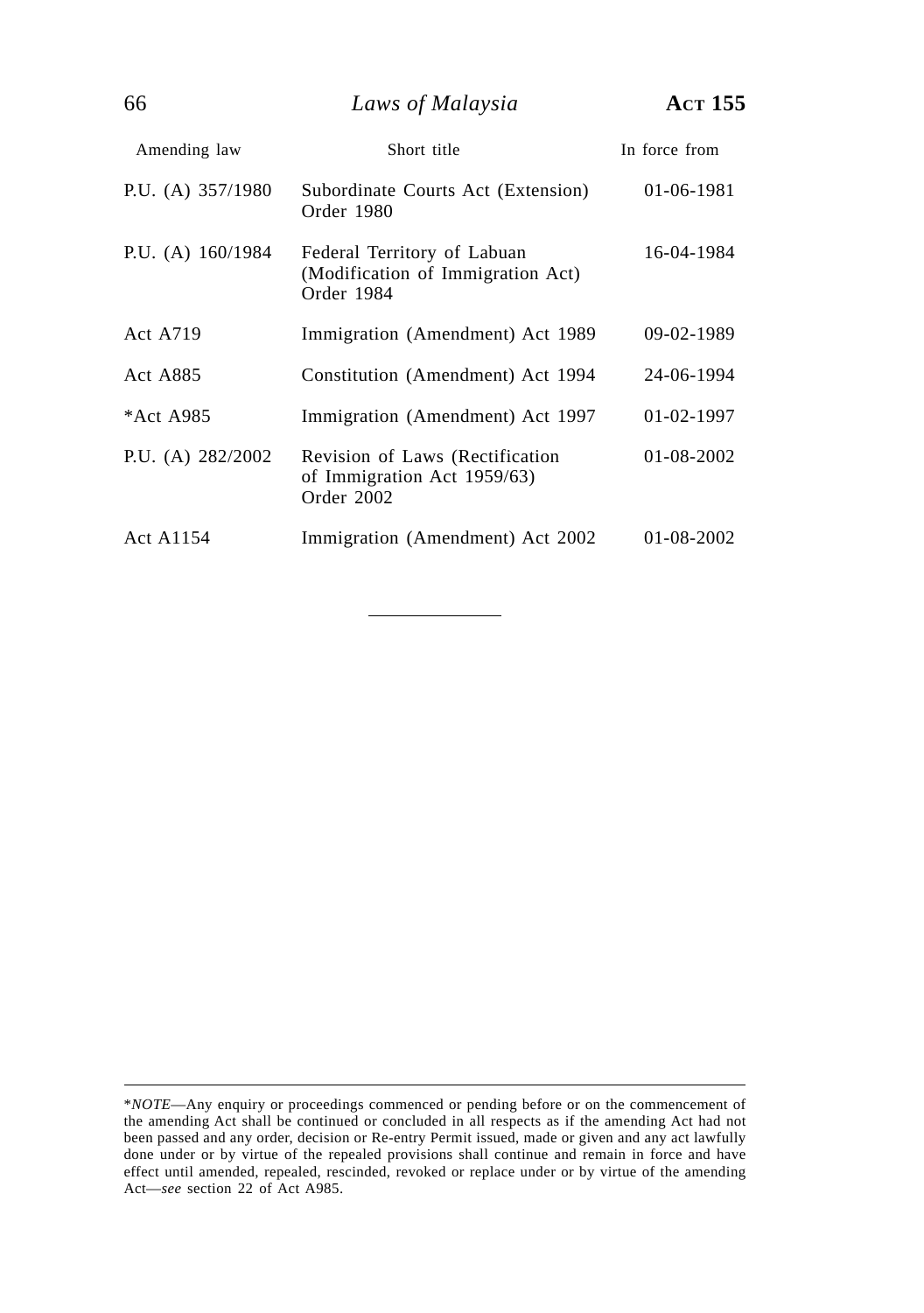# **LAWS OF MALAYSIA**

# **Act 155**

# **IMMIGRATION ACT 1959/63**

### LIST OF SECTIONS AMENDED

| Section          | Amending authority                       | In force from                          |
|------------------|------------------------------------------|----------------------------------------|
| $\mathbf{1}$     | P.U. (A) 282/2002                        | 11-07-2002                             |
| $\overline{2}$   | Act A719<br>Act A985<br><b>Act A1154</b> | 09-02-1989<br>01-02-1997<br>01-08-2002 |
| 3                | Act A985<br><b>Act A1154</b>             | 01-02-1997<br>01-08-2002               |
| 6                | Act A719<br>Act A985<br><b>Act A1154</b> | 09-02-1989<br>01-02-1997<br>01-08-2002 |
| 8                | Act A719                                 | 09-02-1989                             |
| 9                | Act A719                                 | 09-02-1989                             |
| <b>9</b> A       | Act A719                                 | 09-02-1989                             |
| 10               | <b>Act A985</b>                          | 01-02-1997                             |
| 11               | <b>Act A719</b><br>Act A985              | 09-02-1989<br>01-02-1997               |
| 15               | <b>Act A719</b><br><b>Act A1154</b>      | 09-02-1989<br>01-08-2002               |
| 20               | Act 160<br>Act A719                      | 29-08-1975<br>09-02-1989               |
| 22               | Act 160<br>Act A985                      | 29-08-1975<br>01-02-1997               |
| 24               | <b>Act A719</b><br>Act A985              | 09-02-1989<br>01-02-1997               |
| Part III Heading | Act A985                                 | 01-02-1997                             |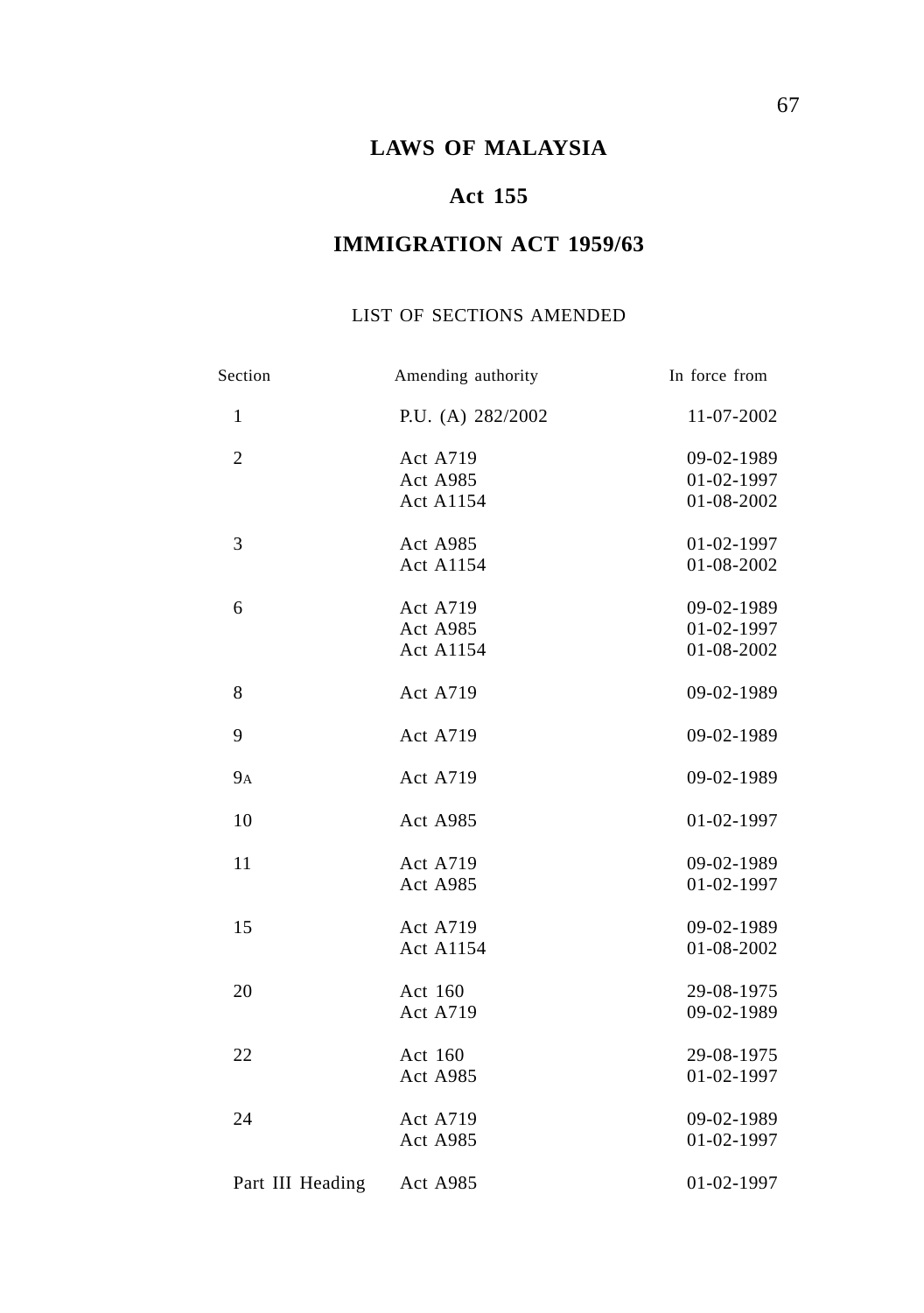| Section         | Amending authority              | In force from                          |
|-----------------|---------------------------------|----------------------------------------|
| 26              | Act 160<br>Act A719             | 29-08-1975<br>09-02-1989               |
| 27              | <b>Act A719</b>                 | 09-02-1989                             |
| 29              | <b>Act A719</b>                 | 09-02-1989                             |
| 33              | <b>Act A719</b>                 | 09-02-1989                             |
| 34              | <b>Act A719</b>                 | 09-02-1989                             |
| 36              | Act 160<br>Act A719<br>Act A985 | 29-08-1975<br>09-02-1989<br>01-02-1997 |
| 39              | <b>Act A1154</b>                | 01-08-2002                             |
| 39 <sub>A</sub> | <b>Act A719</b>                 | 09-02-1989                             |
| 40              | <b>Act A719</b>                 | 09-02-1989                             |
| 40 <sub>A</sub> | A1154                           | 01-08-2002                             |
| 43              | Act 160<br>Act A719<br>Act A985 | 29-08-1975<br>09-02-1989<br>01-02-1997 |
| 48              | Act A985                        | 01-02-1997                             |
| 48A             | Act A985                        | 01-02-1997                             |
| 49 <sub>A</sub> | Act A985                        | 01-02-1997                             |
| 50              | Act A719                        | 09-02-1989                             |
| 51              | <b>Act A719</b>                 | 09-02-1989                             |
| 51A             | <b>Act A1154</b>                | 01-08-2002                             |
| 51B             | <b>Act A1154</b>                | 01-08-2002                             |
| 54              | Act A719<br>Act A985            | 09-02-1989<br>01-02-1997               |
| 55A             | Act A985                        | 01-02-1997                             |
| 55B             | Act A985<br>Act A1154           | 01-02-1997<br>01-08-2002               |